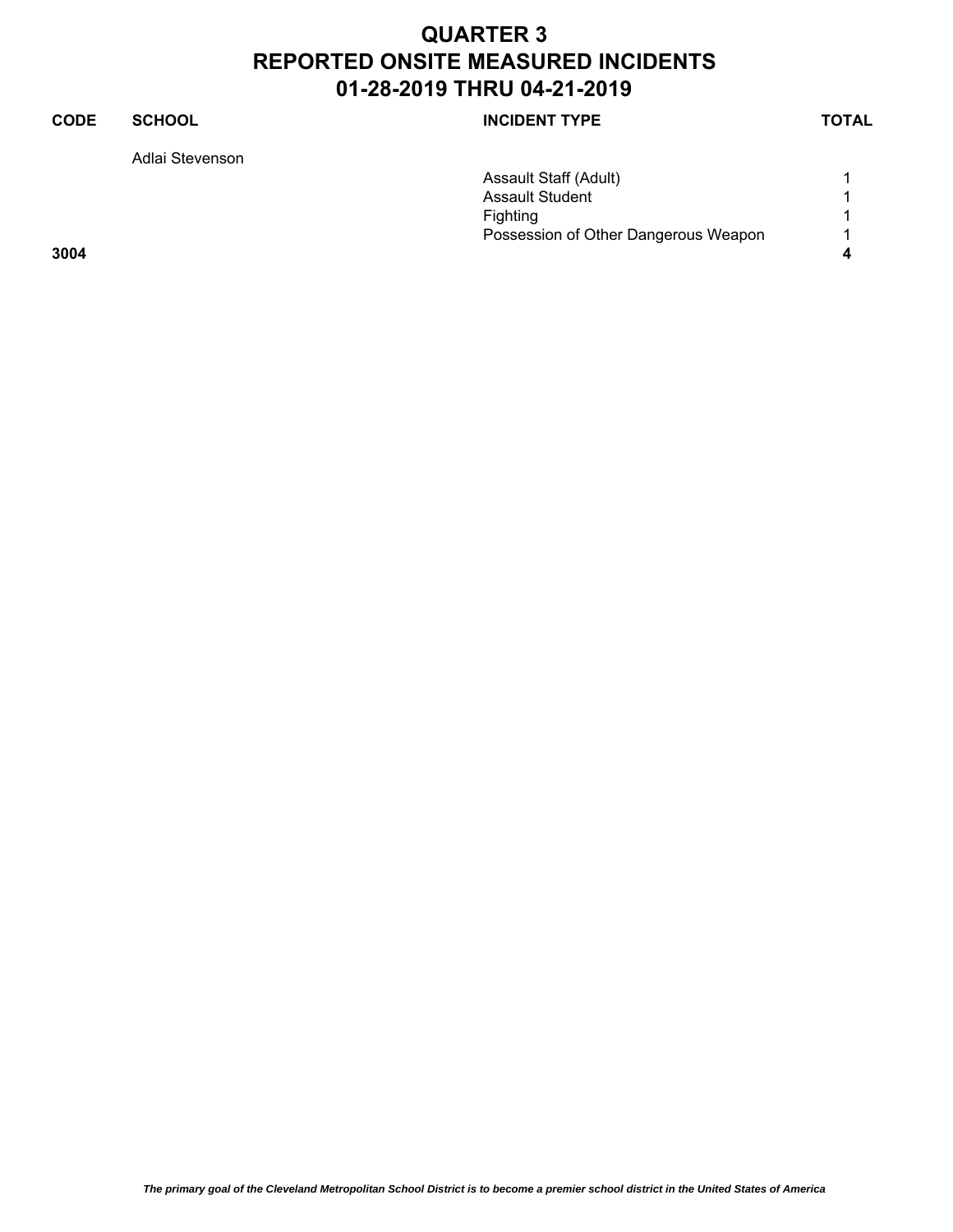#### **CODE SCHOOL SCHOOL INCIDENT TYPE TOTAL** Alfred A Benesch Assault Student 1 Bullying 1 Possession of Other Dangerous Weapon 1 Vandalism School Property **1 3195 4**

*The primary goal of the Cleveland Metropolitan School District is to become a premier school district in the United States of America*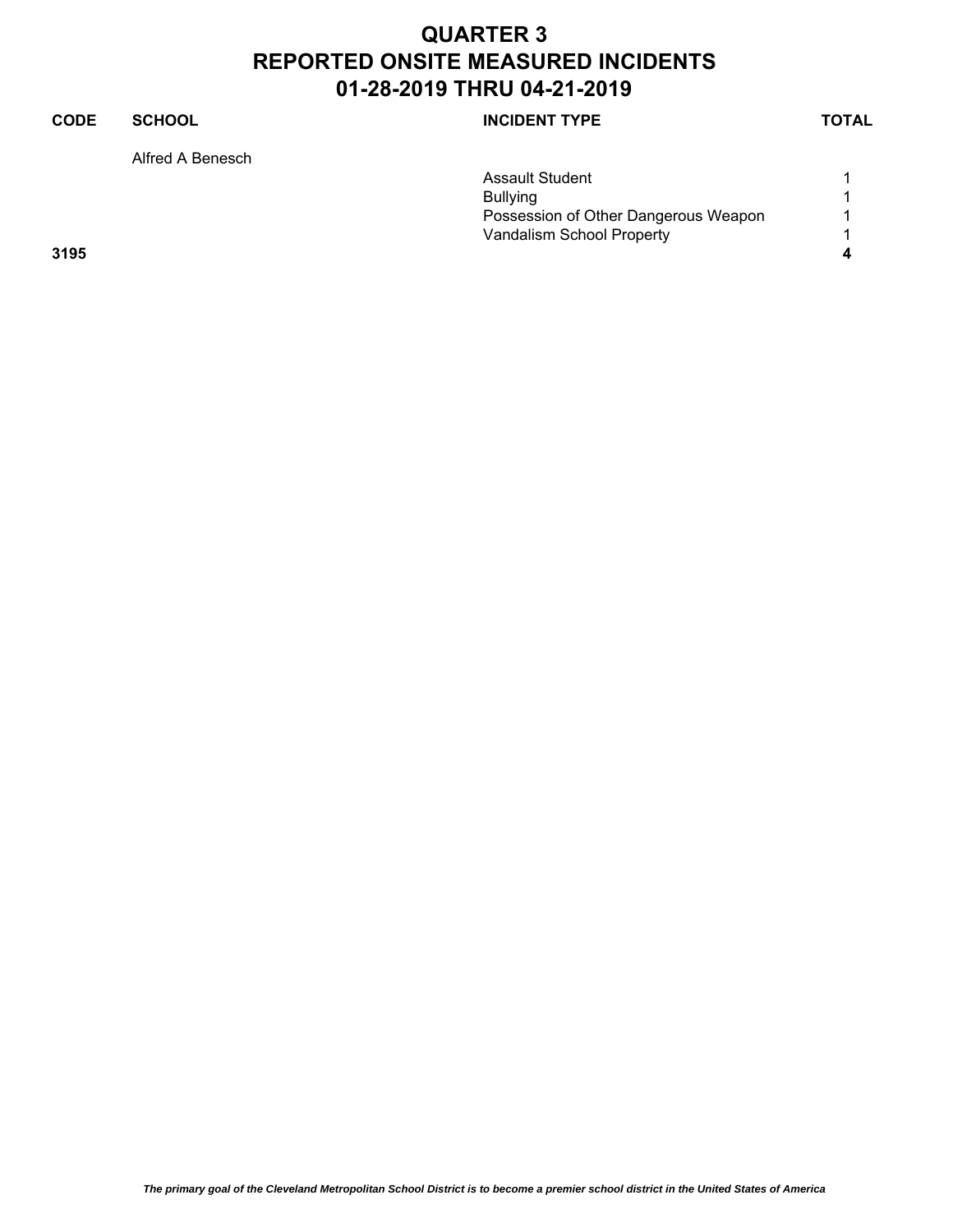| <b>CODE</b> | <b>SCHOOL</b> | <b>INCIDENT TYPE</b> | TOTAL |
|-------------|---------------|----------------------|-------|
|             | Almira        |                      |       |
| 3012        |               | Sexual Harassment    |       |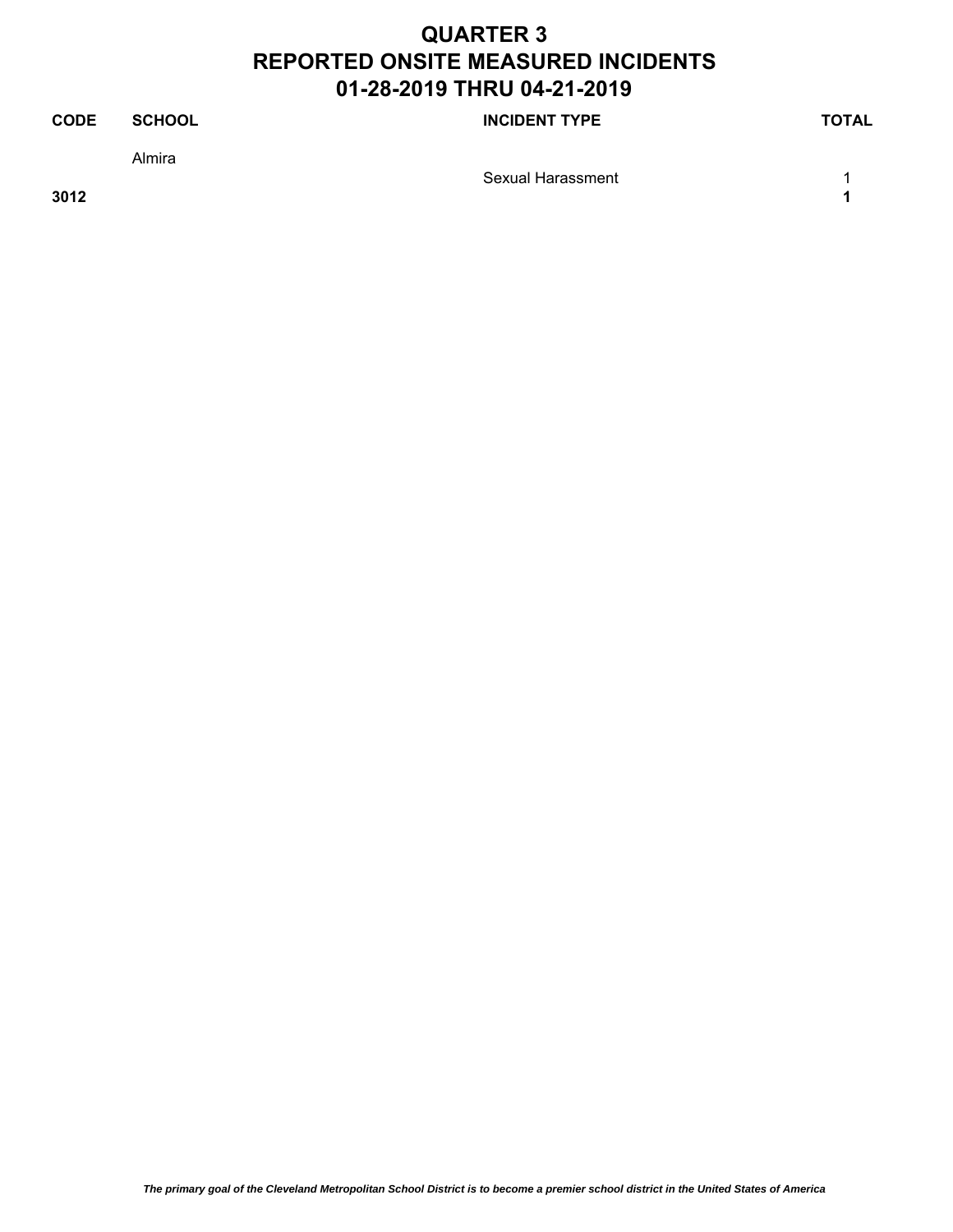| <b>CODE</b> | <b>SCHOOL</b>     | <b>INCIDENT TYPE</b>   | <b>TOTAL</b> |
|-------------|-------------------|------------------------|--------------|
|             | Andrew J. Rickoff |                        |              |
|             |                   | Assault Staff (Adult)  |              |
|             |                   | <b>Assault Student</b> | 1            |
|             |                   | Sexual Imposition      | -1           |
| 3016        |                   |                        | 3            |
|             |                   |                        |              |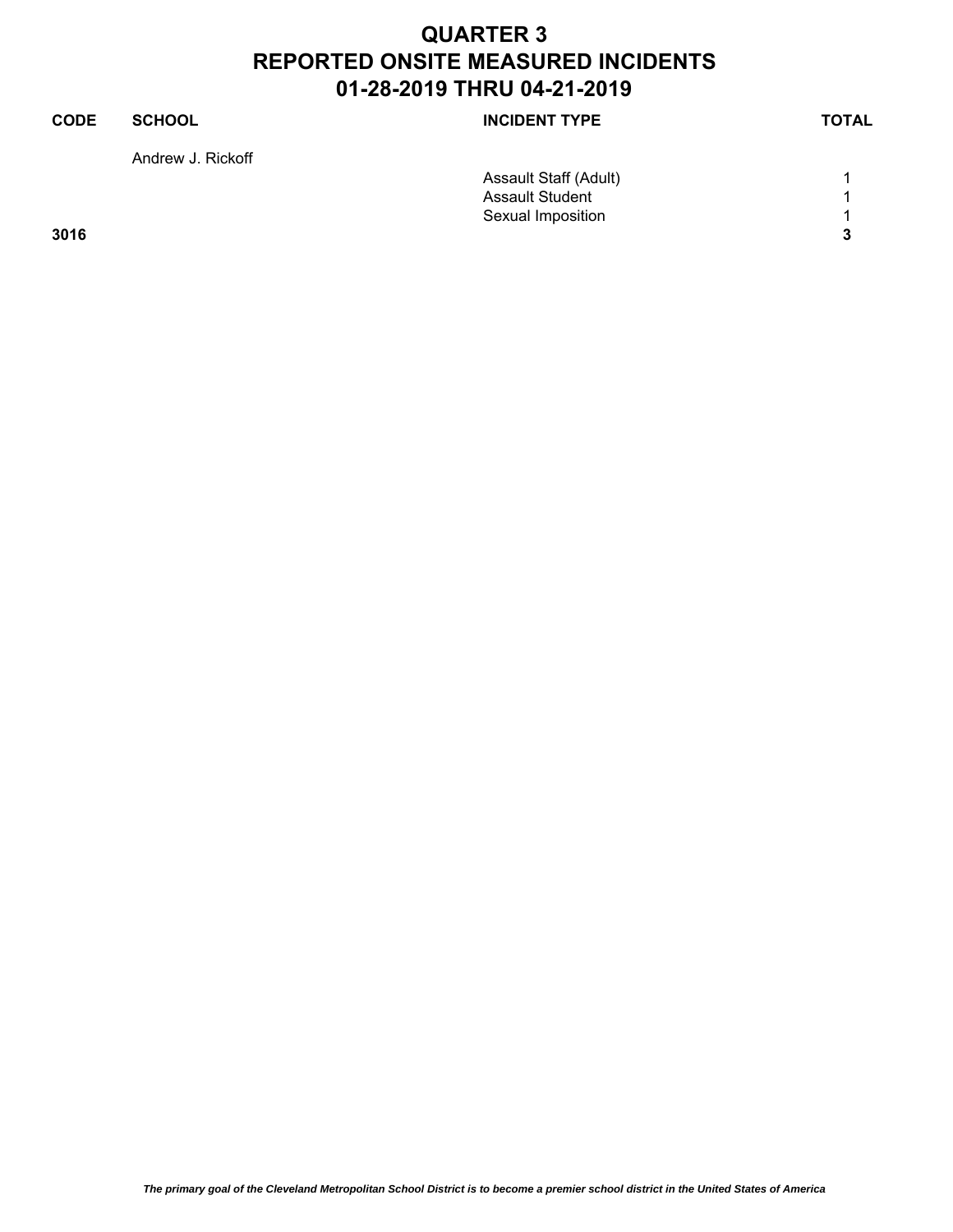| <b>CODE</b> | <b>SCHOOL</b> | <b>INCIDENT TYPE</b>                  | <b>TOTAL</b> |
|-------------|---------------|---------------------------------------|--------------|
|             | Anton Grdina  |                                       |              |
|             |               | <b>Assault Student</b>                |              |
|             |               | Fighting                              | 2            |
|             |               | <b>Other Serious Incident</b>         |              |
|             |               | Possession/Use of Scheduled Narcotics |              |
|             |               | Vandalism Private Property            | ◢            |
| 3021        |               |                                       | 6            |
|             |               |                                       |              |
|             |               |                                       |              |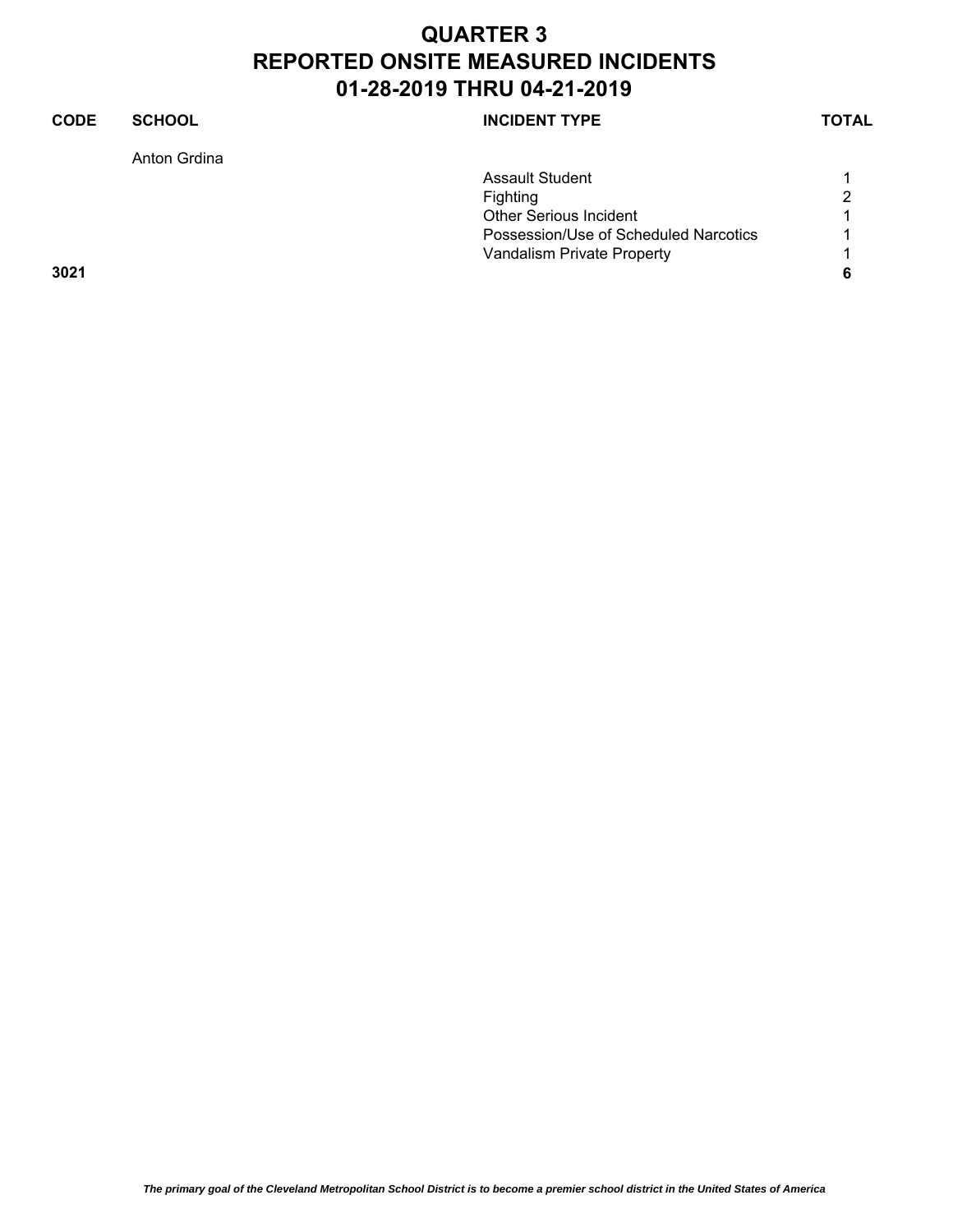| <b>CODE</b> | <b>SCHOOL</b> | <b>INCIDENT TYPE</b>   | <b>TOTAL</b> |
|-------------|---------------|------------------------|--------------|
|             | Artemus Ward  |                        |              |
|             |               | <b>Assault Student</b> | 3            |
|             |               | Sexual Imposition      |              |
| 3023        |               |                        | Δ            |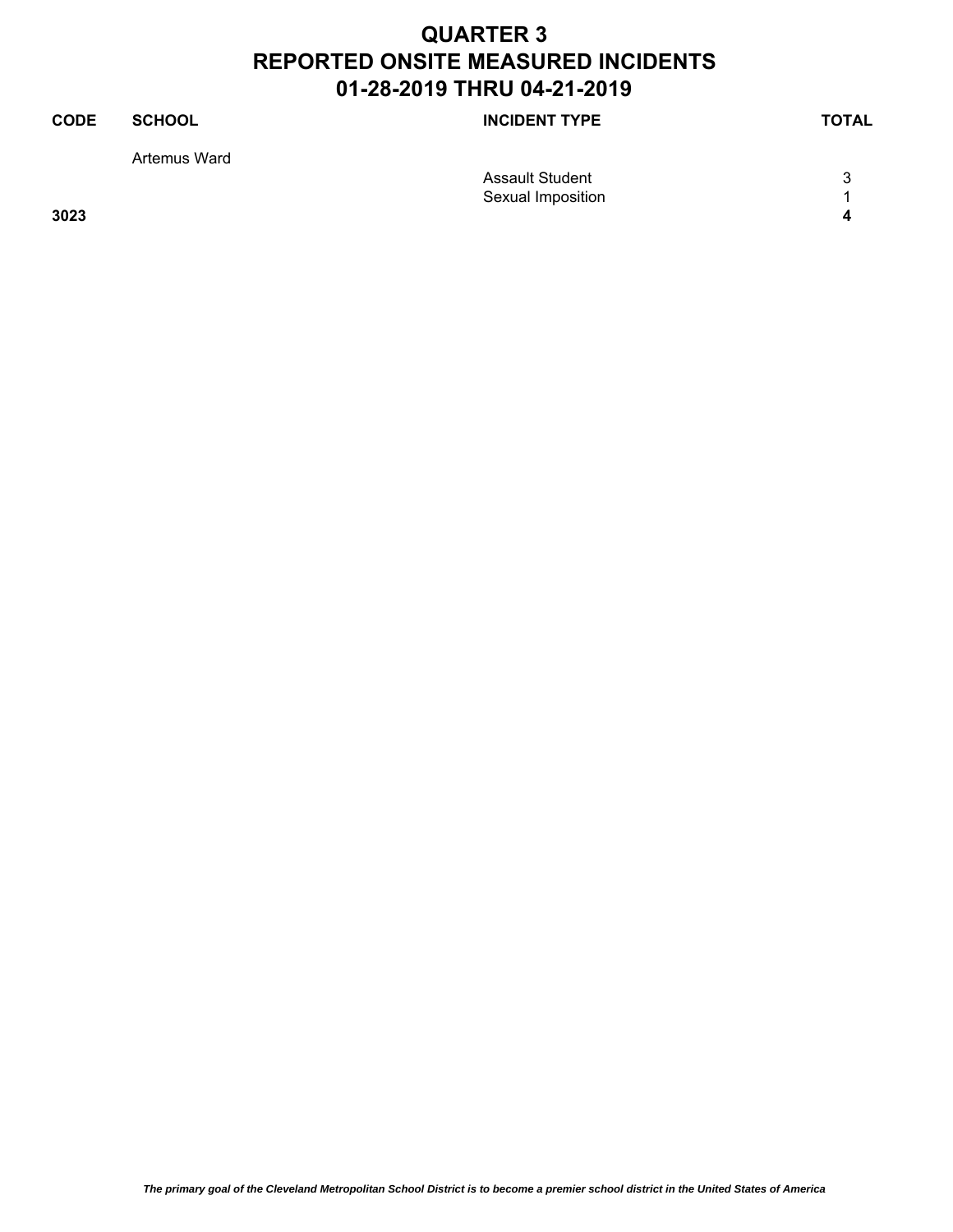| <b>CODE</b> | <b>SCHOOL</b>                              | <b>INCIDENT TYPE</b>   | <b>TOTAL</b> |
|-------------|--------------------------------------------|------------------------|--------------|
|             | Bard High School Early College East Campus |                        |              |
|             |                                            | <b>Assault Student</b> |              |
|             |                                            | Menacing               |              |
| 5267        |                                            |                        | $\mathbf{2}$ |
|             |                                            |                        |              |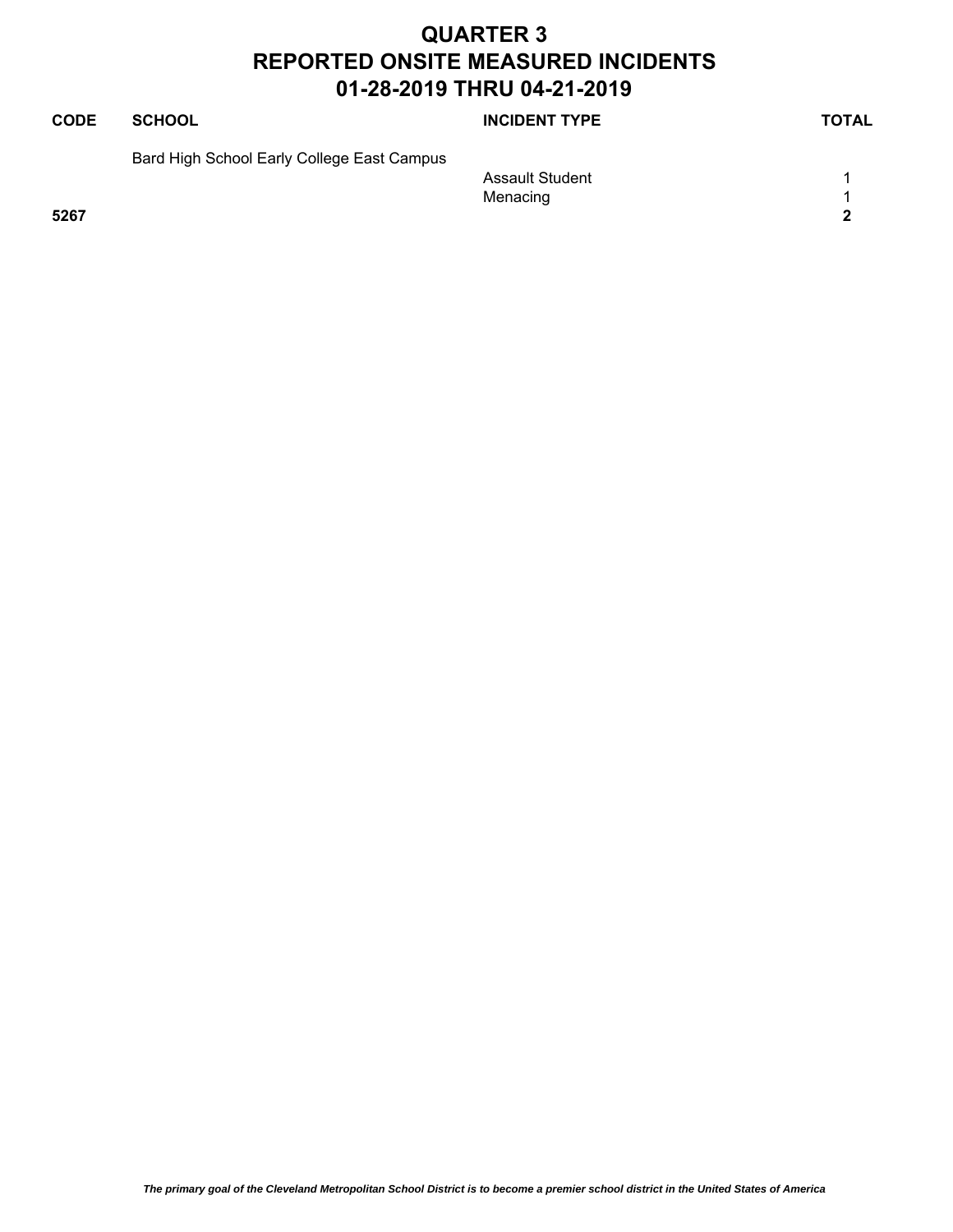| <b>CODE</b> | <b>SCHOOL</b>                              | <b>INCIDENT TYPE</b>      | <b>TOTAL</b> |
|-------------|--------------------------------------------|---------------------------|--------------|
| 5209        | Bard High School Early College West Campus | Theft of Private Property |              |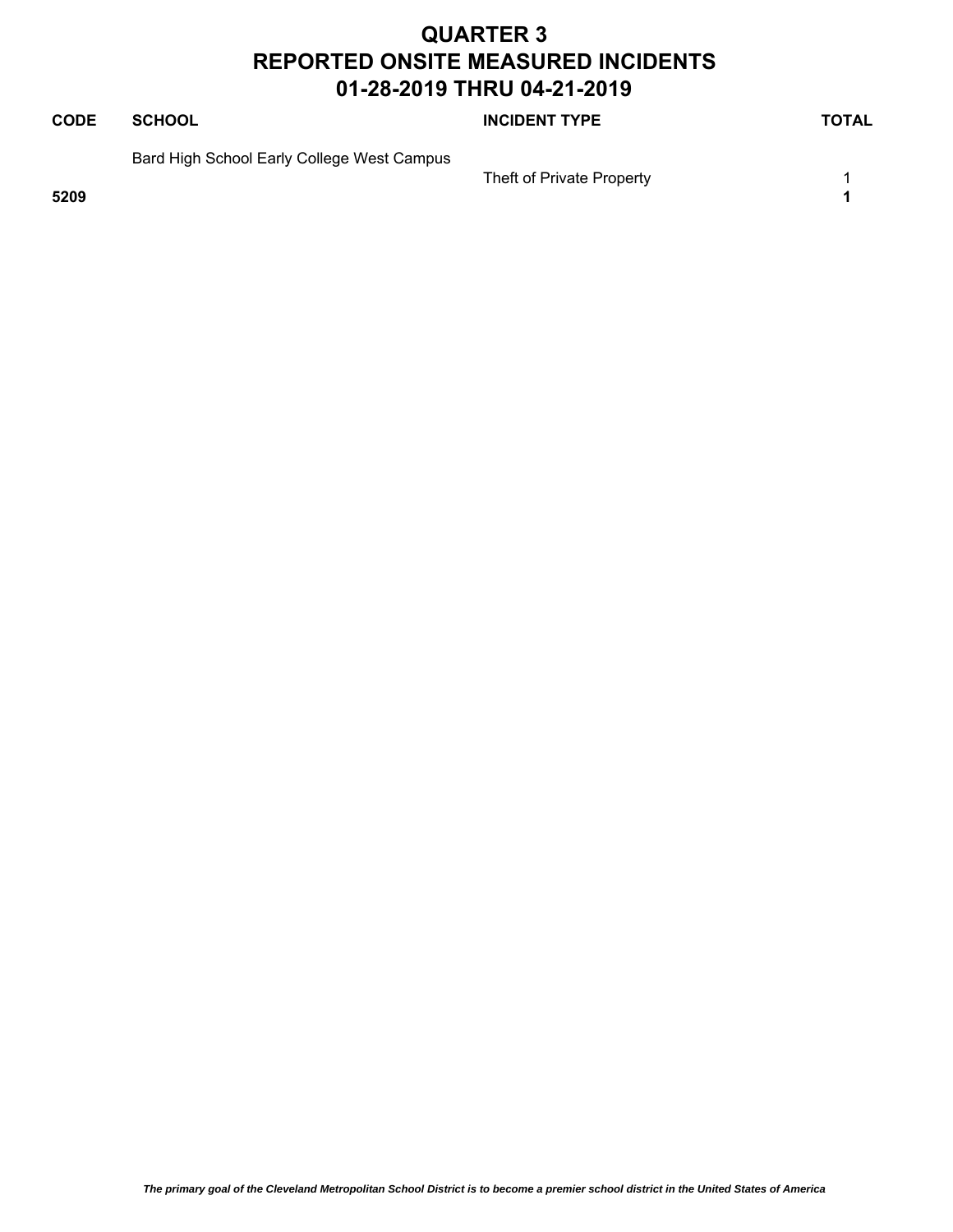#### **CODE SCHOOL SCHOOL INCIDENT TYPE TOTAL** Benjamin Franklin Arson and the contract of the contract of the contract of the contract of the contract of the contract of the contract of the contract of the contract of the contract of the contract of the contract of the contract of the Assault Student 4 Assault Teacher 1 1 Sexual Harassment 1 Vandalism School Property **1 6036 8**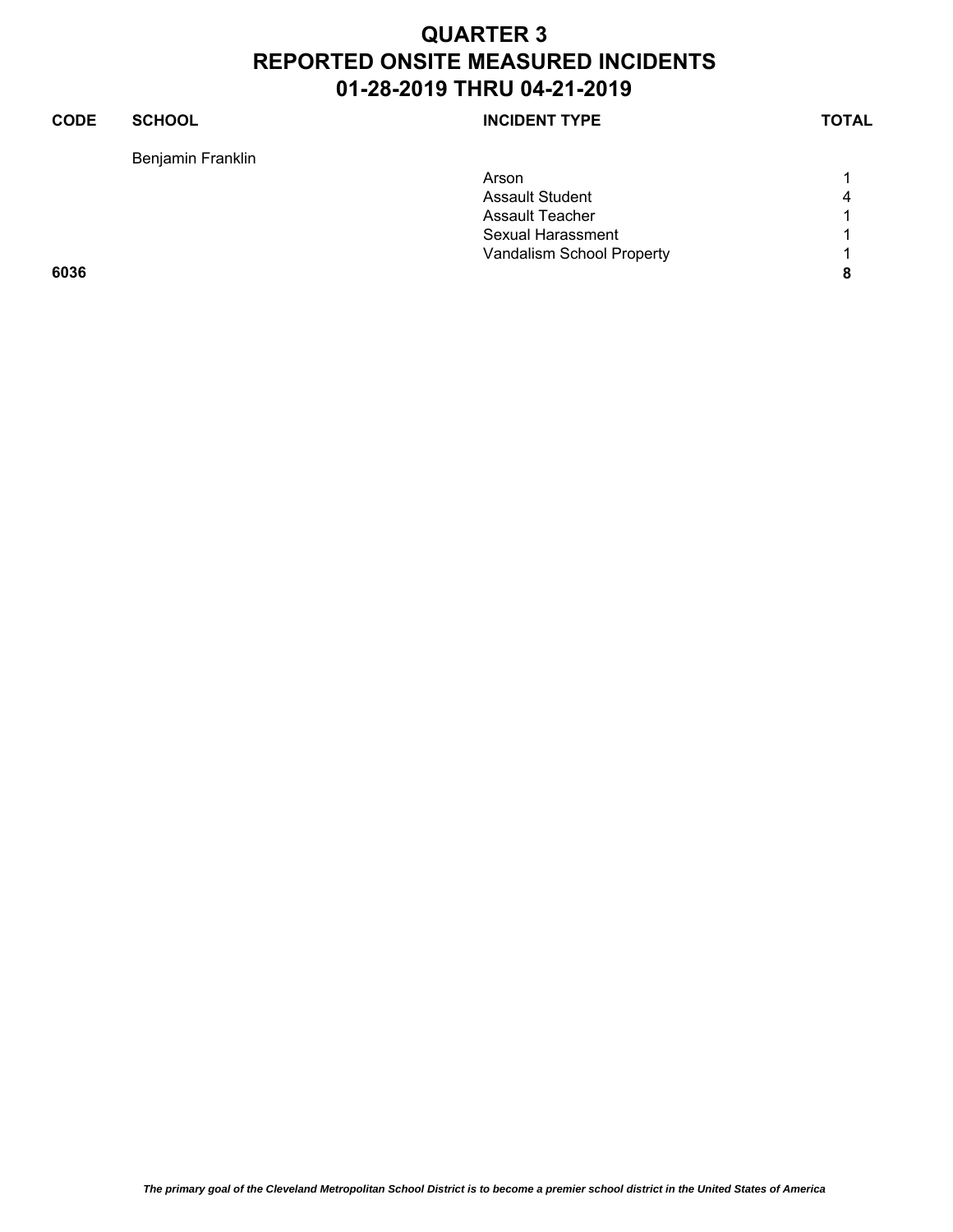| <b>CODE</b> | <b>SCHOOL</b> | <b>INCIDENT TYPE</b>          | <b>TOTAL</b> |
|-------------|---------------|-------------------------------|--------------|
|             | <b>Bolton</b> |                               |              |
|             |               | <b>Assault Student</b>        | っ            |
|             |               | <b>Other Serious Incident</b> |              |
| 3041        |               |                               | 3            |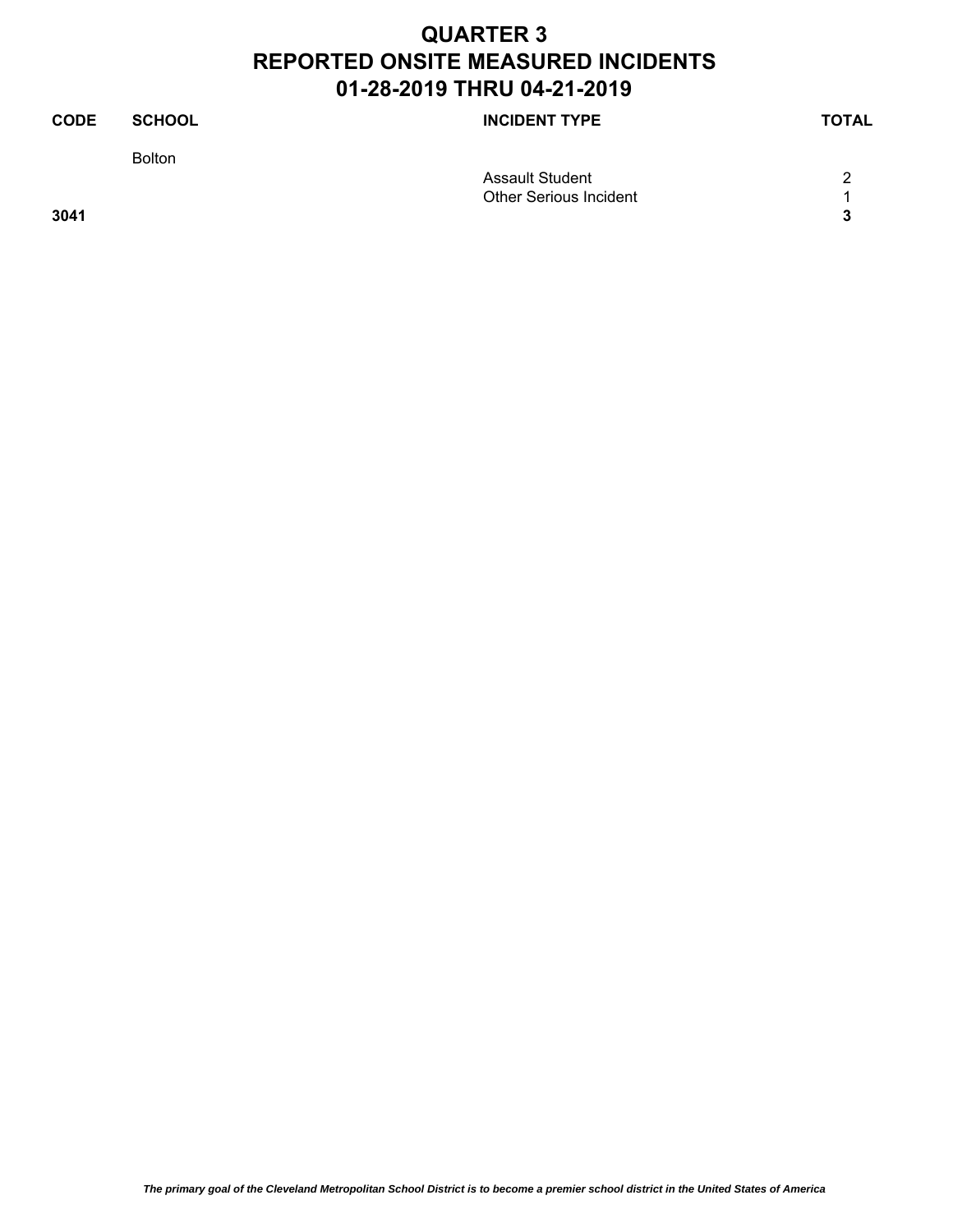#### **CODE SCHOOL SCHOOL INCIDENT TYPE TOTAL**

Campus International High School

|      | ັ |                                       |   |
|------|---|---------------------------------------|---|
|      |   | <b>Assault Student</b>                |   |
|      |   | Fighting                              |   |
|      |   | Menacing                              | 2 |
|      |   | Possession/Use of Scheduled Narcotics |   |
| 5282 |   |                                       |   |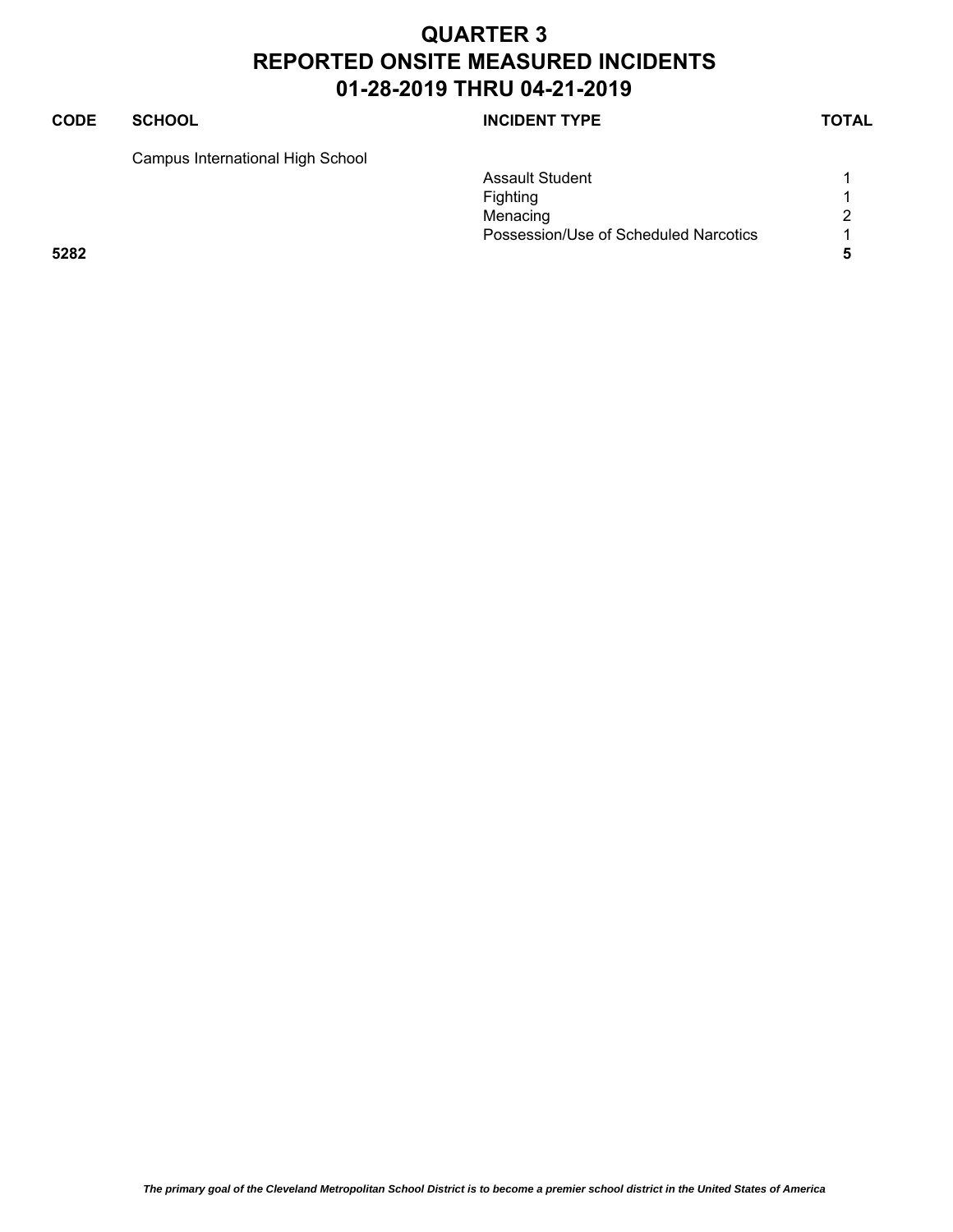| <b>CODE</b> | <b>SCHOOL</b> | <b>INCIDENT TYPE</b>                 | <b>TOTAL</b> |
|-------------|---------------|--------------------------------------|--------------|
|             | Case          |                                      |              |
|             |               | <b>Other Serious Incident</b>        |              |
|             |               | Possession of Other Dangerous Weapon |              |
| 3068        |               |                                      | າ            |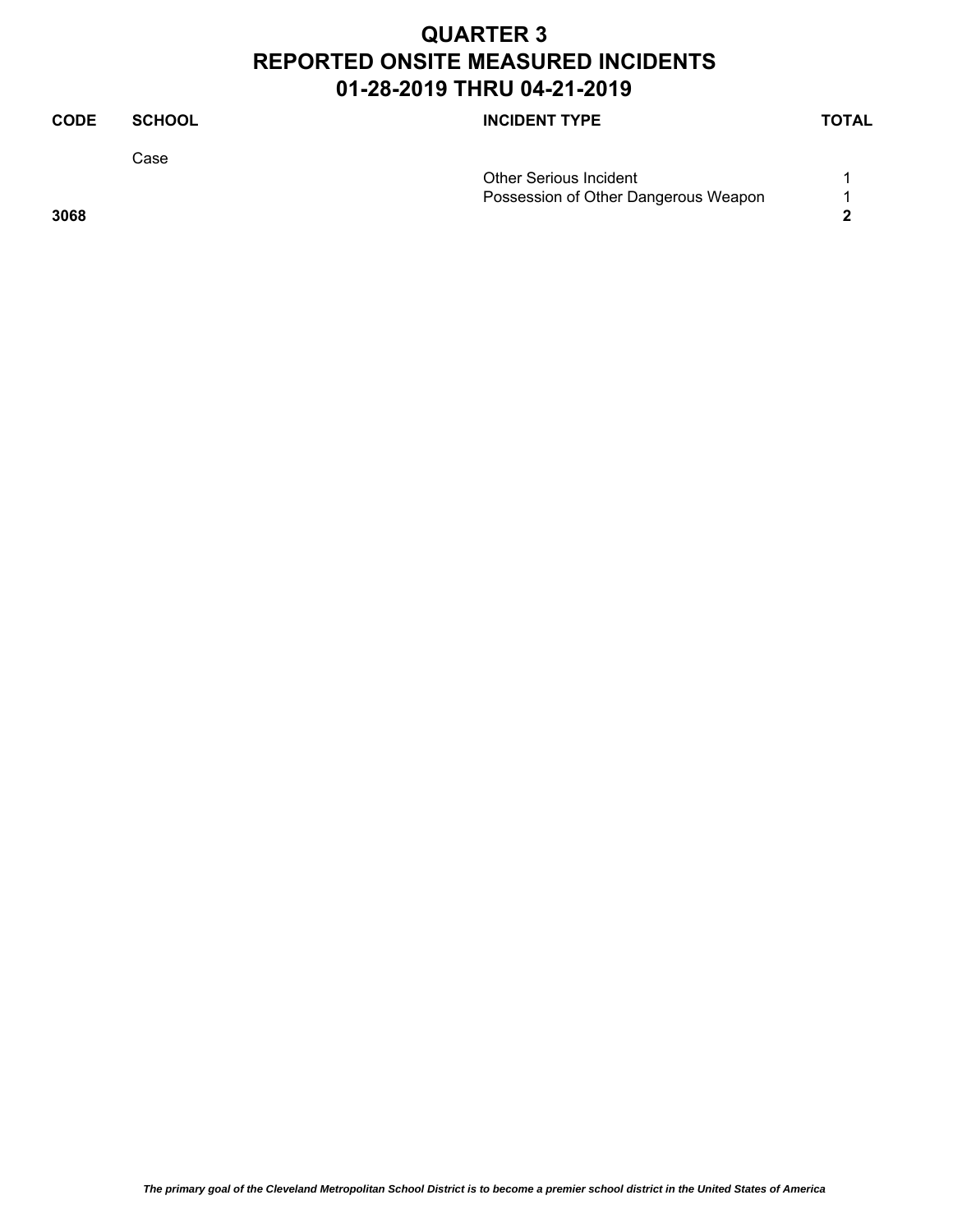| <b>CODE</b> | <b>SCHOOL</b>    | <b>INCIDENT TYPE</b>   | <b>TOTAL</b> |
|-------------|------------------|------------------------|--------------|
|             | Charles A Mooney |                        |              |
|             |                  | Assault Staff (Adult)  | 1            |
|             |                  | <b>Assault Student</b> | 3            |
|             |                  | Assault Teacher        | 1            |
|             |                  | Fighting               | 1            |
| 4080        |                  |                        | 6            |
|             |                  |                        |              |
|             |                  |                        |              |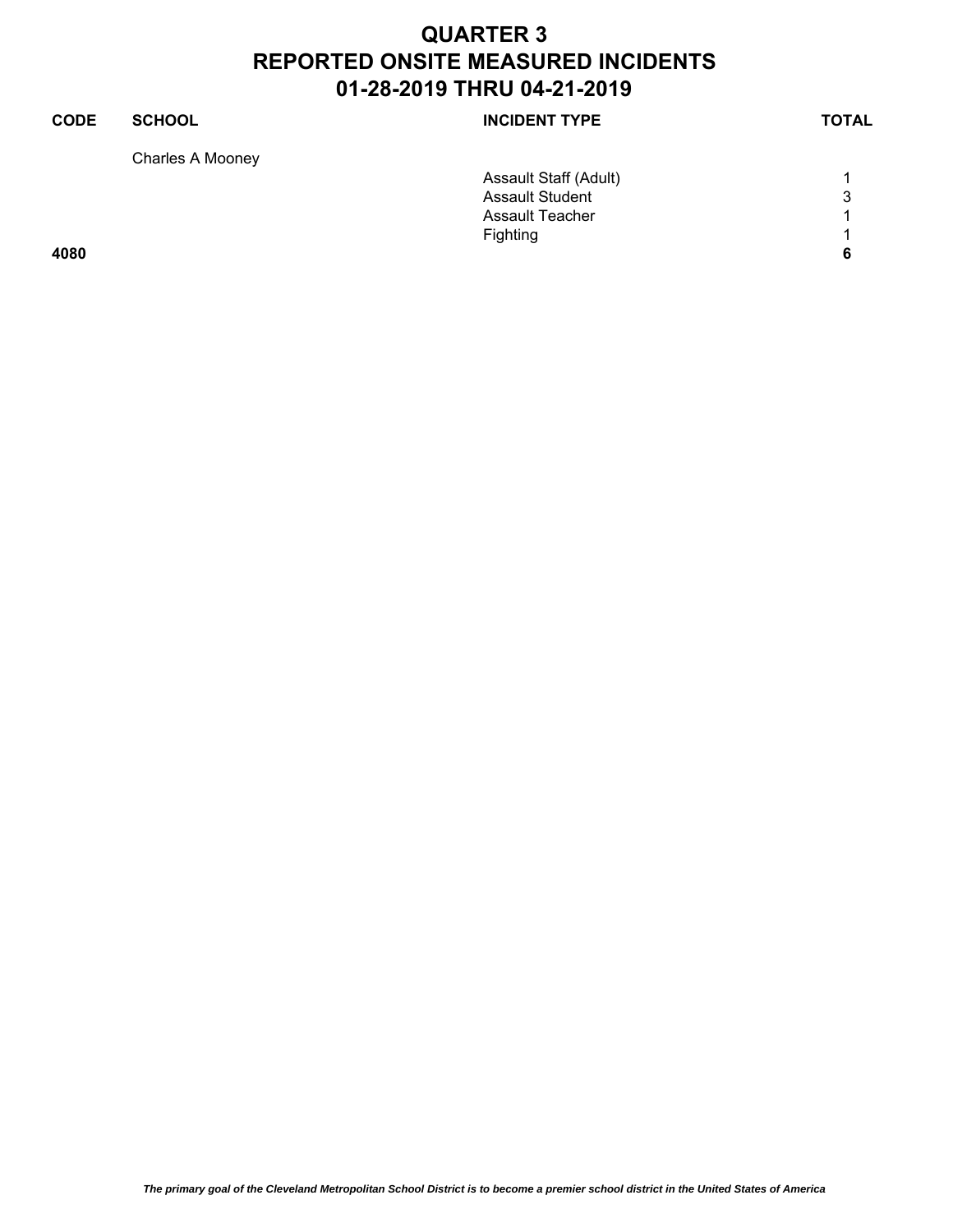| <b>CODE</b> | <b>SCHOOL</b>          | <b>INCIDENT TYPE</b>            | <b>TOTAL</b> |
|-------------|------------------------|---------------------------------|--------------|
|             | <b>Charles Dickens</b> |                                 |              |
|             |                        | <b>Assault Security Officer</b> |              |
|             |                        | <b>Assault Student</b>          | 4            |
|             |                        | <b>Fighting</b>                 | 4            |
|             |                        | <b>Other Serious Incident</b>   | っ            |
|             |                        | Theft of Private Property       |              |
|             |                        | Vandalism School Property       |              |
| 3077        |                        |                                 | 13           |
|             |                        |                                 |              |
|             |                        |                                 |              |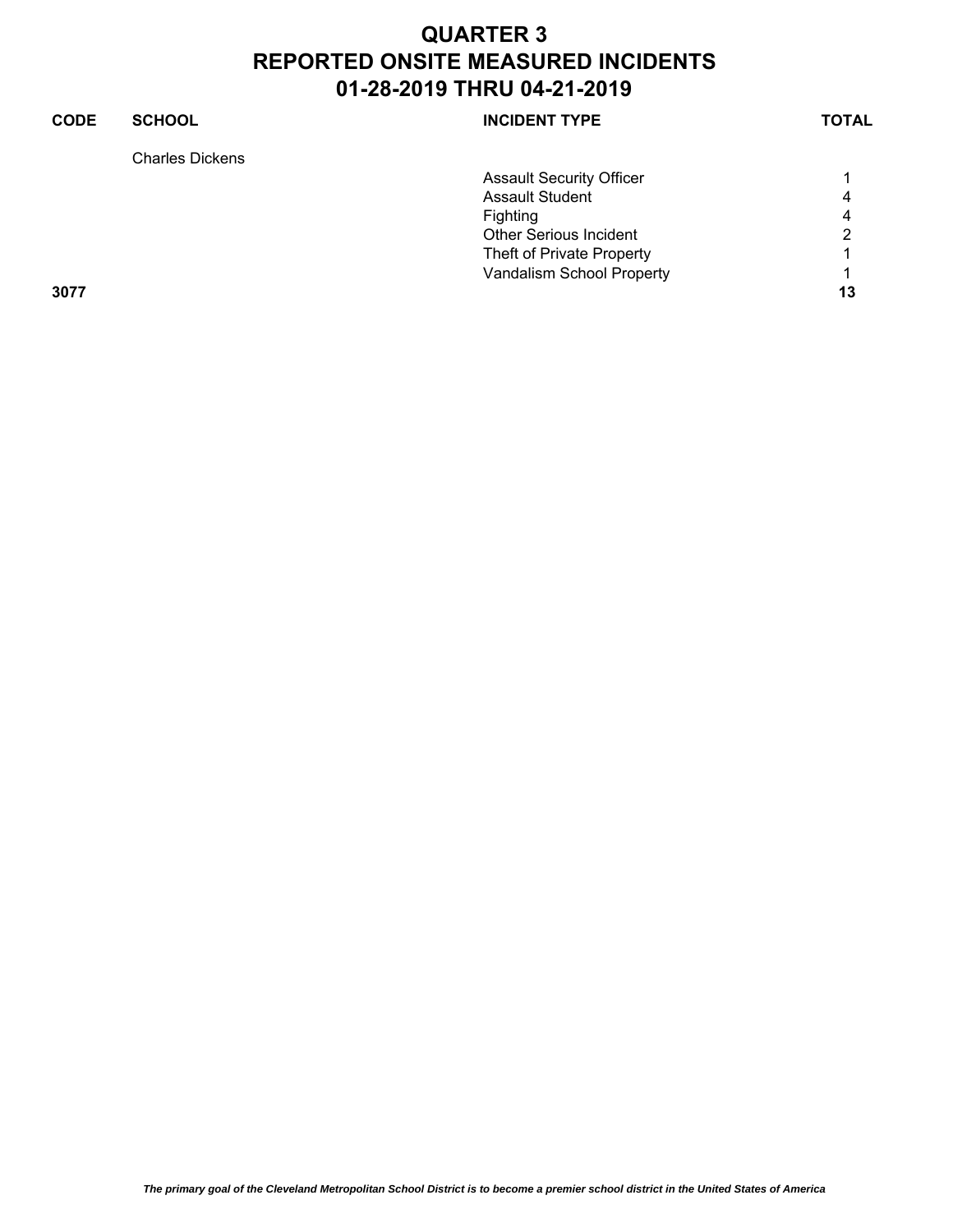| <b>CODE</b> | <b>SCHOOL</b>   | <b>INCIDENT TYPE</b>                 | <b>TOTAL</b> |
|-------------|-----------------|--------------------------------------|--------------|
|             | Charles W Eliot |                                      |              |
|             |                 | Assault Staff (Adult)                |              |
|             |                 | <b>Assault Student</b>               | າ            |
|             |                 | Fighting                             |              |
|             |                 | <b>Other Serious Incident</b>        |              |
|             |                 | Possession of Other Dangerous Weapon | л            |
| 4078        |                 |                                      | 6            |
|             |                 |                                      |              |
|             |                 |                                      |              |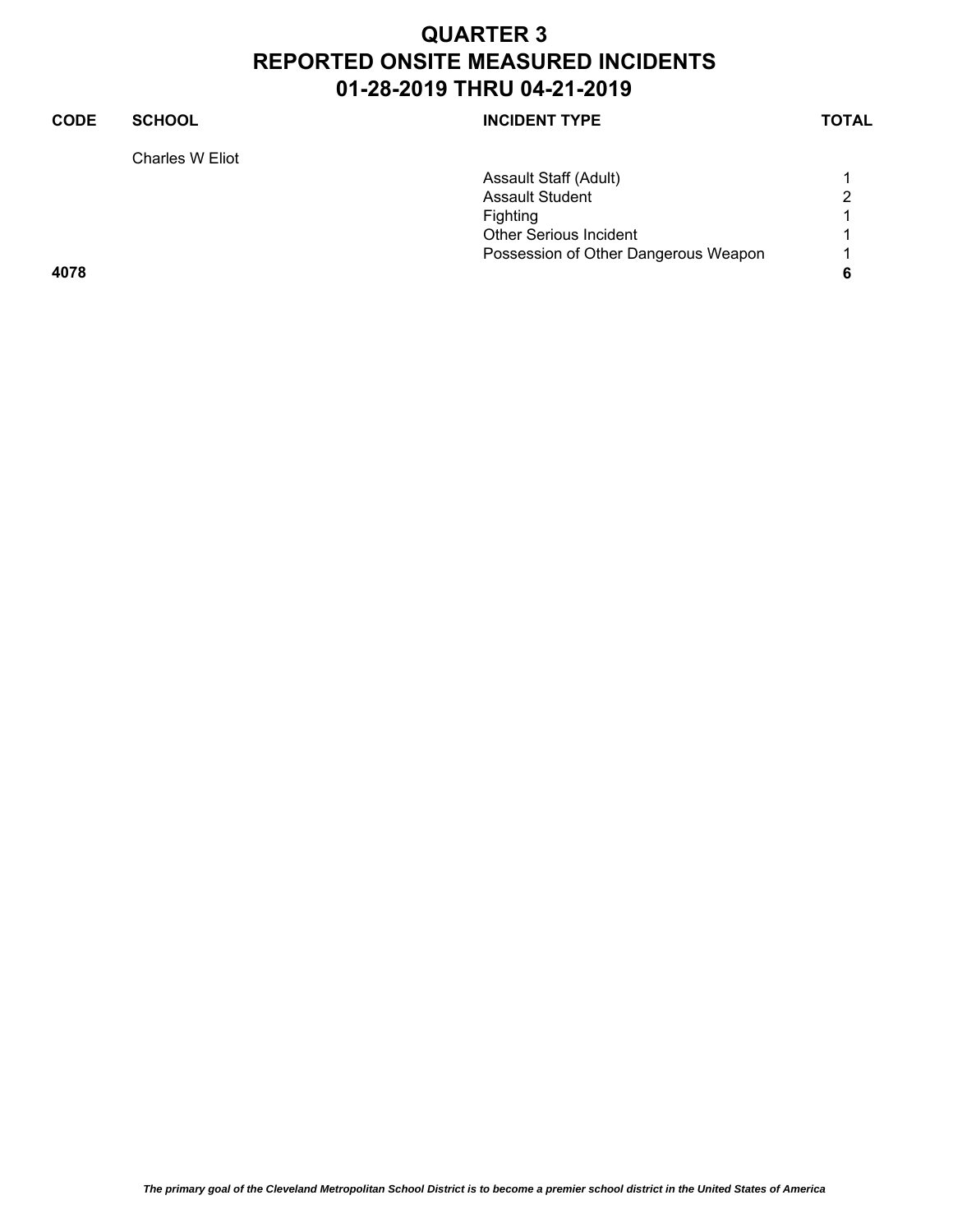| <b>CODE</b> | <b>SCHOOL</b> | <b>INCIDENT TYPE</b> | <b>TOTAL</b> |
|-------------|---------------|----------------------|--------------|
|             | Clark         |                      |              |
| 3088        |               | Assault Student      |              |

*The primary goal of the Cleveland Metropolitan School District is to become a premier school district in the United States of America*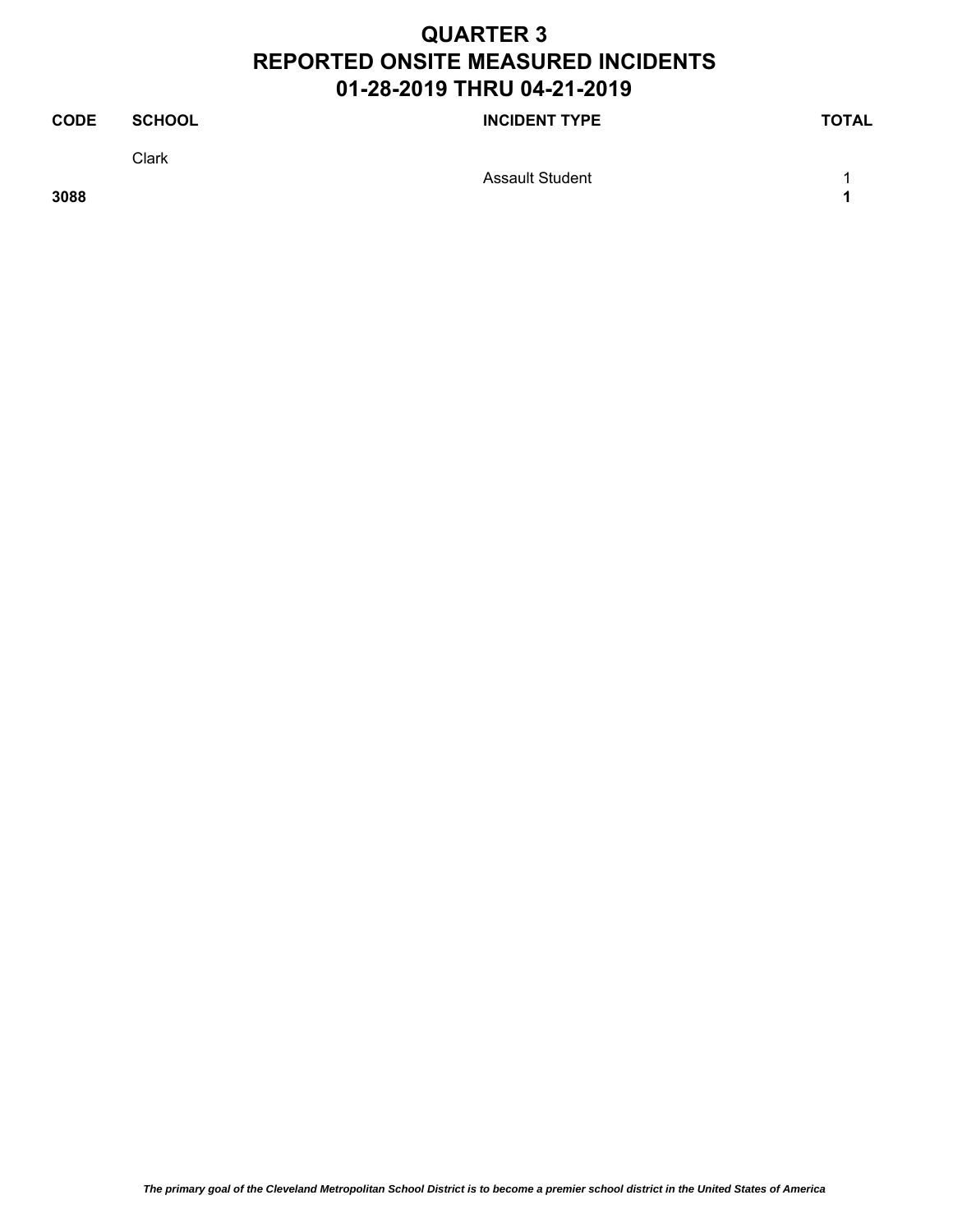#### **CODE SCHOOL SCHOOL SCHOOL SCHOOL SCHOOL** Cleveland HS for Digital Arts Possession of Knife 1 and 1 and 1 and 1 and 1 and 1 and 1 and 1 and 1 and 1 and 1 and 1 and 1 and 1 and 1 and 1

**5028 1**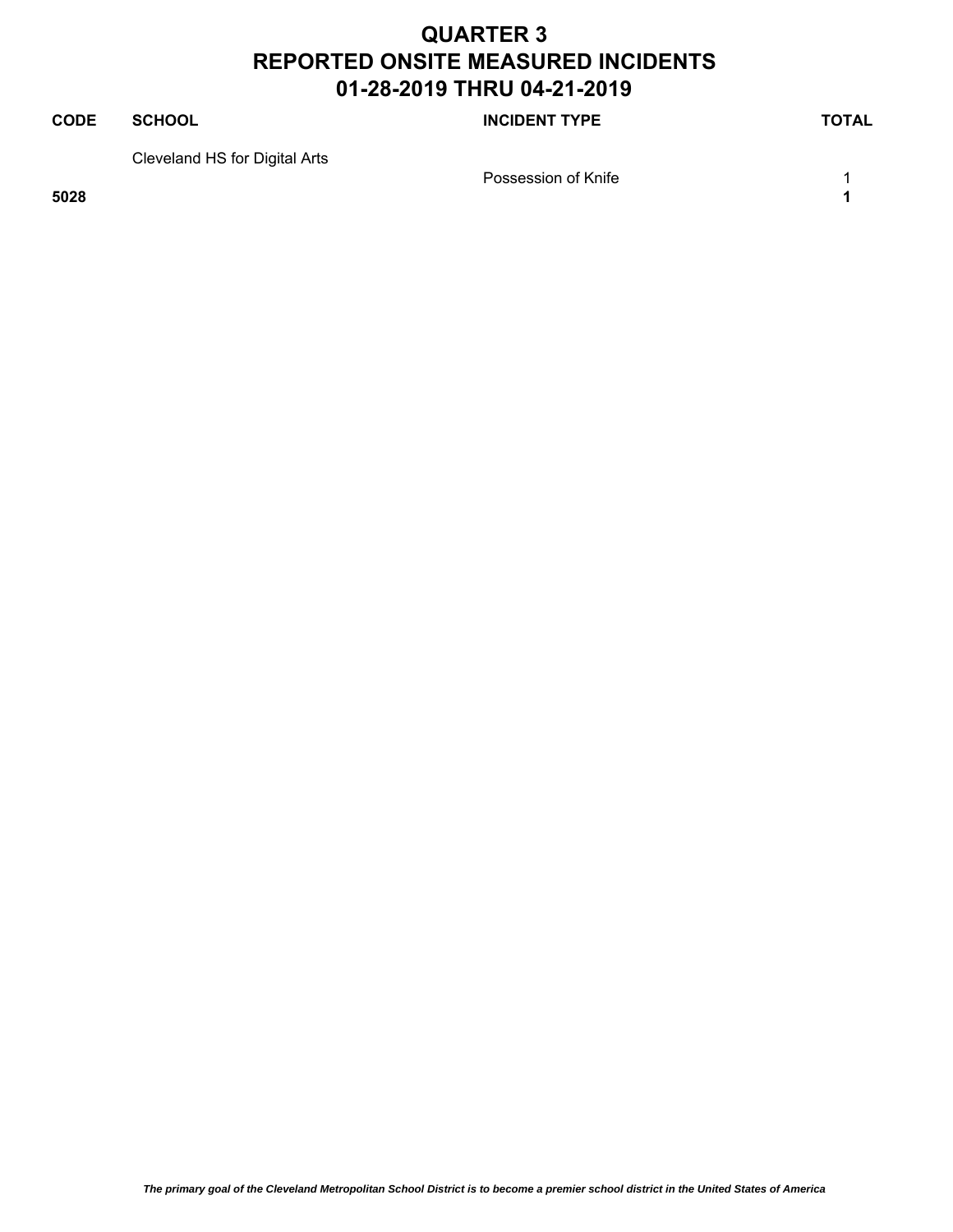#### **CODE SCHOOL SCHOOL INCIDENT TYPE TOTAL**

Cleveland School of the Arts

| Glevelation oction of the Mits. |                                       |  |
|---------------------------------|---------------------------------------|--|
|                                 | Assault Student                       |  |
|                                 | <b>Other Serious Incident</b>         |  |
|                                 | Possession of Other Dangerous Weapon  |  |
|                                 | Possession/Use of Scheduled Narcotics |  |
| 6801                            |                                       |  |
|                                 |                                       |  |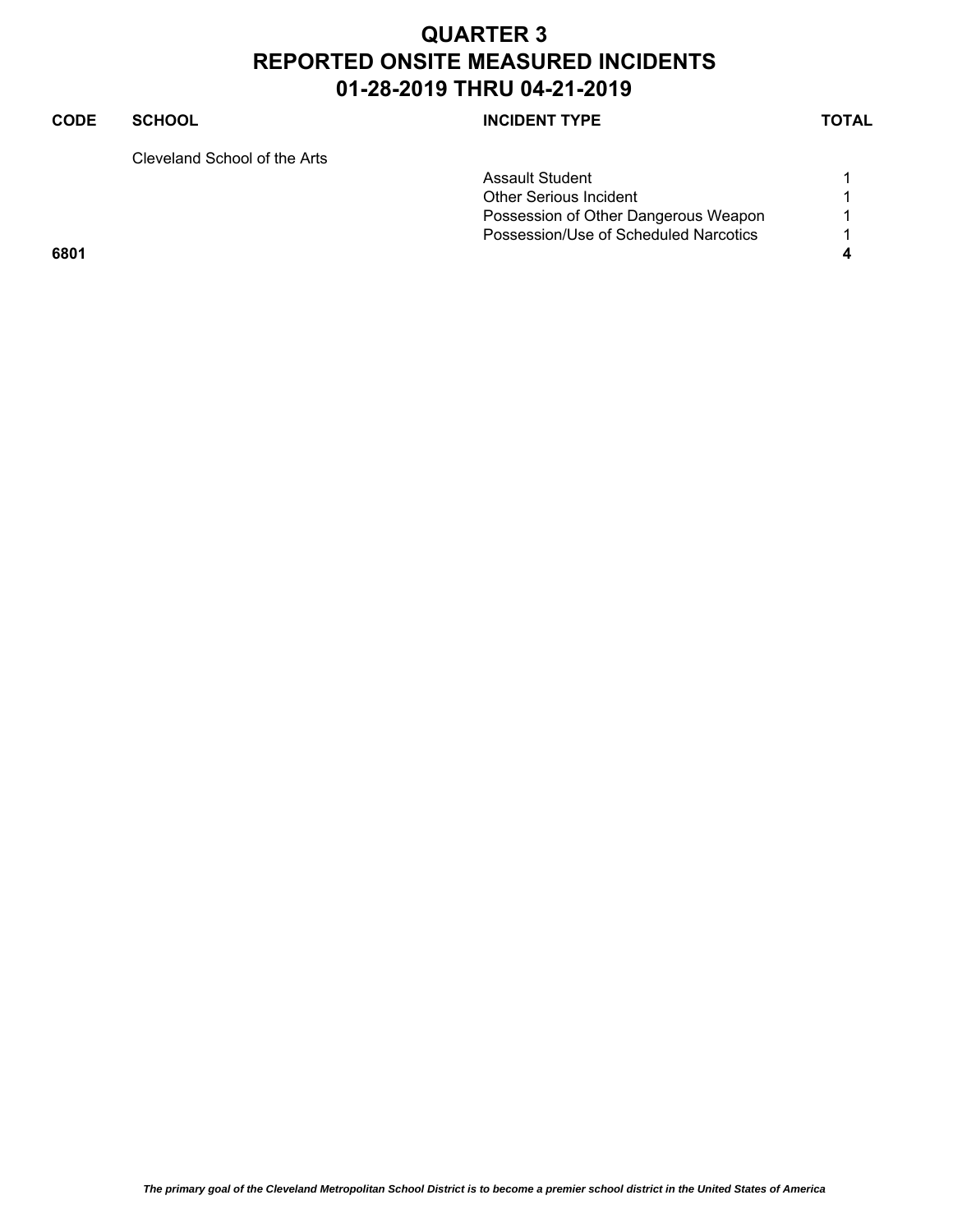#### **CODE SCHOOL SCHOOL INCIDENT TYPE TOTAL** Daniel E Morgan Possession of Knife 1 1

**3109 1**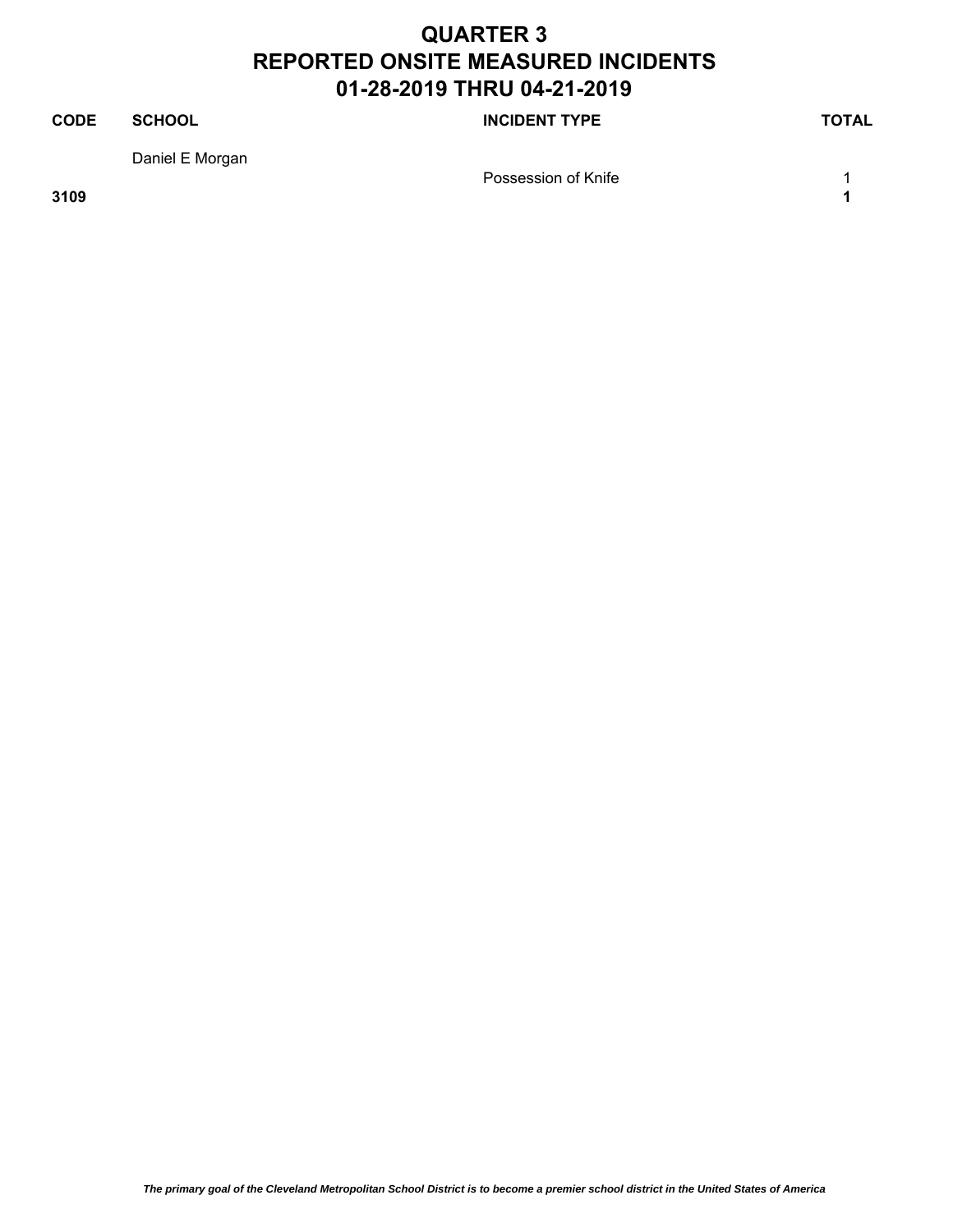#### **CODE SCHOOL SCHOOL INCIDENT TYPE TOTAL** Davis Aerospace & Maritime High Possession of Drug Paraphernalia 1 Possession of Knife 1 and 1 and 1 and 1 and 1 and 1 and 1 and 1 and 1 and 1 and 1 and 1 and 1 and 1 and 1 and 1 **5326 2**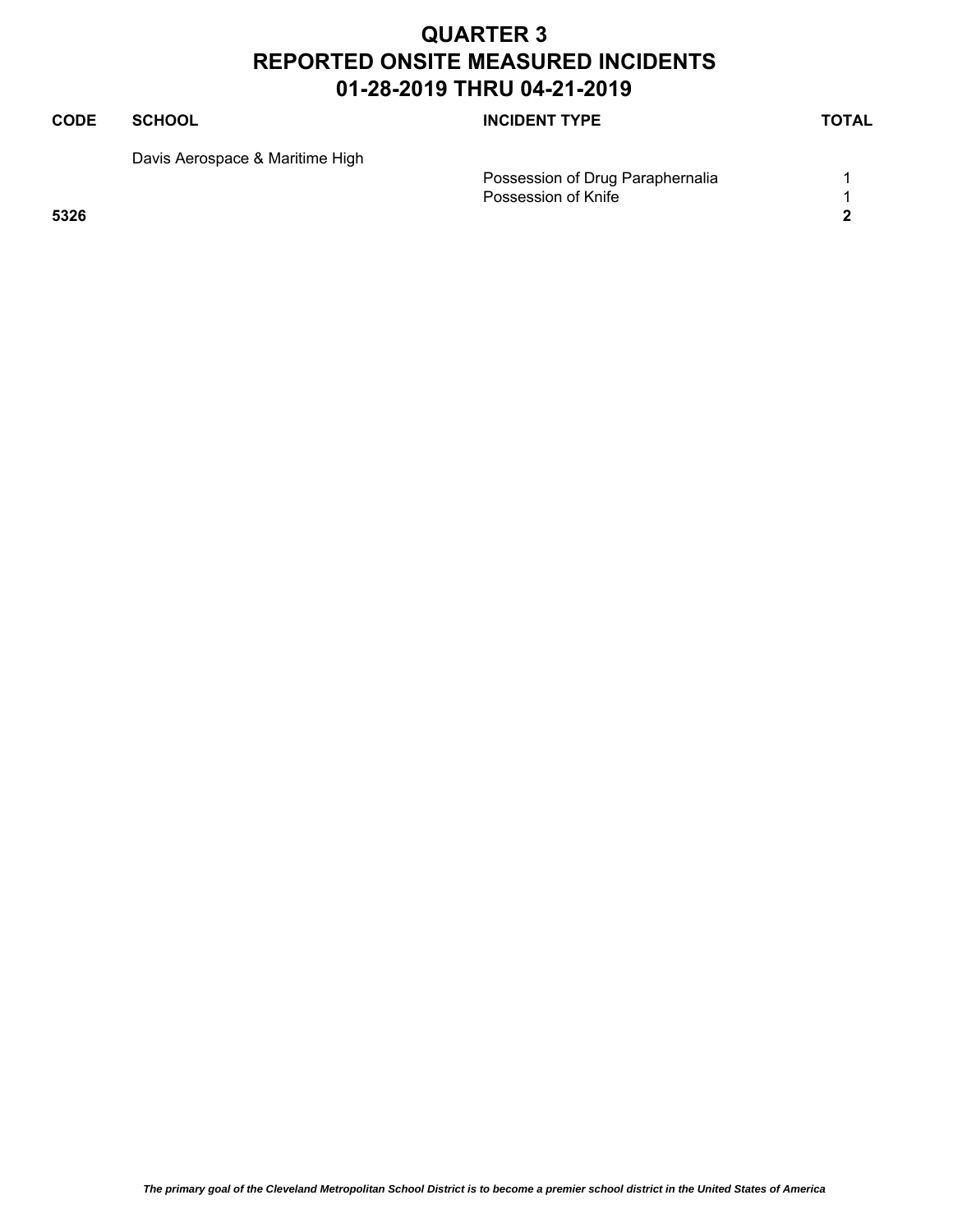| <b>CODE</b> | <b>SCHOOL</b> | <b>INCIDENT TYPE</b>                 | <b>TOTAL</b> |
|-------------|---------------|--------------------------------------|--------------|
|             | Denison       |                                      |              |
|             |               | <b>Assault Student</b>               | 2            |
|             |               | <b>Bullying</b>                      |              |
|             |               | Harassment                           |              |
|             |               | <b>Other Serious Incident</b>        |              |
|             |               | Possession of Other Dangerous Weapon |              |
| 3112        |               |                                      | 6            |
|             |               |                                      |              |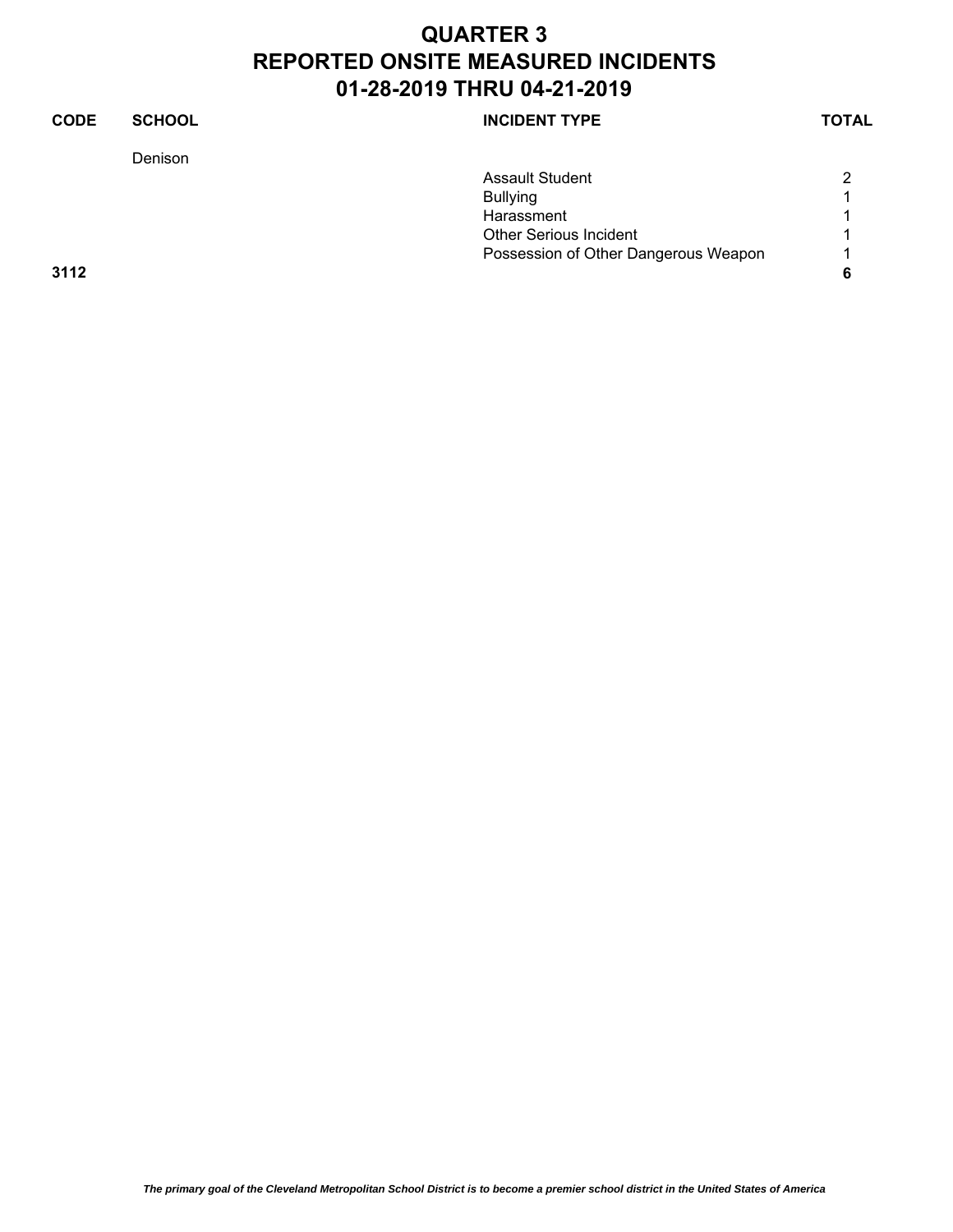#### **CODE SCHOOL SCHOOL INCIDENT TYPE TOTAL** Design Lab Early College Assault Student 1 1 Bullying 1 Fighting 2 Other Serious Incident 2 **5032 6**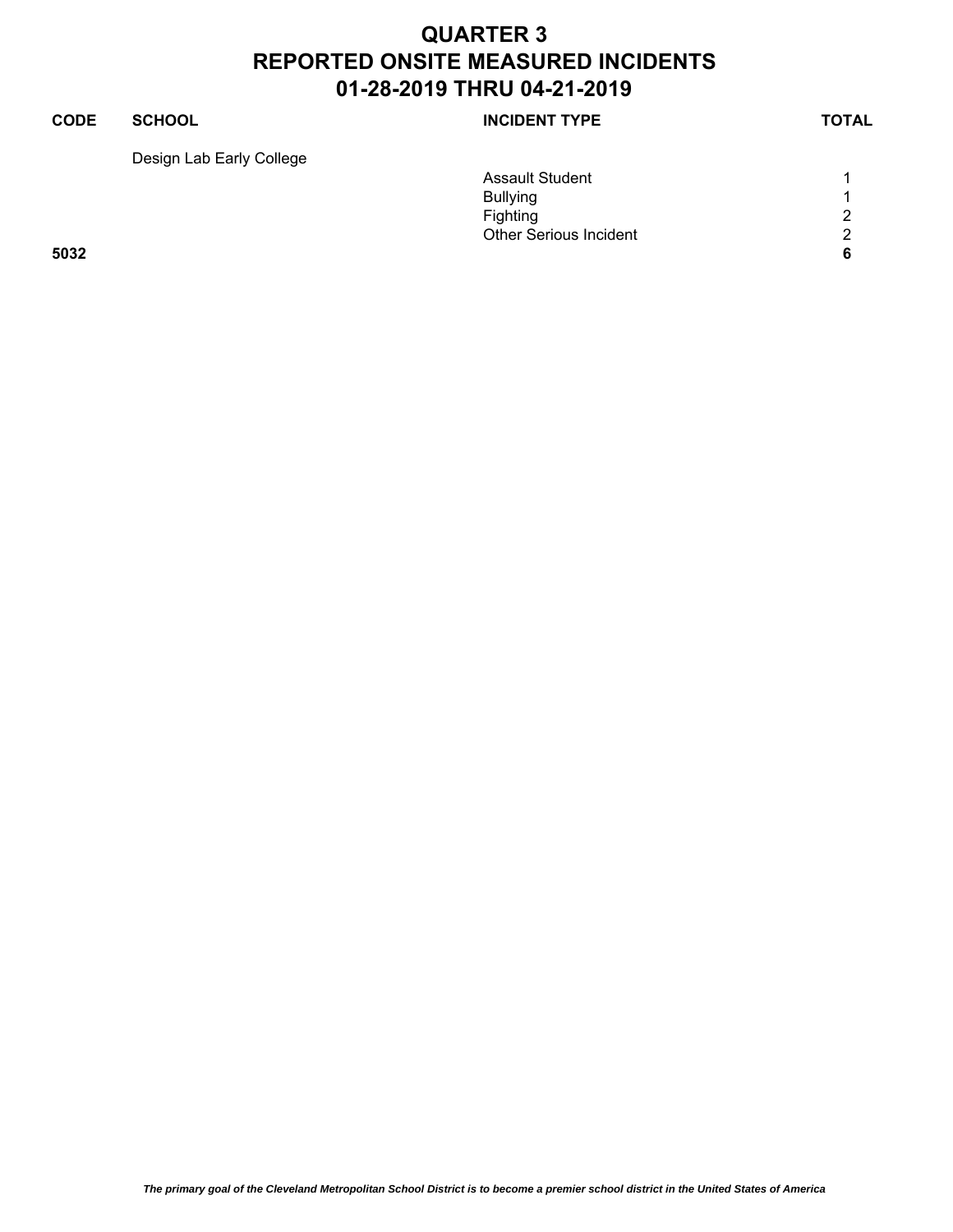# **CODE SCHOOL SCHOOL INCIDENT TYPE TOTAL** Dike School of the Arts Assault Staff (Adult) 1

**6124 1**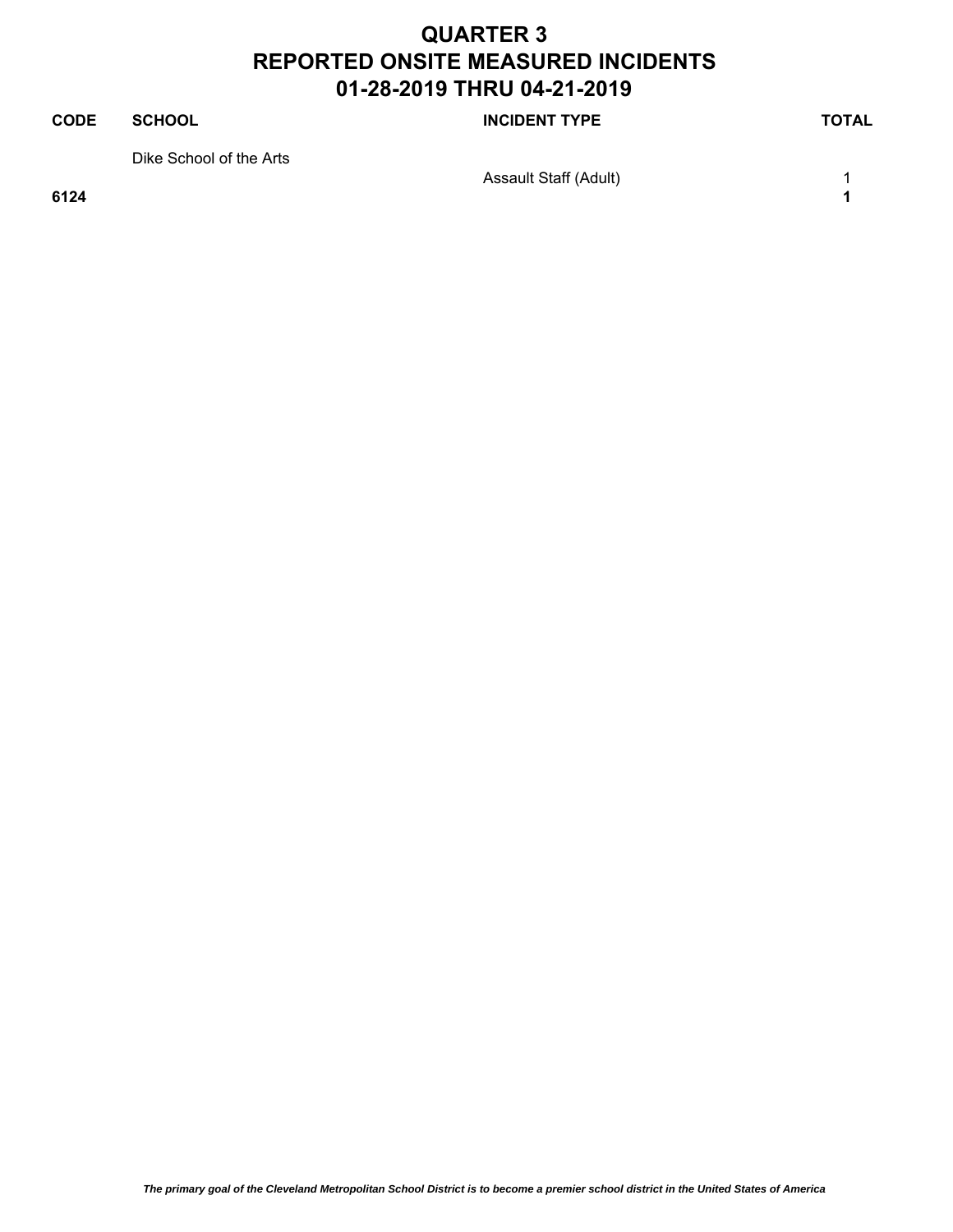#### **CODE SCHOOL SCHOOL INCIDENT TYPE TOTAL** Douglas MacArthur Possession of Other Dangerous Weapon 1 Theft of CMSD Computer Property 1 **6130 2**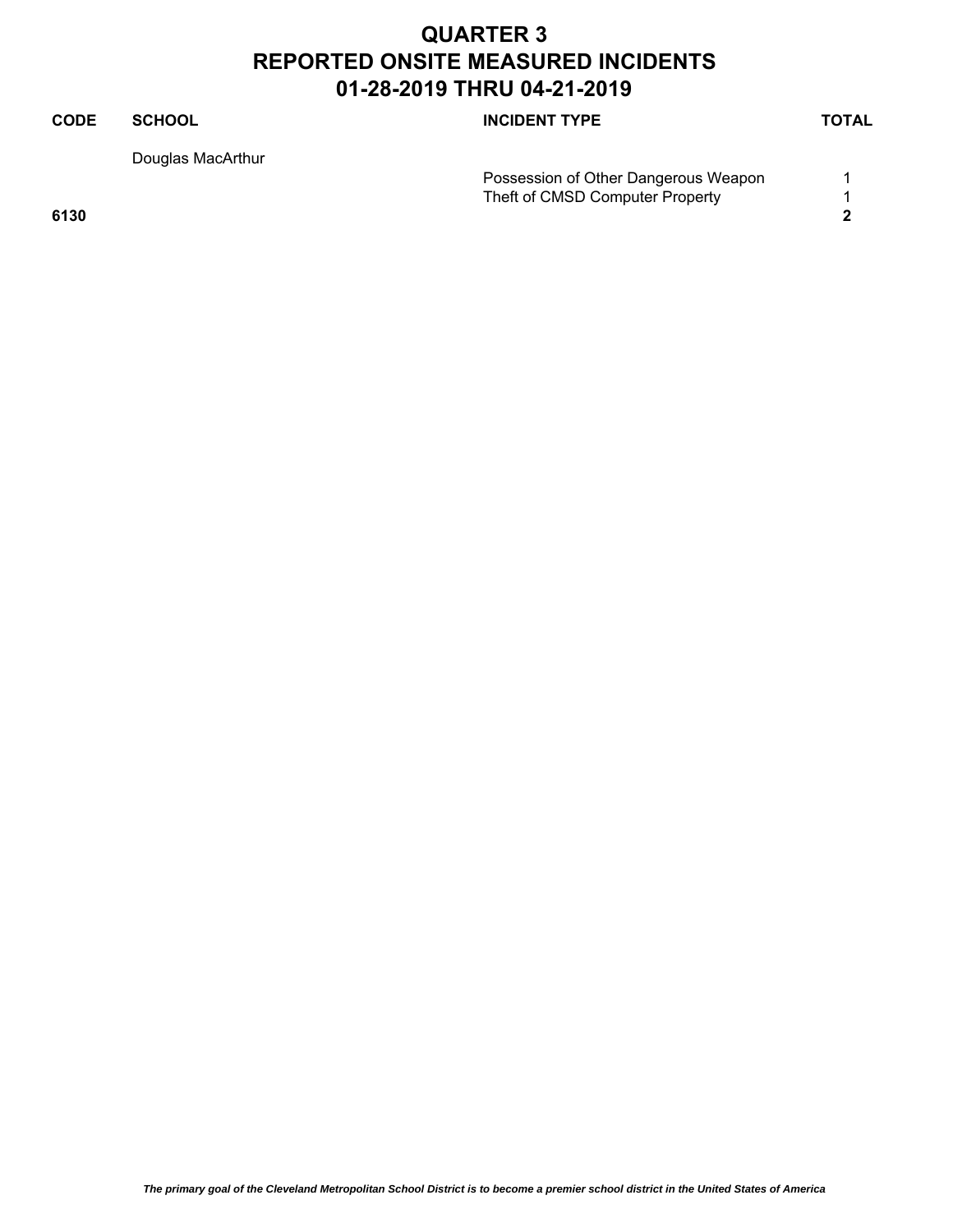#### **CODE SCHOOL SCHOOL INCIDENT TYPE TOTAL** Early College Sexual Harassment 1 **5159 1**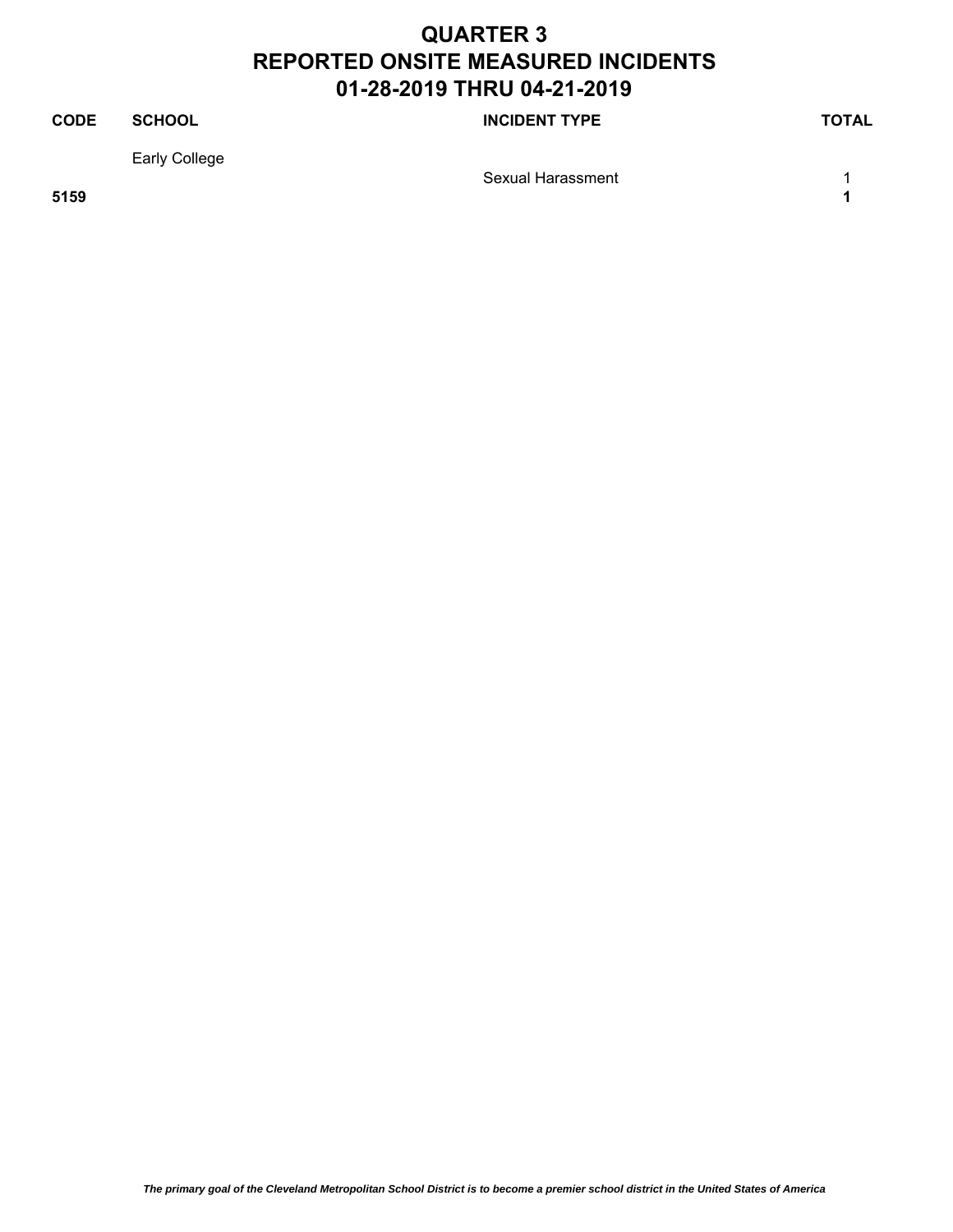| CODE | <b>SCHOOL</b>  | <b>INCIDENT TYPE</b>                  | <b>TOTAL</b> |
|------|----------------|---------------------------------------|--------------|
|      | East Technical |                                       |              |
|      |                | Gross Sexual Imposition               |              |
|      |                | Possession/Use of Scheduled Narcotics |              |
|      |                | Theft of CMSD Computer Property       |              |
| 5161 |                |                                       | 3            |
|      |                |                                       |              |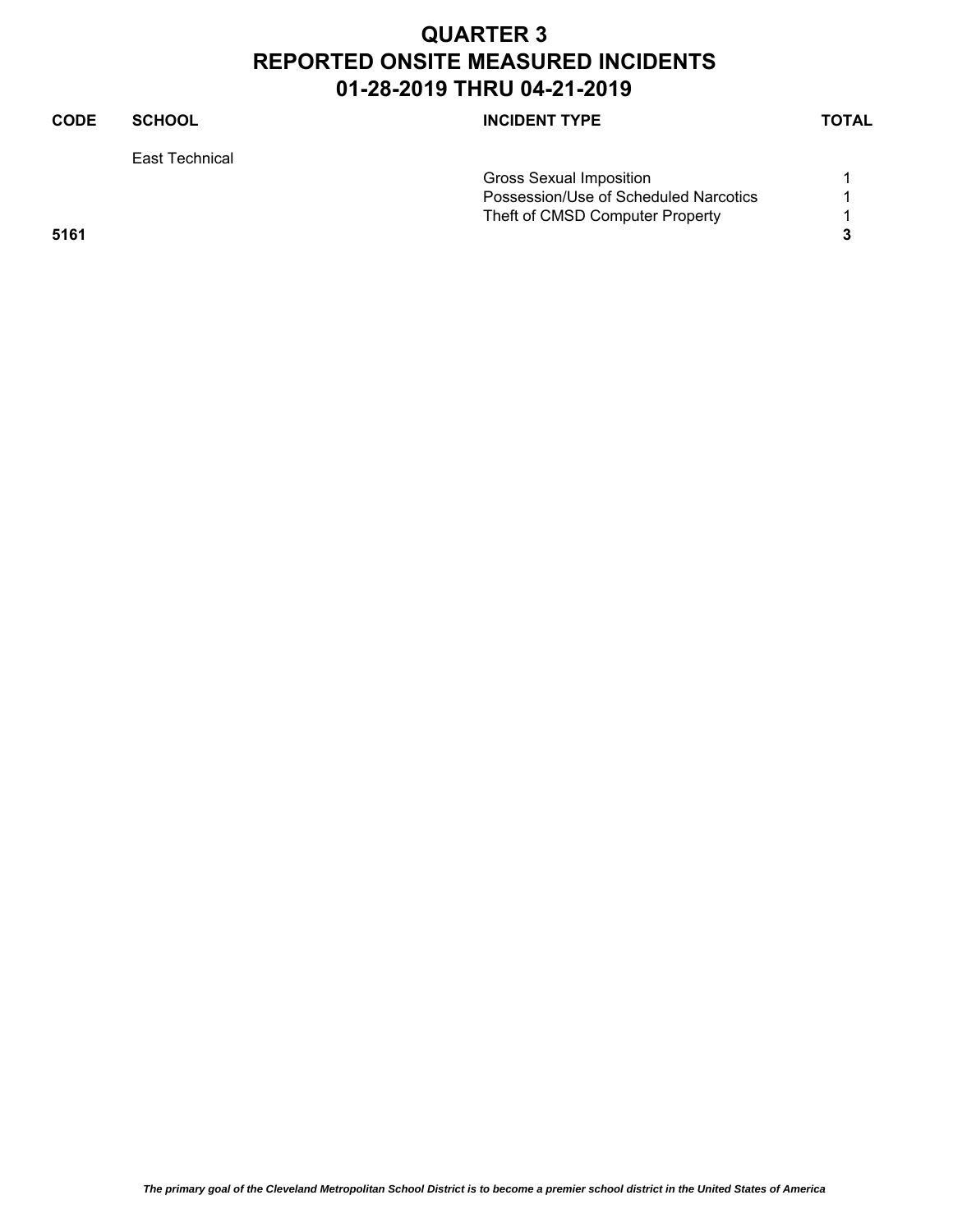#### **CODE SCHOOL SCHOOL INCIDENT TYPE TOTAL** Euclid Park Menacing 2012 12:00:00 12:00:00 12:00:00 12:00:00 12:00:00 12:00:00 12:00:00 12:00:00 12:00:00 12:00:00 12:00:00 12:00:00 12:00:00 12:00:00 12:00:00 12:00:00 12:00:00 12:00:00 12:00:00 12:00:00 12:00:00 12:00:00 12:00:00 1 Possession/Use of Scheduled Narcotics 1 **3168 2**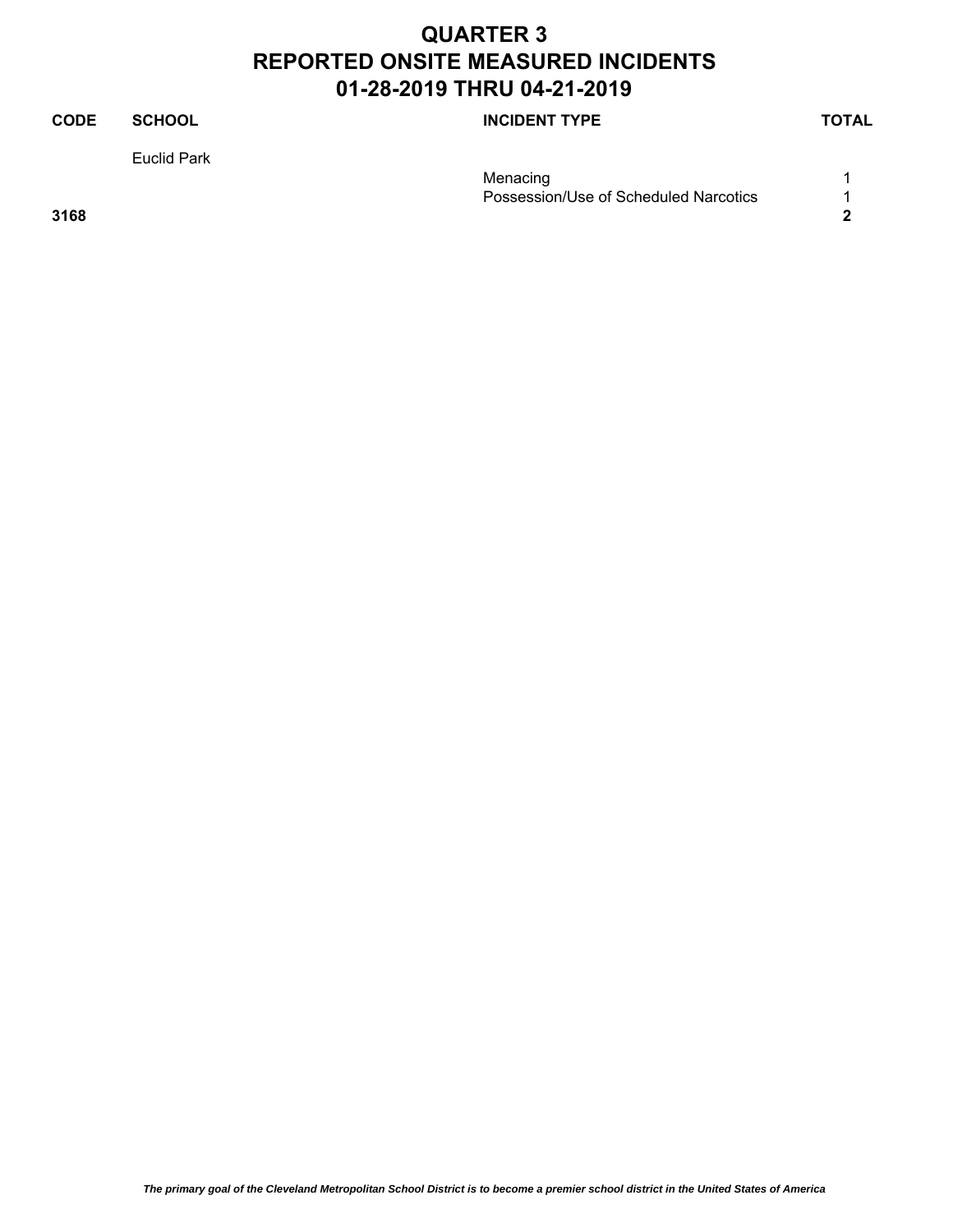#### **CODE SCHOOL SCHOOL INCIDENT TYPE TOTAL**

Facing History New Tech @ Mooney

|      |  |  | <b>Fighting</b>                       |  |
|------|--|--|---------------------------------------|--|
|      |  |  | Possession of Drug Paraphernalia      |  |
|      |  |  | Possession of Other Dangerous Weapon  |  |
|      |  |  | Possession/Use of Scheduled Narcotics |  |
| 2174 |  |  |                                       |  |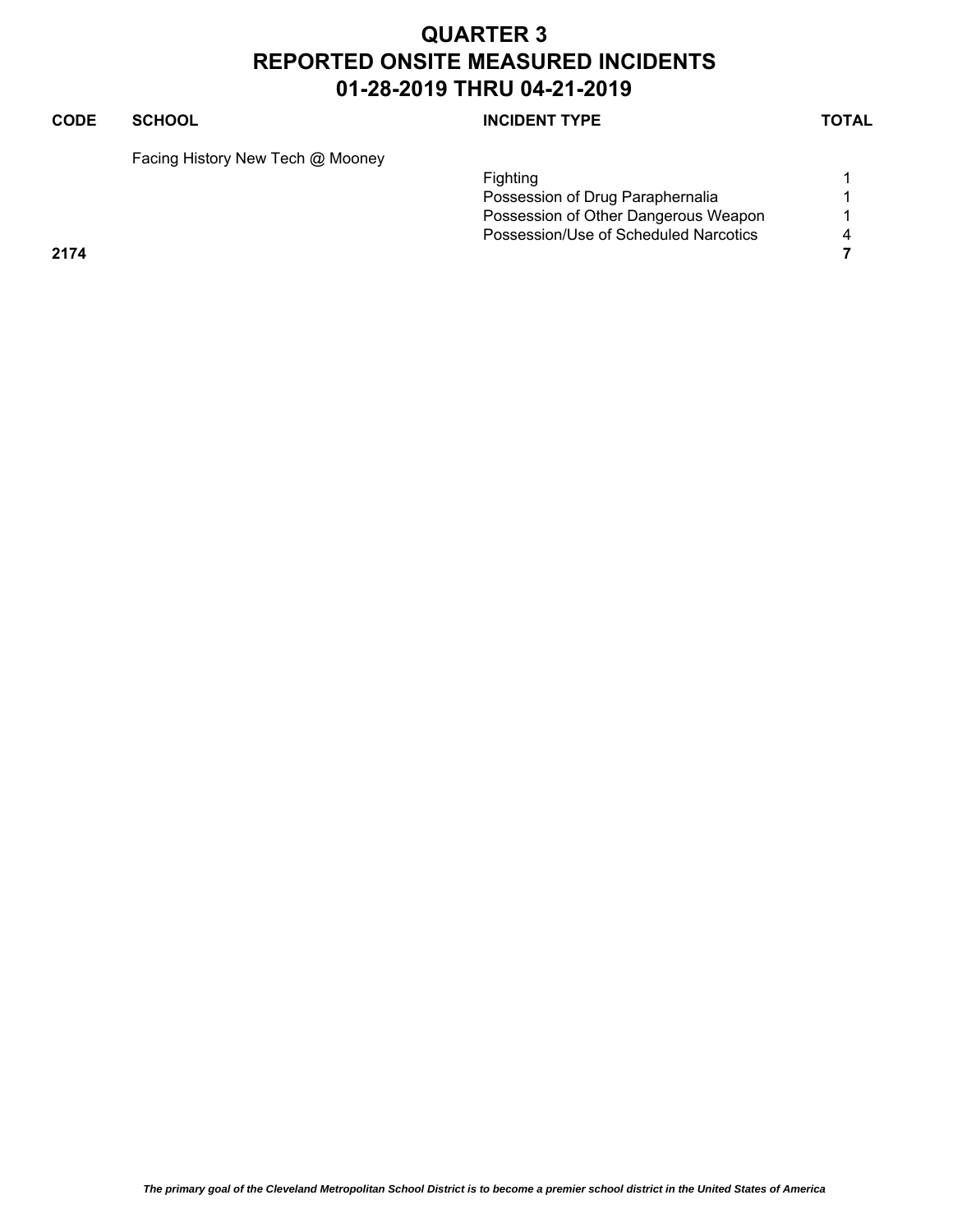| CODE | <b>SCHOOL</b>        | <b>INCIDENT TYPE</b>            | <b>TOTAL</b> |
|------|----------------------|---------------------------------|--------------|
|      | Franklin D Roosevelt |                                 |              |
|      |                      | Assault Staff (Adult)           |              |
|      |                      | Assault Student                 |              |
|      |                      | <b>Other Serious Incident</b>   | ∩            |
|      |                      | Public Indecency                |              |
|      |                      | Sexual Imposition               |              |
|      |                      | Theft of CMSD Computer Property |              |
|      |                      | Theft of CMSD Property          |              |
| 4172 |                      |                                 | 8            |
|      |                      |                                 |              |
|      |                      |                                 |              |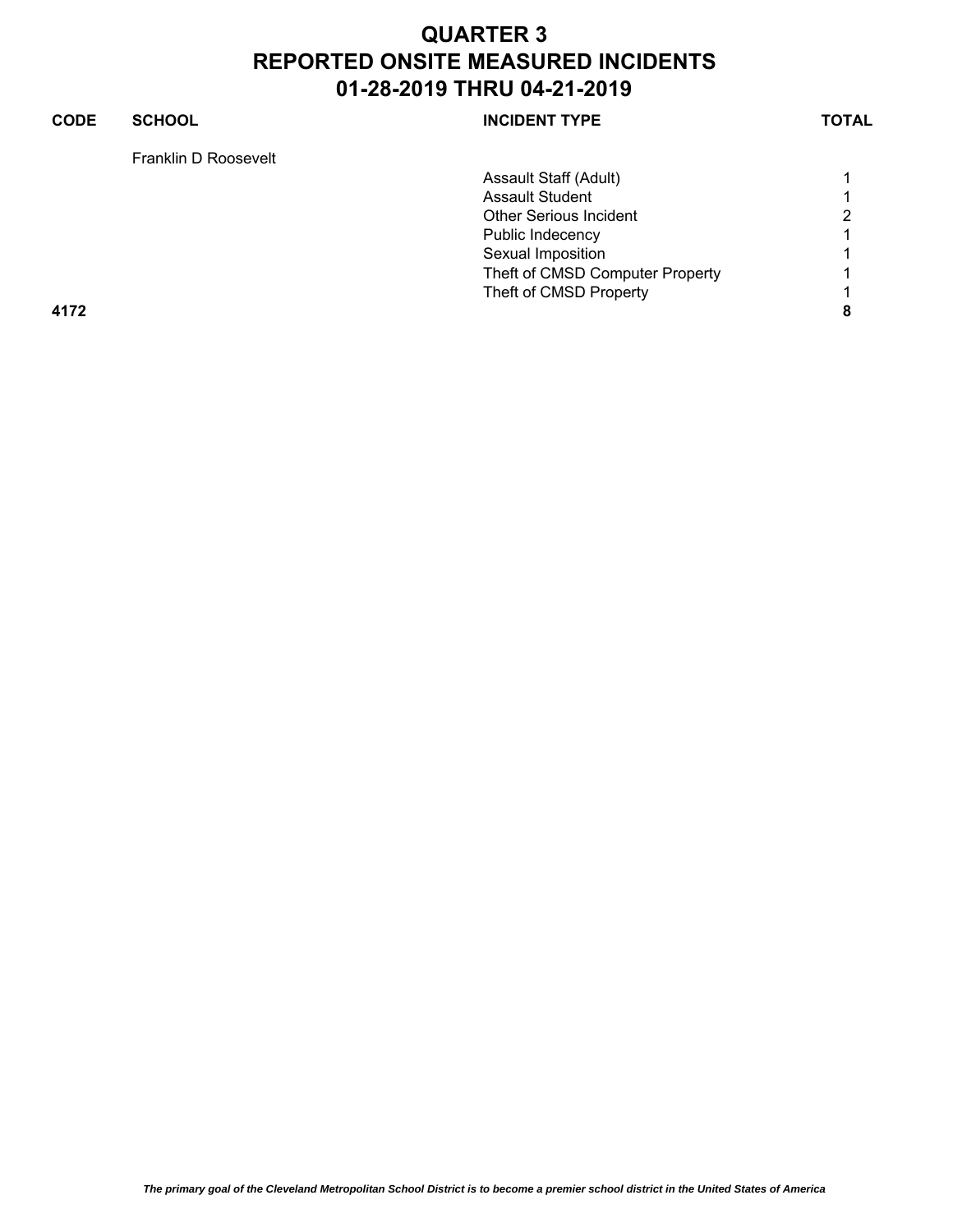| <b>CODE</b> | <b>SCHOOL</b>    | <b>INCIDENT TYPE</b>          | <b>TOTAL</b> |
|-------------|------------------|-------------------------------|--------------|
|             | <b>Fullerton</b> |                               |              |
|             |                  | <b>Assault Student</b>        |              |
|             |                  | <b>Other Serious Incident</b> |              |
| 3184        |                  |                               | 2            |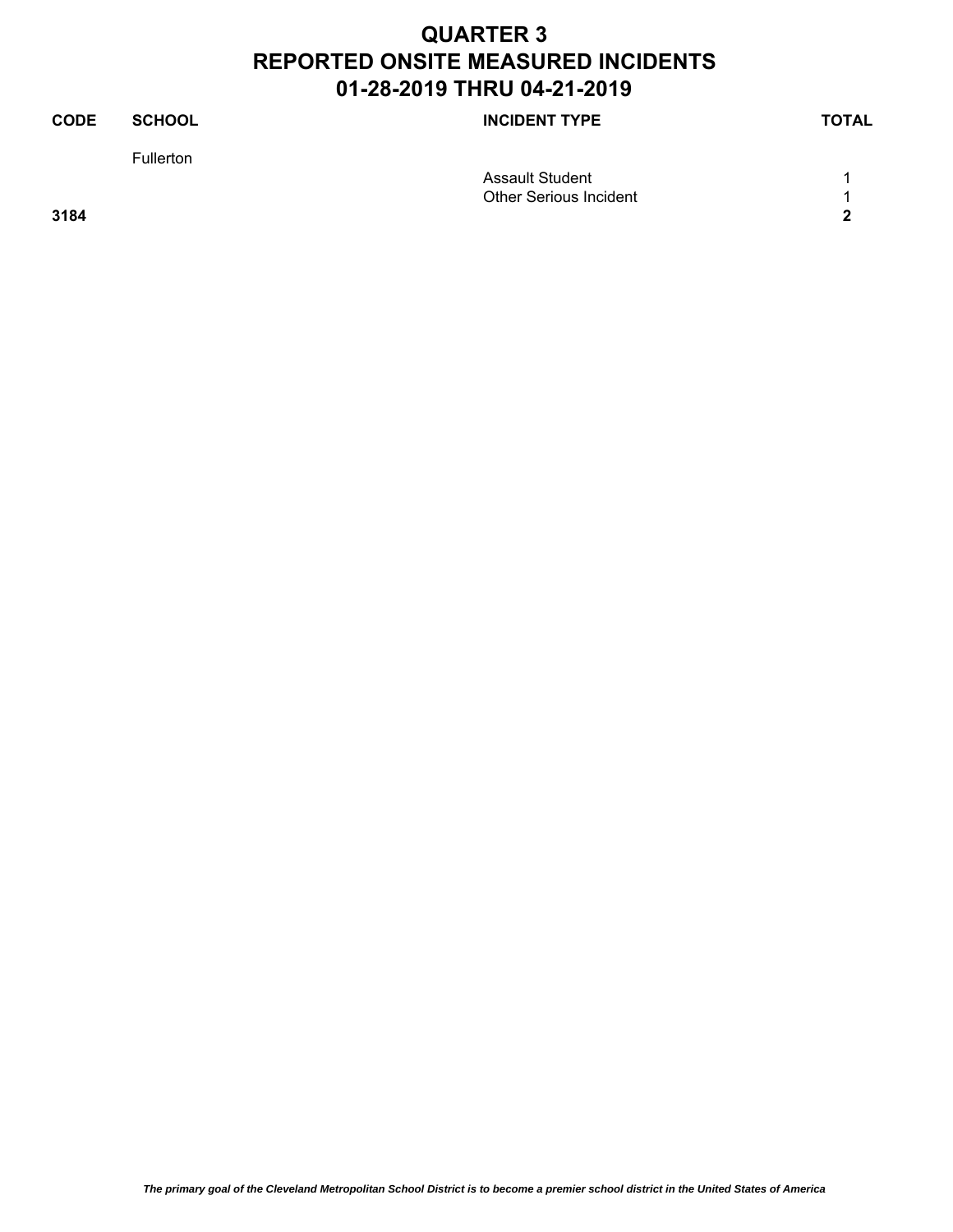| <b>CODE</b> | <b>SCHOOL</b> | <b>INCIDENT TYPE</b>          | TOTAL |
|-------------|---------------|-------------------------------|-------|
|             | Garfield      | <b>Other Serious Incident</b> |       |
| 3188        |               |                               |       |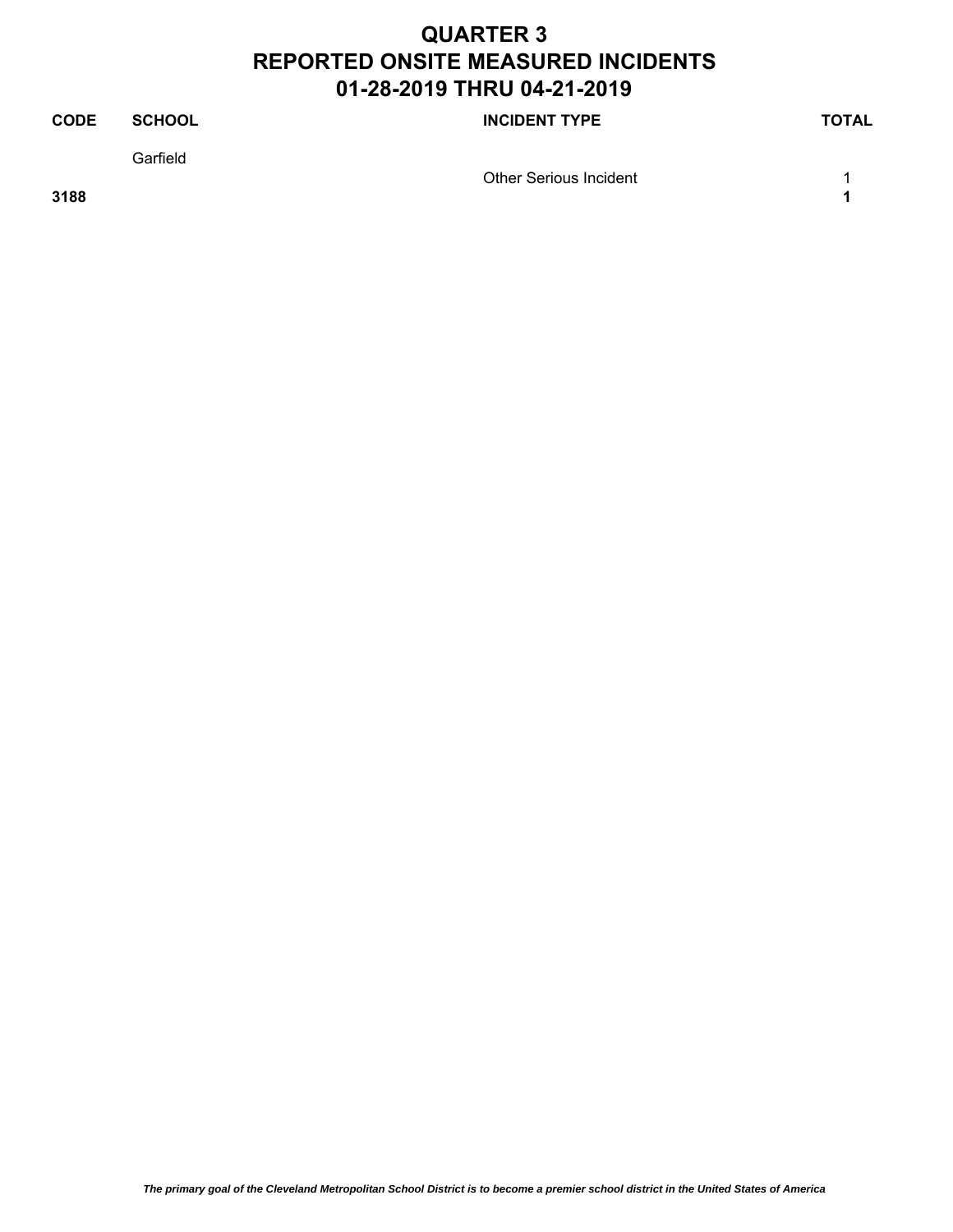#### **CODE SCHOOL SCHOOL INCIDENT TYPE TOTAL** Garrett Morgan Other Criminal Activity 1 **6802 1**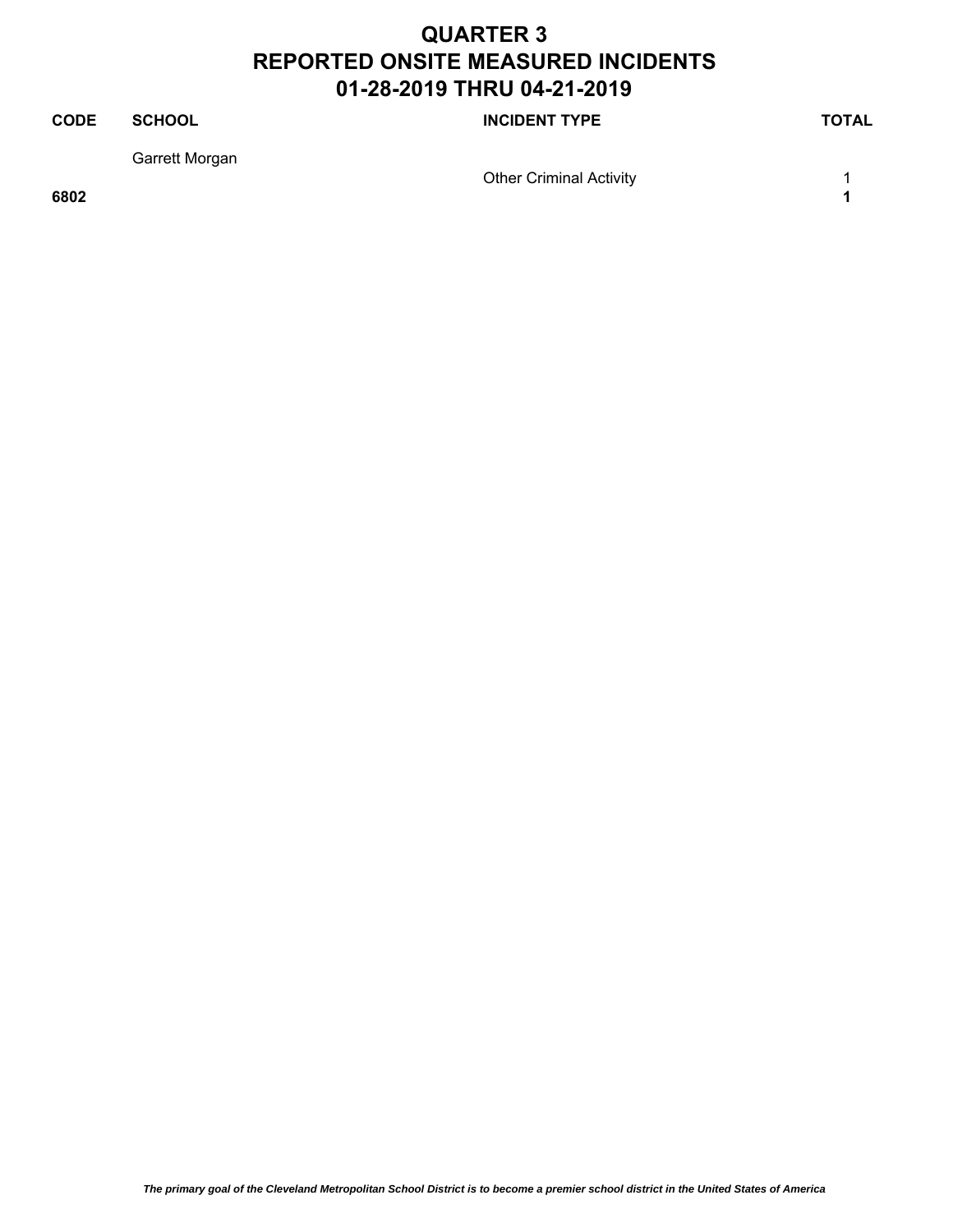| <b>CODE</b> | SCHOOL                   | <b>INCIDENT TYPE</b>   | TOTAL |
|-------------|--------------------------|------------------------|-------|
|             | George Washington Carver | <b>Assault Student</b> |       |
| 3198        |                          |                        | 2     |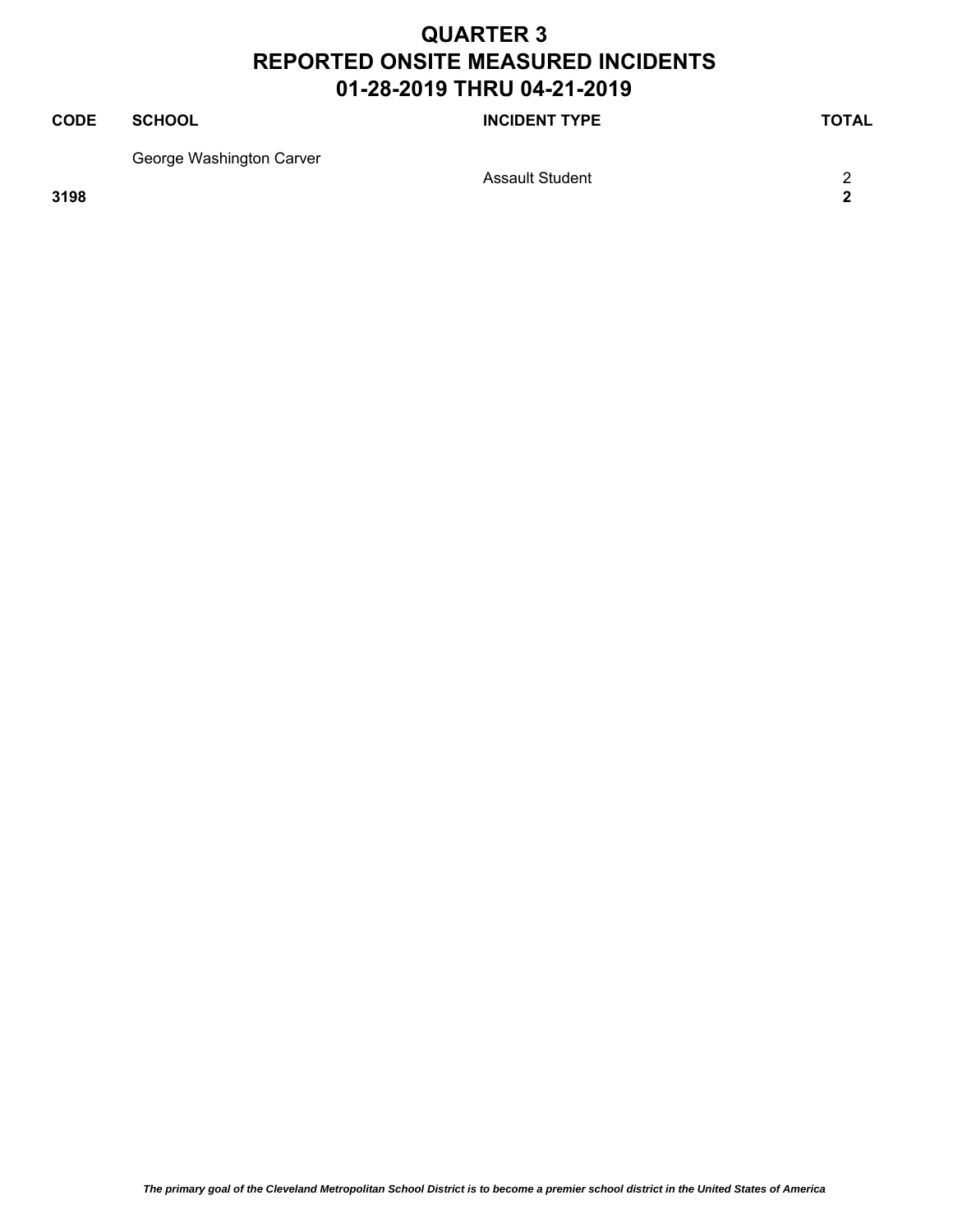| <b>CODE</b> | <b>SCHOOL</b> | <b>INCIDENT TYPE</b>       | <b>TOTAL</b> |
|-------------|---------------|----------------------------|--------------|
|             | Ginn Academy  |                            |              |
|             |               | Possession of Knife        |              |
|             |               | Vandalism Private Property |              |
| 6805        |               |                            | 3            |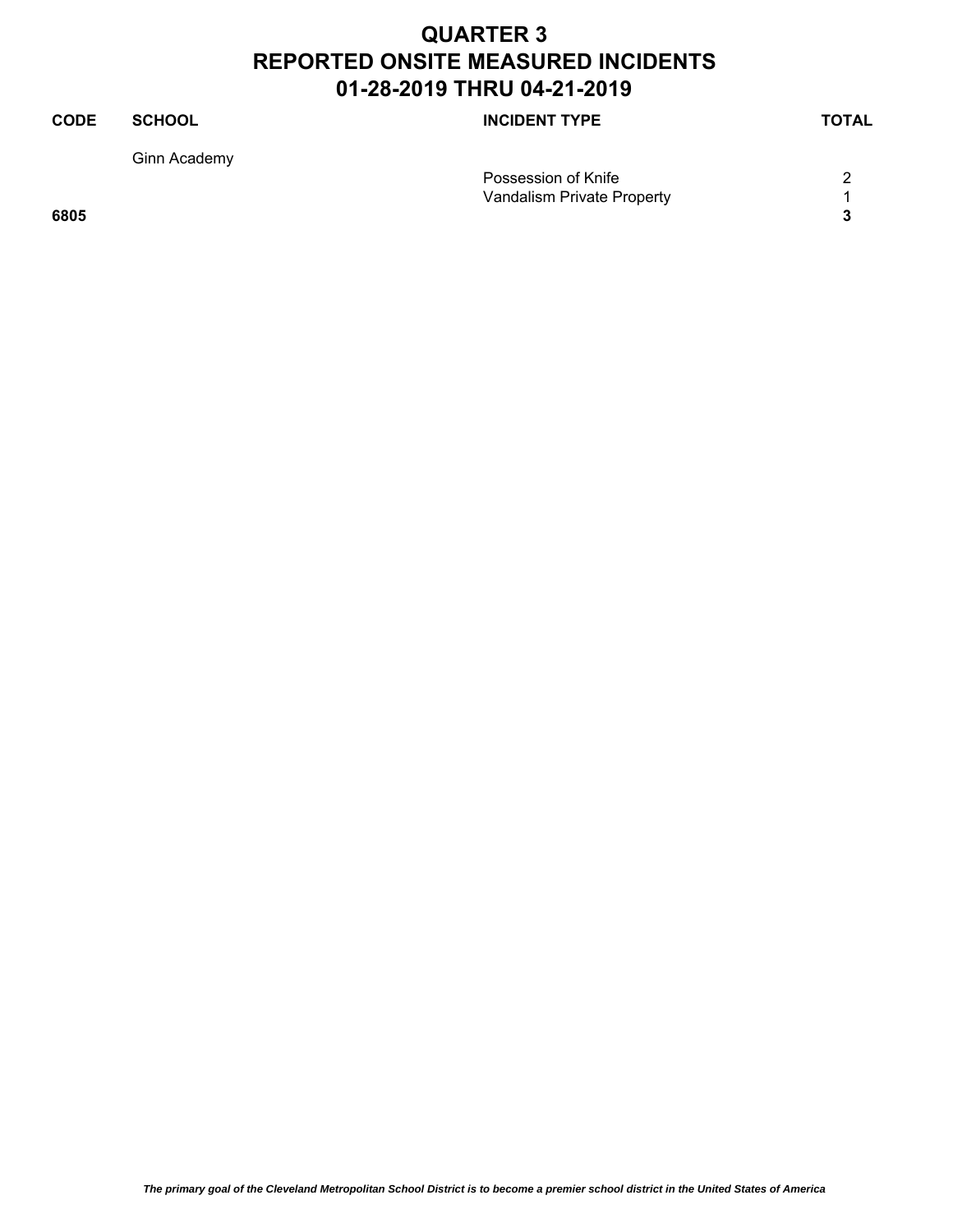| <b>CODE</b> | <b>SCHOOL</b> | <b>INCIDENT TYPE</b>                 | <b>TOTAL</b> |
|-------------|---------------|--------------------------------------|--------------|
|             | Glenville     |                                      |              |
|             |               | <b>Assault Security Officer</b>      |              |
|             |               | <b>Assault Student</b>               |              |
|             |               | Fighting                             | 2            |
|             |               | Possession of Knife                  |              |
|             |               | Possession of Other Dangerous Weapon |              |
|             |               | Theft of CMSD Property               |              |
| 5220        |               |                                      |              |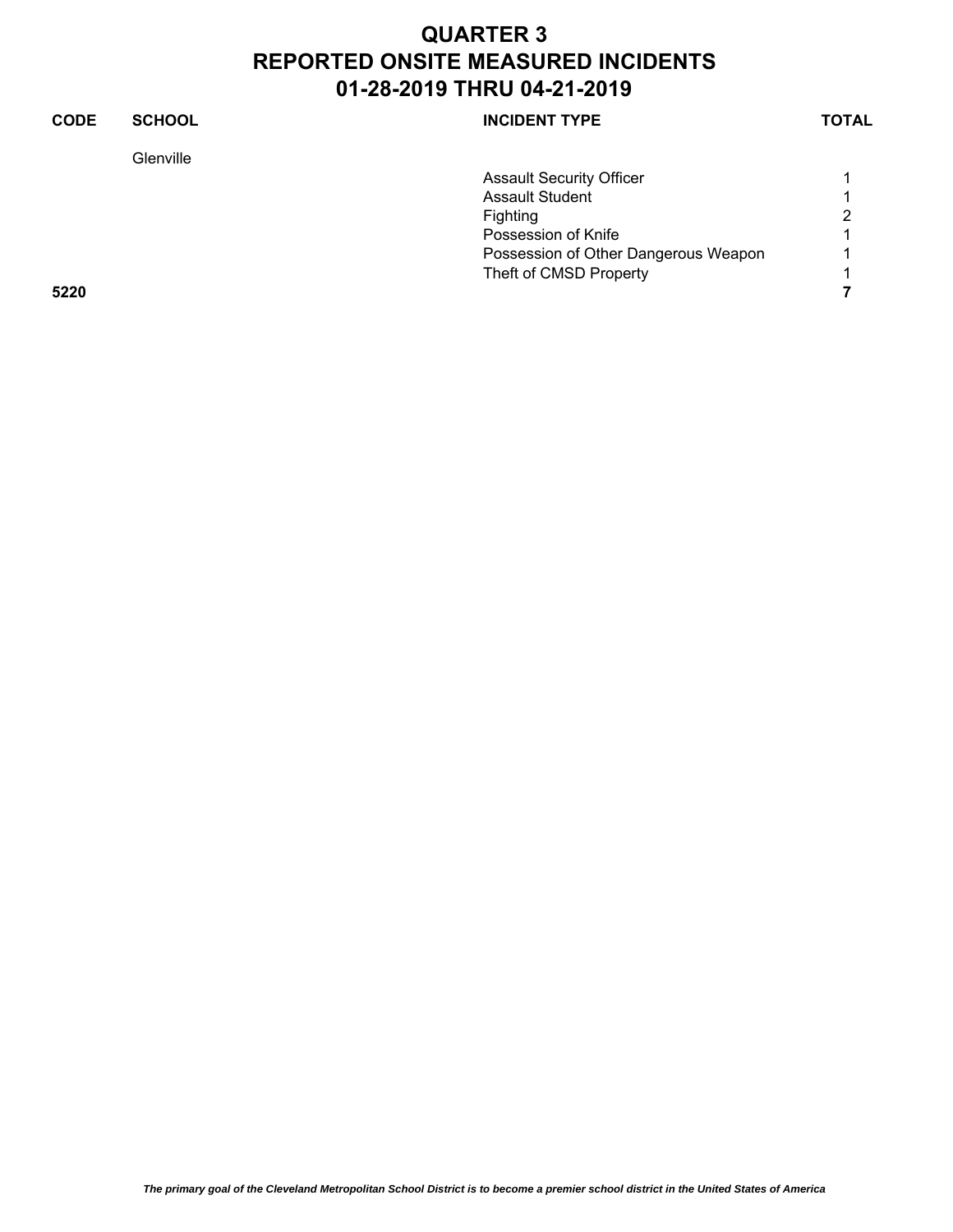#### **CODE SCHOOL SCHOOL INCIDENT TYPE TOTAL** H Barbara Booker Assault Student 4 Fighting 1 Other Serious Incident 1 Possession/Use of Scheduled Narcotics 1 Sexual Imposition 1 Vandalism Private Property **1 6224 9**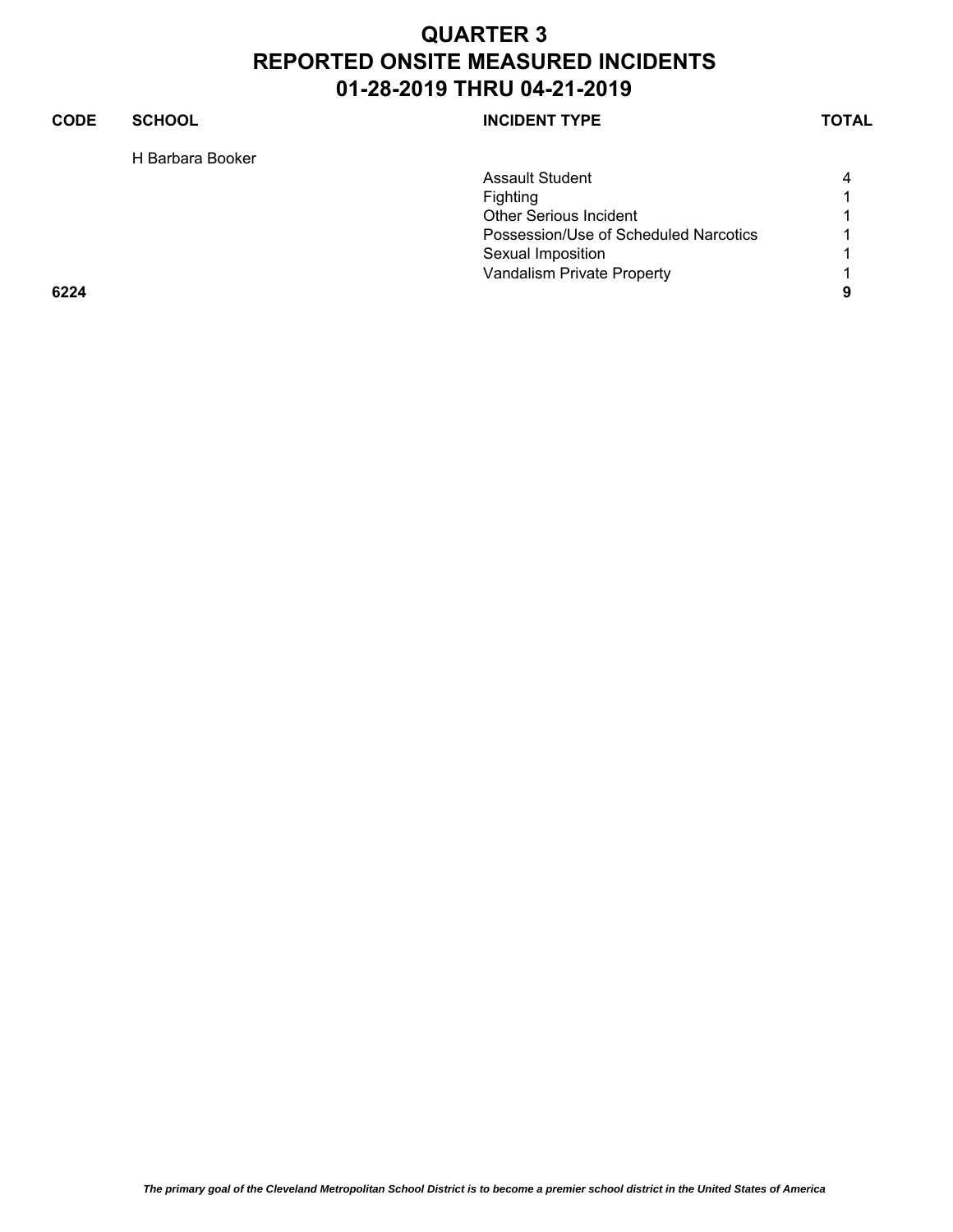| <b>CODE</b> | <b>SCHOOL</b>  | <b>INCIDENT TYPE</b>          | <b>TOTAL</b> |
|-------------|----------------|-------------------------------|--------------|
|             | Hannah Gibbons |                               |              |
|             |                | Assault Staff (Adult)         | 2            |
|             |                | <b>Other Serious Incident</b> |              |
|             |                | Sexual Imposition             | 1            |
| 3229        |                |                               | 4            |
|             |                |                               |              |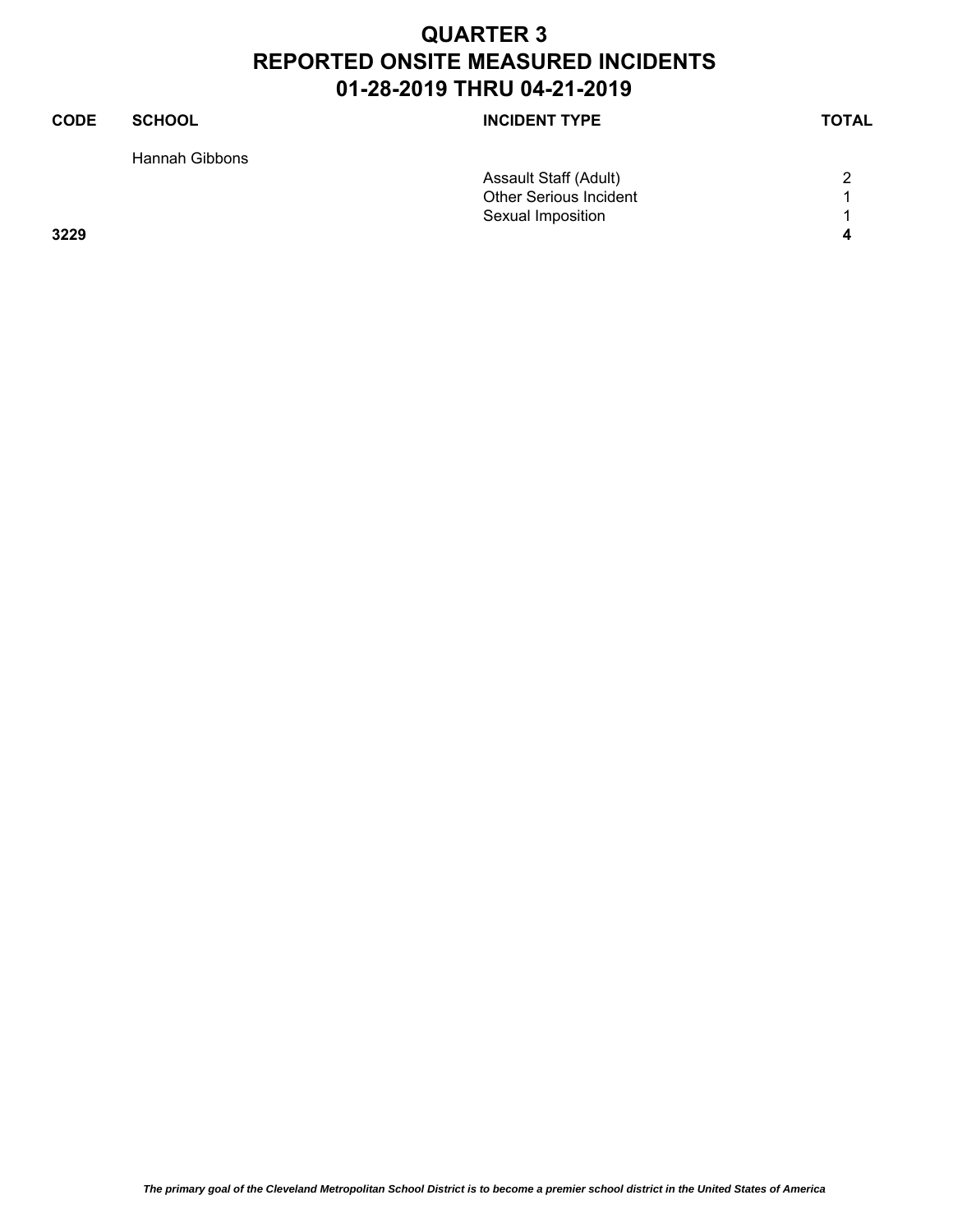| <b>CODE</b> | <b>SCHOOL</b> | <b>INCIDENT TYPE</b>                 | <b>TOTAL</b> |
|-------------|---------------|--------------------------------------|--------------|
|             | Harvey Rice   |                                      |              |
|             |               | <b>Other Serious Incident</b>        |              |
|             |               | Possession of Other Dangerous Weapon |              |
| 3240        |               |                                      | າ            |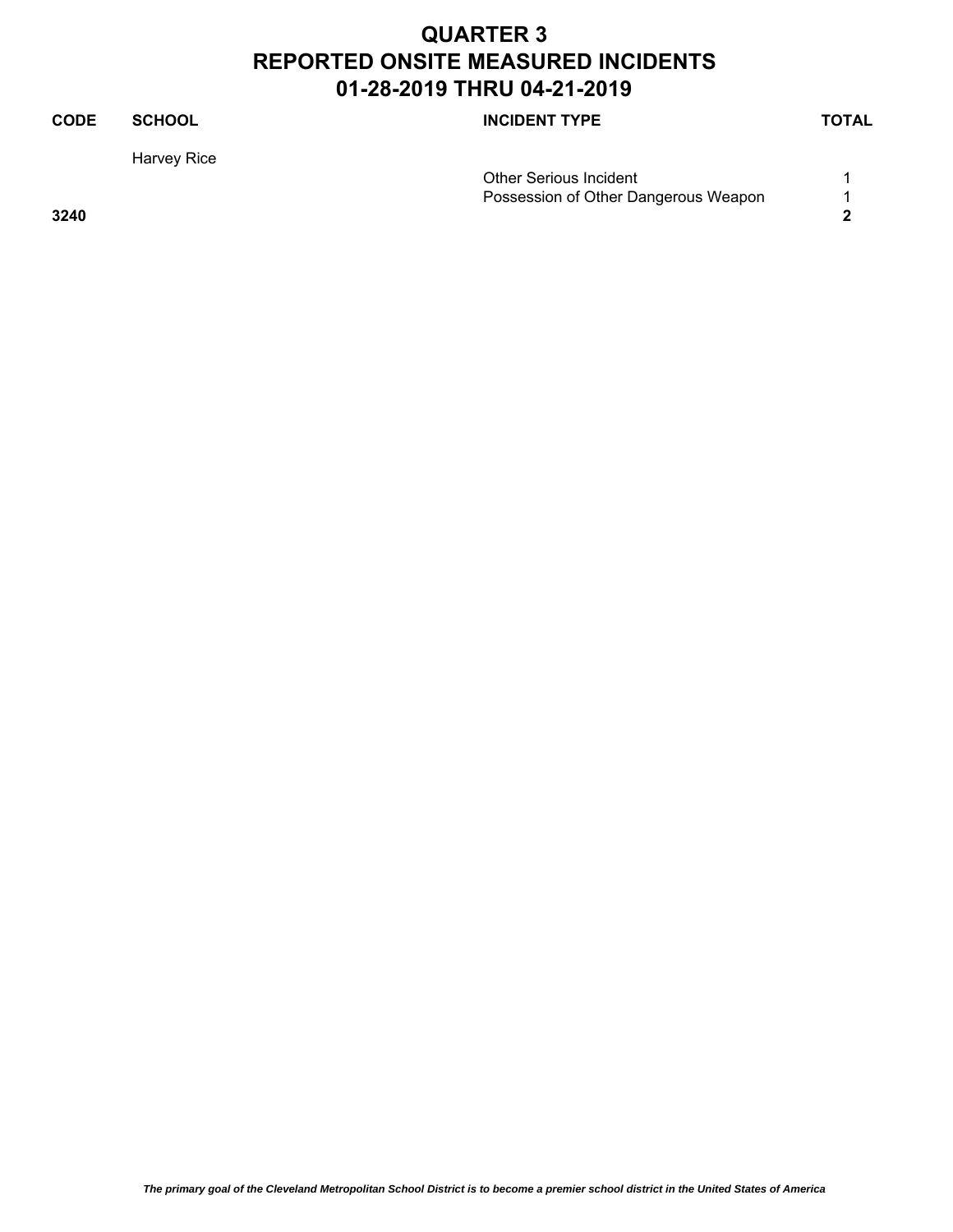| <b>CODE</b> | <b>SCHOOL</b> | <b>INCIDENT TYPE</b>          | <b>TOTAL</b> |
|-------------|---------------|-------------------------------|--------------|
|             | lowa-Maple    |                               |              |
|             |               | Assault Staff (Adult)         |              |
|             |               | <b>Assault Student</b>        |              |
|             |               | <b>Assault Teacher</b>        |              |
|             |               | <b>Other Serious Incident</b> | 1            |
| 3270        |               |                               | 4            |
|             |               |                               |              |
|             |               |                               |              |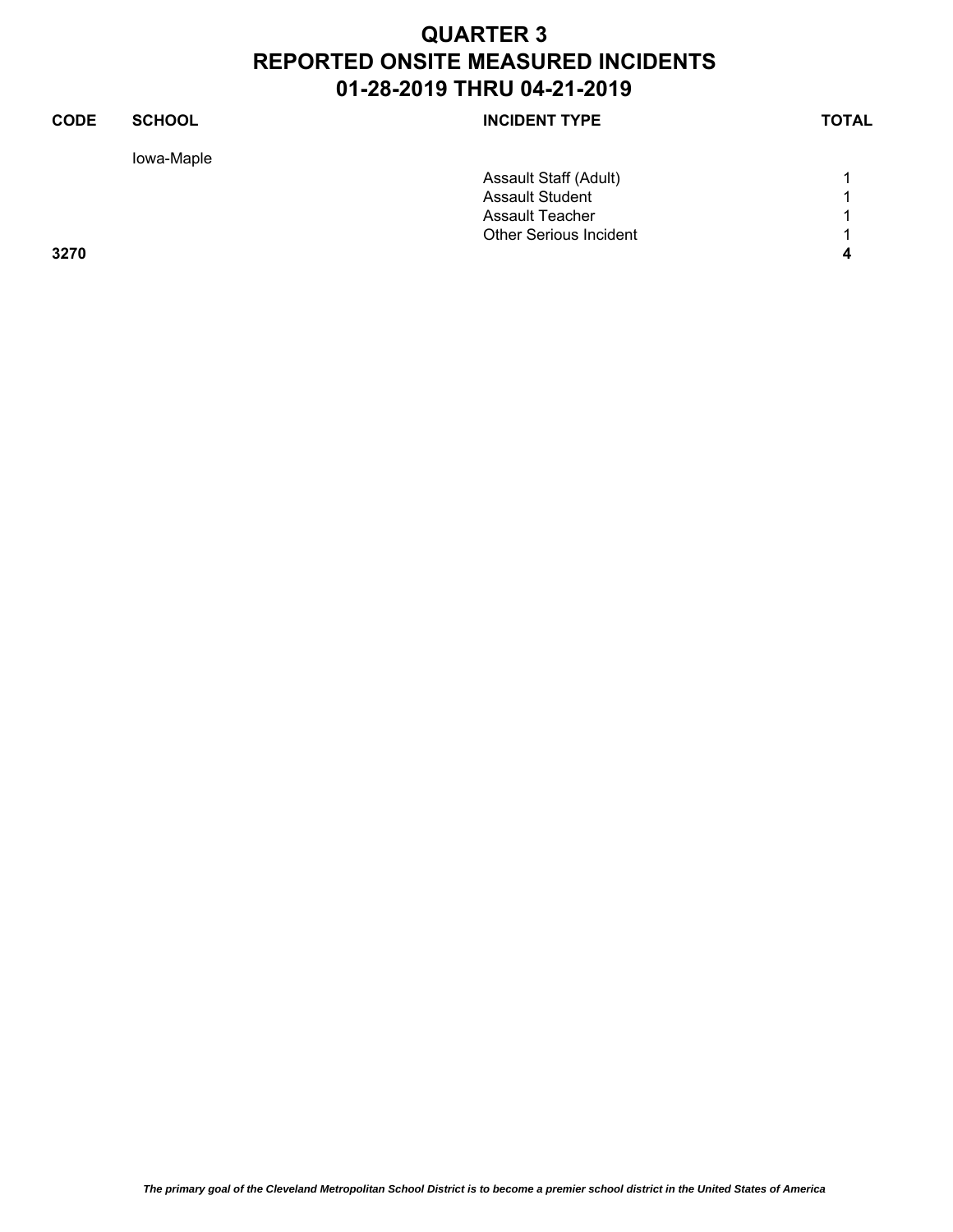#### **CODE SCHOOL SCHOOL INCIDENT TYPE TOTAL** James Ford Rhodes Assault Other 1 Fighting 1 and 1 and 1 and 1 and 1 and 1 and 1 and 1 and 1 and 1 and 1 and 1 and 1 and 1 and 1 and 1 and 1 and 1 and 1 and 1 and 1 and 1 and 1 and 1 and 1 and 1 and 1 and 1 and 1 and 1 and 1 and 1 and 1 and 1 and 1 and 1 a Menacing 1 Possession of Knife 1 and 1 and 1 and 1 and 1 and 1 and 1 and 1 and 1 and 1 and 1 and 1 and 1 and 1 and 1 and 1 Possession/Use of Scheduled Narcotics 2 Theft of Private Property 1 **5273 7**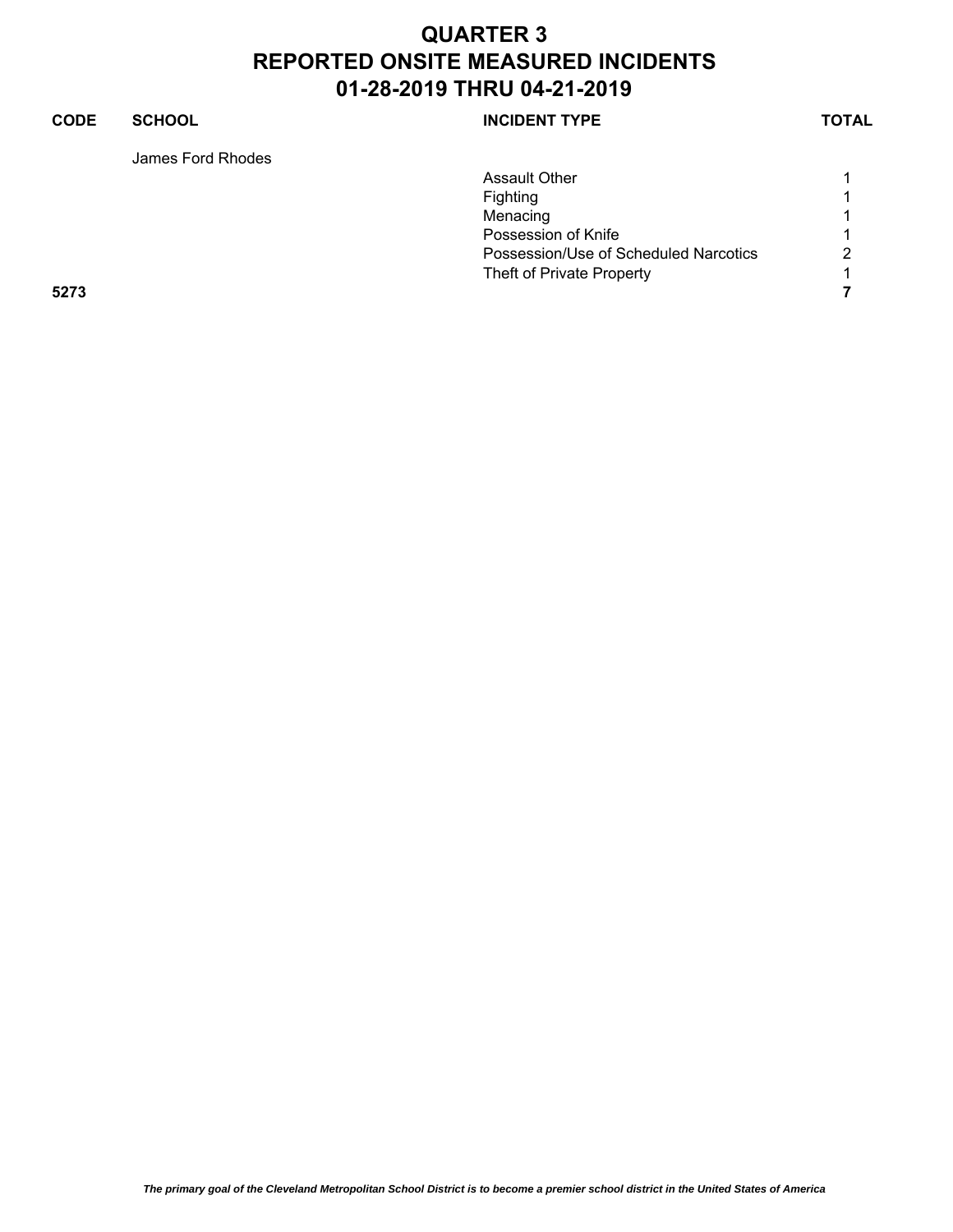| CODE | <b>SCHOOL</b> | <b>INCIDENT TYPE</b>                 | <b>TOTAL</b> |
|------|---------------|--------------------------------------|--------------|
|      | Jane Addams   |                                      |              |
|      |               | Assault Teacher                      |              |
|      |               | Possession of Other Dangerous Weapon | 2            |
|      |               | Theft of CMSD Computer Property      |              |
|      |               | Vandalism School Property            |              |
| 6275 |               |                                      | 5            |
|      |               |                                      |              |
|      |               |                                      |              |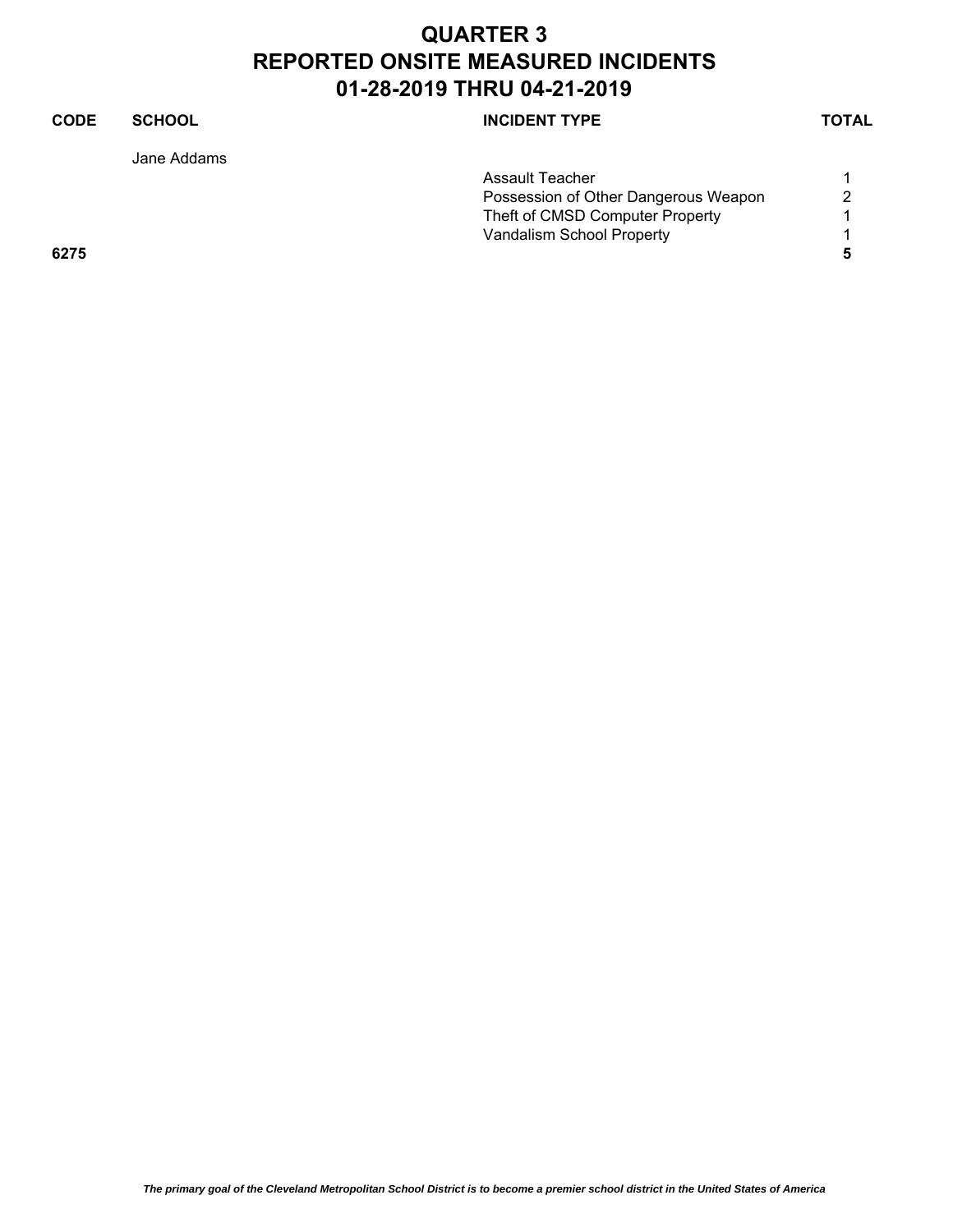#### **CODE SCHOOL SCHOOL INCIDENT TYPE TOTAL**

JFK E3agle Academy

Fighting 1999 and 1999 and 1999 and 1999 and 1999 and 1999 and 1999 and 1999 and 1999 and 1999 and 1999 and 19 Possession/Use of Scheduled Narcotics 1

**5211**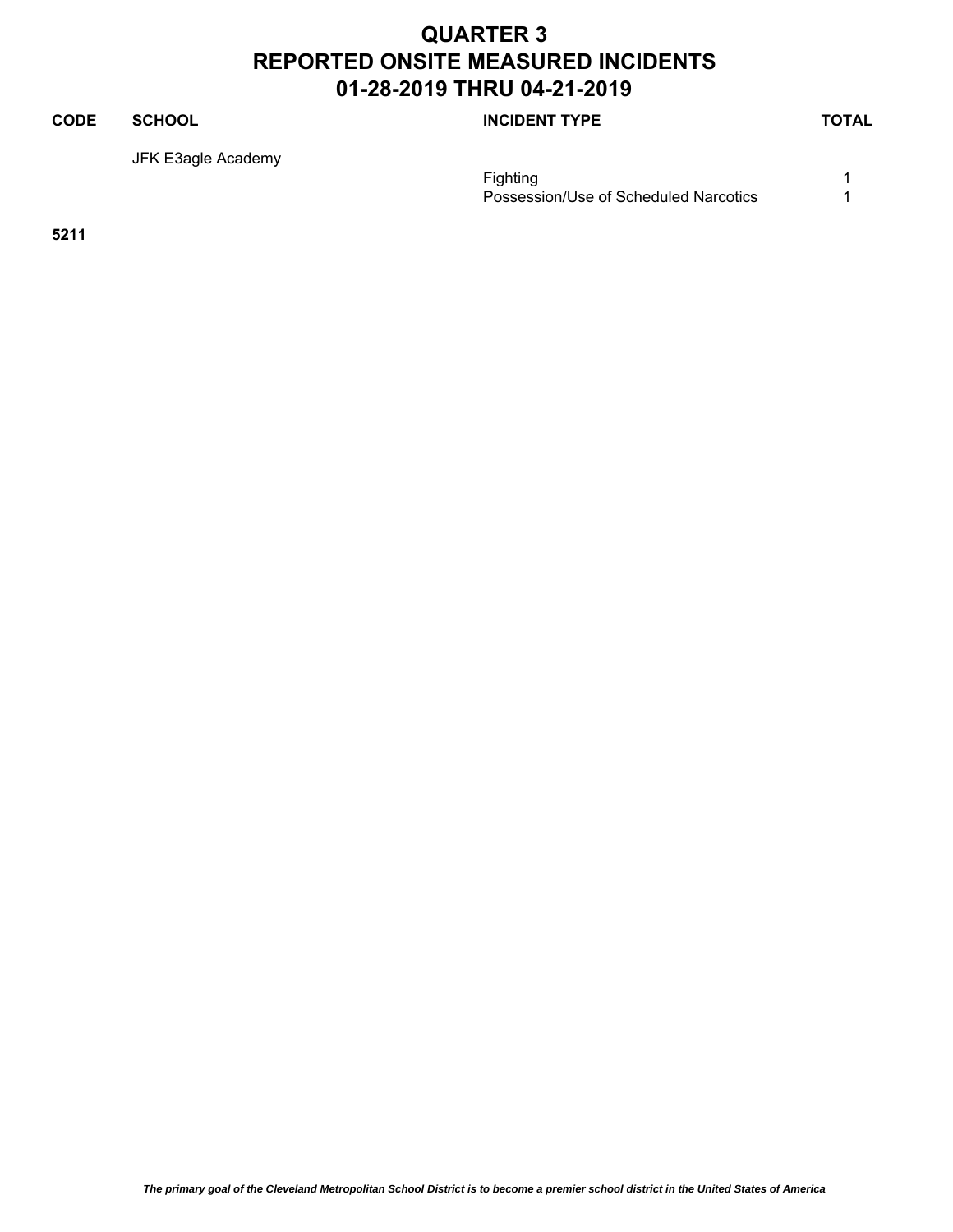| <b>CODE</b> | <b>SCHOOL</b>   | <b>INCIDENT TYPE</b>                  | <b>TOTAL</b> |
|-------------|-----------------|---------------------------------------|--------------|
|             | <b>JFK PACT</b> | <b>Assault Student</b>                |              |
|             |                 | <b>Fighting</b>                       | 3            |
|             |                 | <b>Other Serious Incident</b>         | 3            |
|             |                 | Possession/Use of Scheduled Narcotics |              |
|             |                 | Sexual Imposition                     |              |
|             |                 | Theft of Private Property             |              |
| 5210        |                 |                                       | 10           |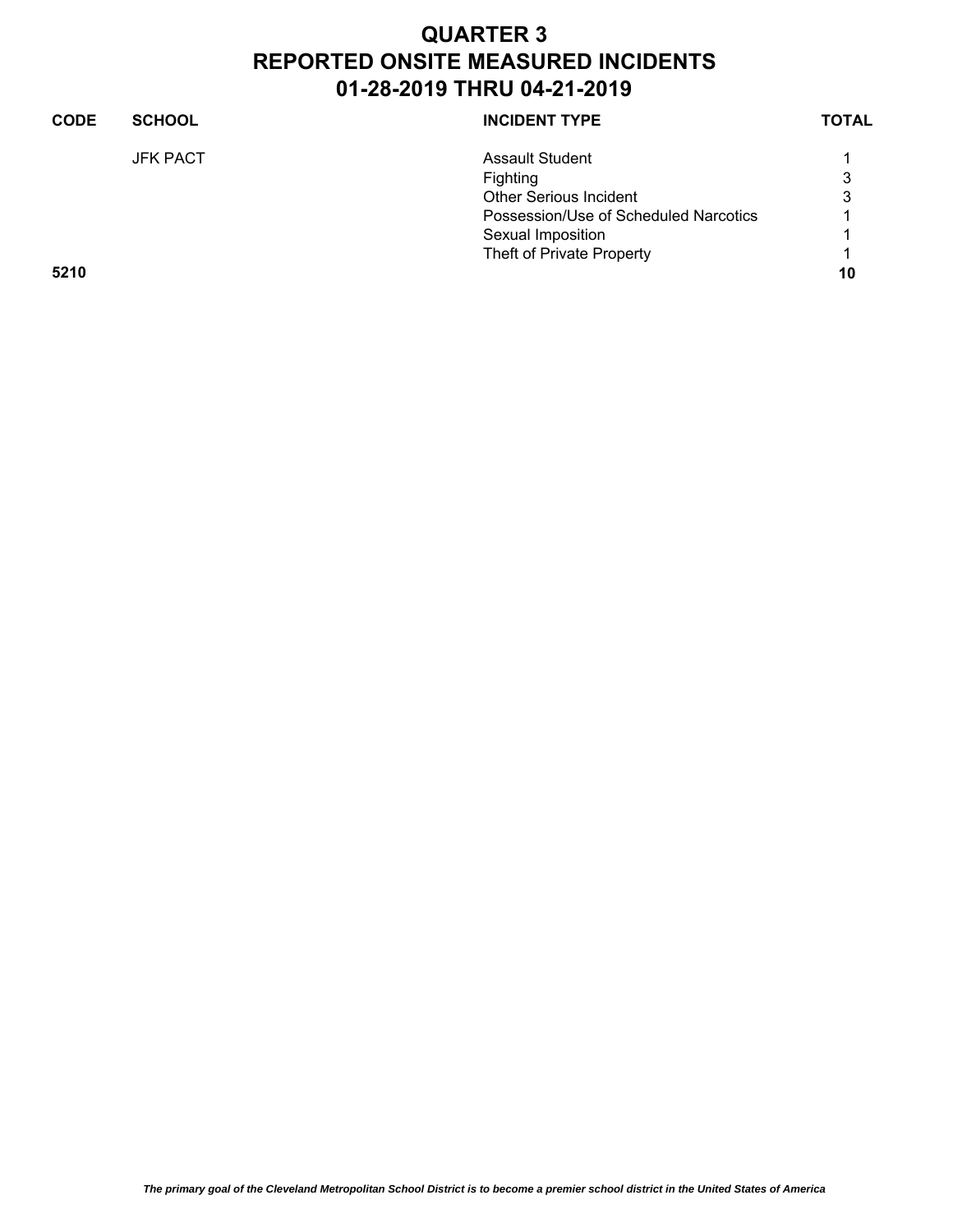#### **CODE SCHOOL SCHOOL INCIDENT TYPE TOTAL** John Adams Possession of Knife 1 and 1 and 1 and 1 and 1 and 1 and 1 and 1 and 1 and 1 and 1 and 1 and 1 and 1 and 1 and 1 **5276 1**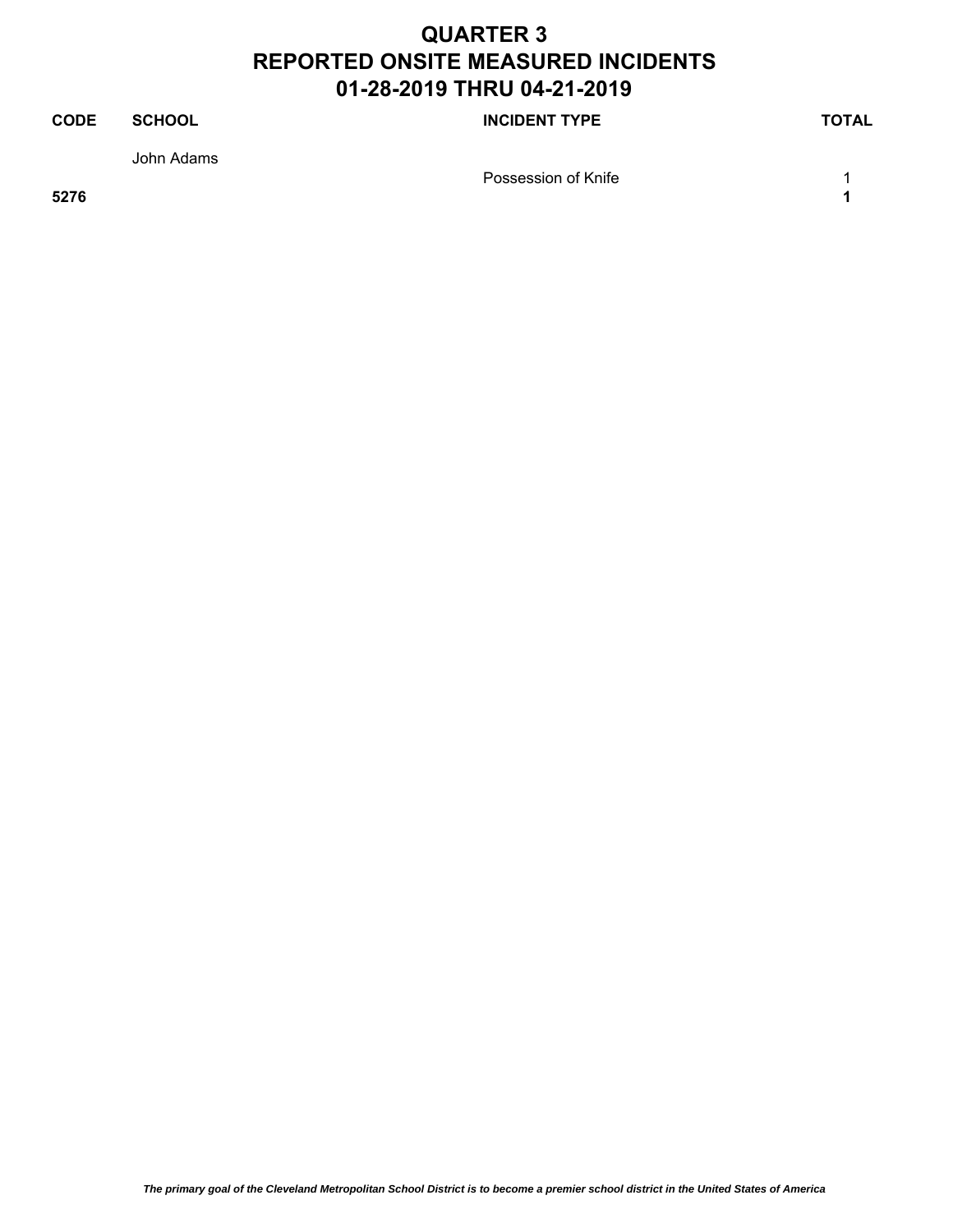#### **CODE SCHOOL SCHOOL SCHOOL SCHOOL SCHOOL**

John Adams College & Career Academy

|      | Fighting                              |   |
|------|---------------------------------------|---|
|      | <b>Other Serious Incident</b>         |   |
|      | Possession/Use of Scheduled Narcotics |   |
| 5268 |                                       | 4 |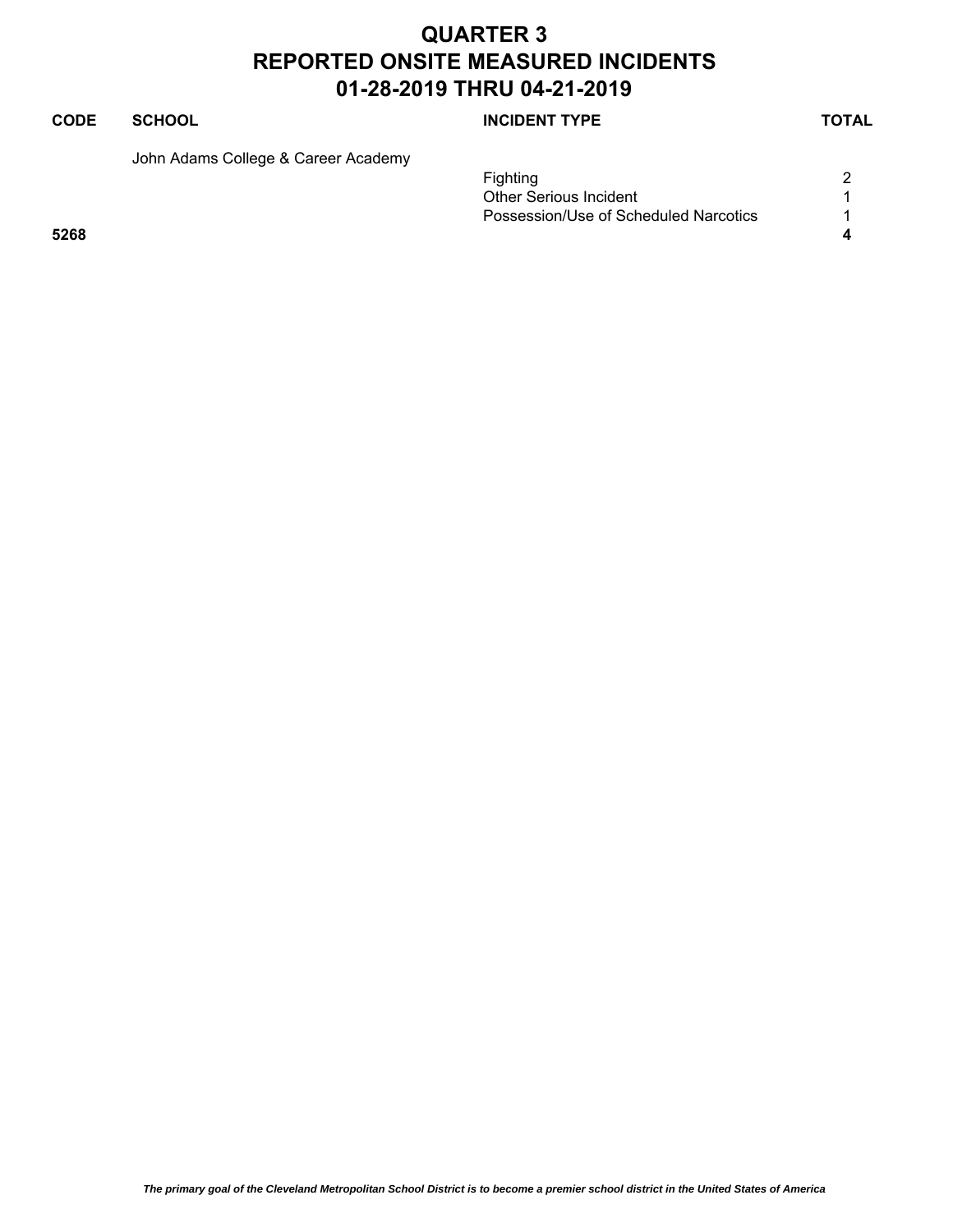| <b>CODE</b> | SCHOOL                                   | <b>INCIDENT TYPE</b> | TOTAL |
|-------------|------------------------------------------|----------------------|-------|
| 5692        | John Hay School of Architecture & Design | Possession of Knife  | 2     |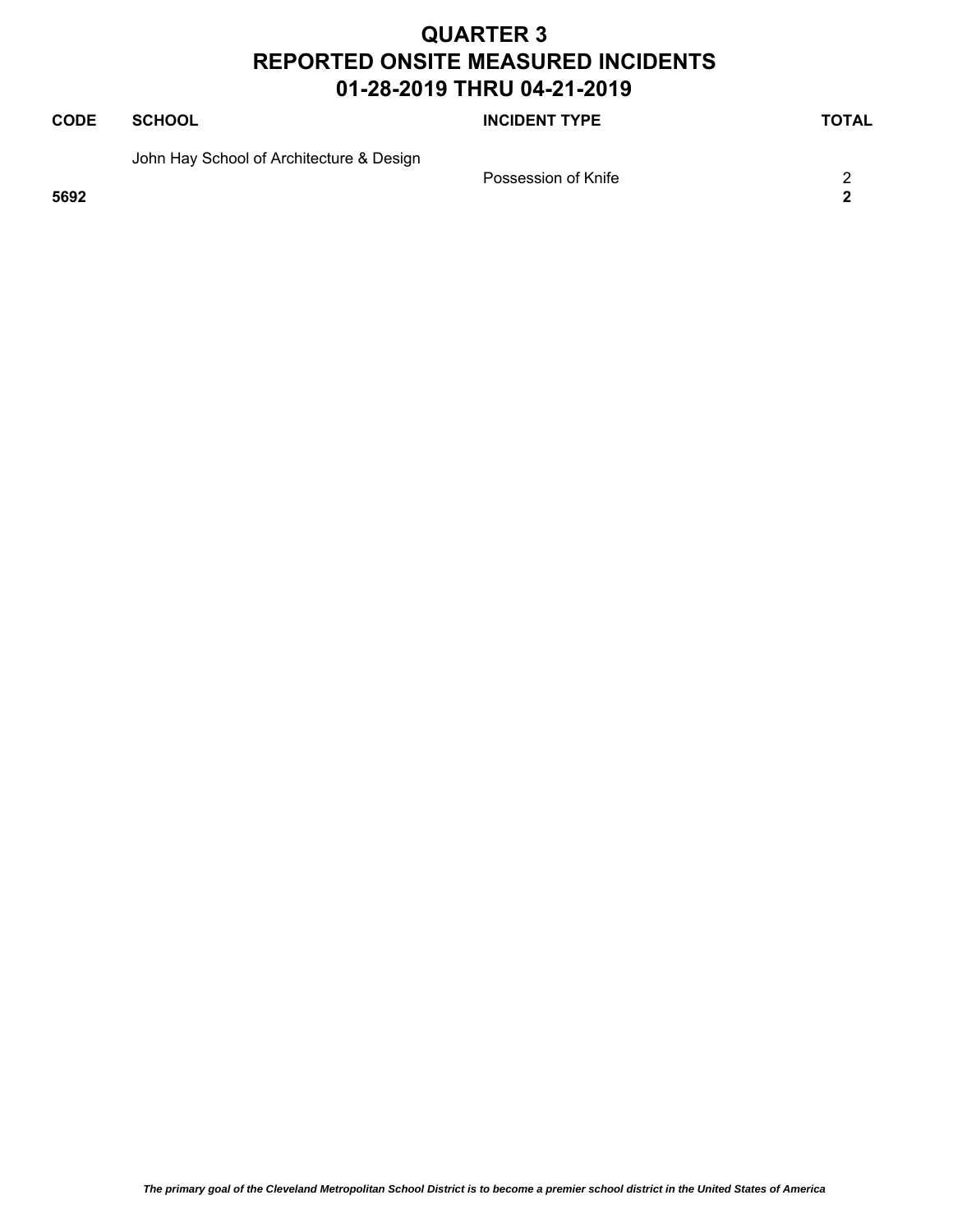#### **CODE SCHOOL SCHOOL SCHOOL SCHOOL SCHOOL**

John Marshall School of Business

|      | Fighting                              |  |
|------|---------------------------------------|--|
|      | Possession/Use of Alcohol             |  |
|      | Possession/Use of Scheduled Narcotics |  |
| 5300 |                                       |  |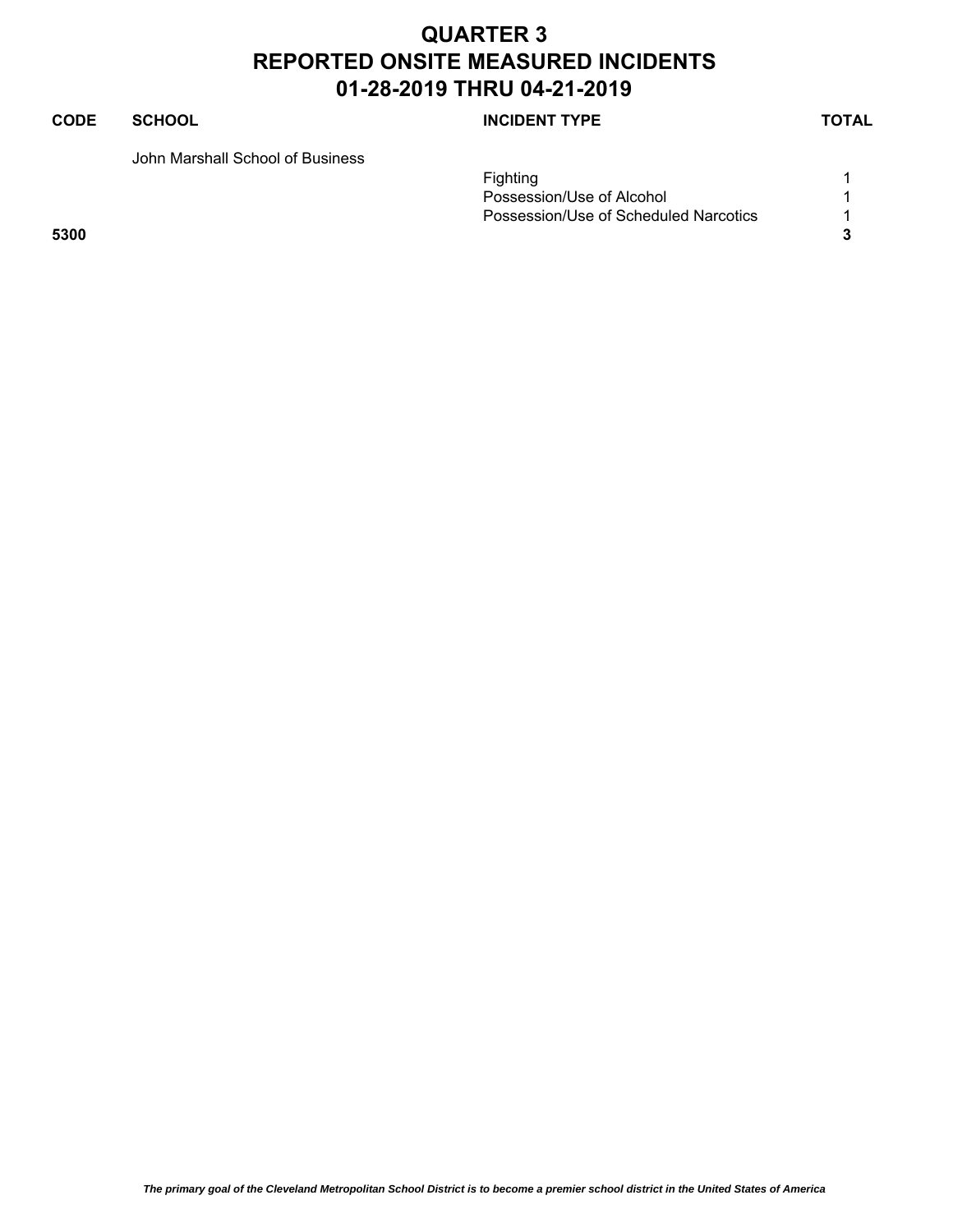#### **CODE SCHOOL SCHOOL INCIDENT TYPE TOTAL**

John Marshall School of Engineering

Assault Student 1 Possession/Use of Scheduled Narcotics 1 **5298 2**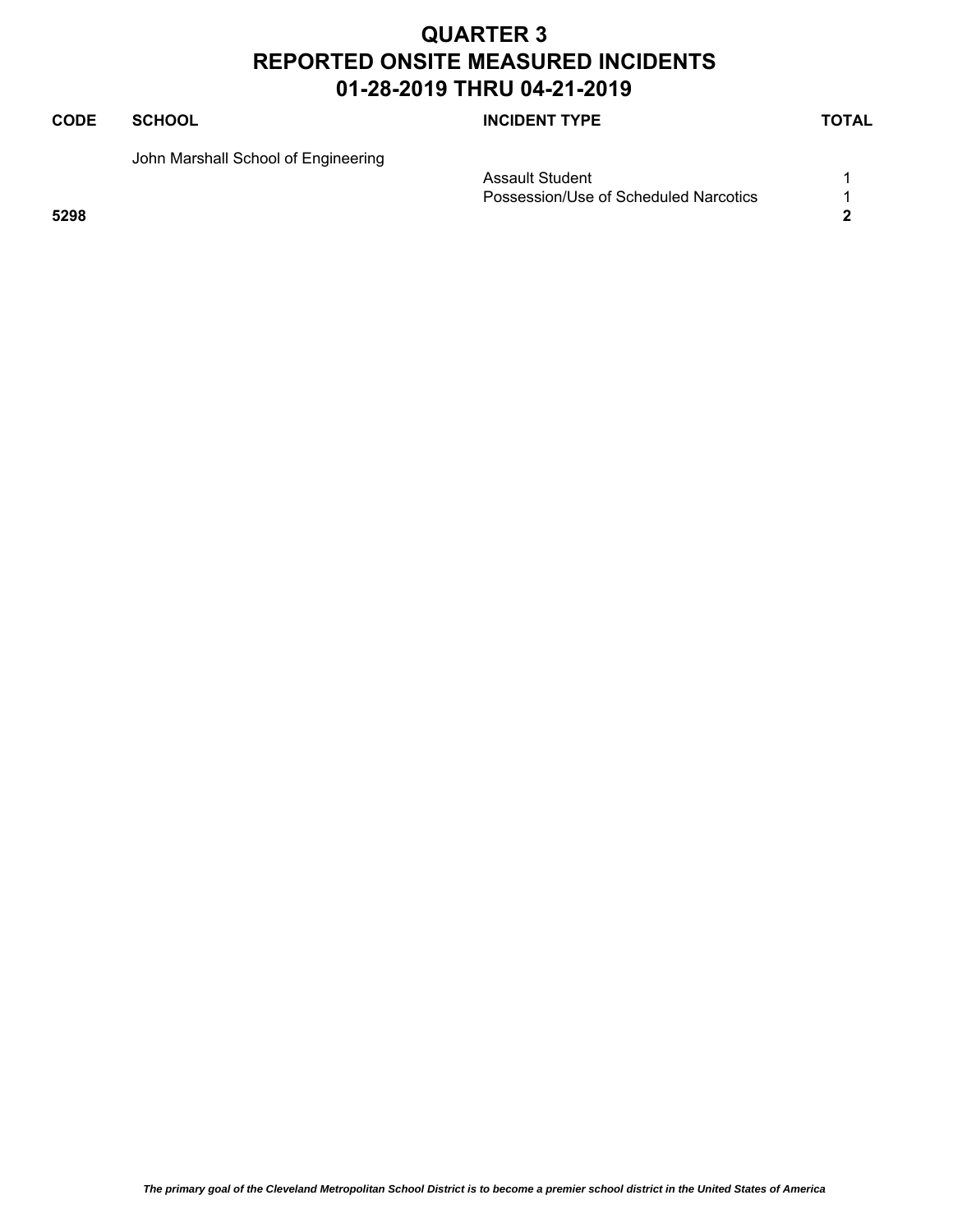| <b>CODE</b> | <b>SCHOOL</b>                       | <b>INCIDENT TYPE</b> | <b>TOTAL</b> |
|-------------|-------------------------------------|----------------------|--------------|
|             | John Marshall School of Information |                      |              |
|             |                                     | Possession of Knife  |              |
|             |                                     | Sexual Imposition    |              |
| 5299        |                                     |                      | 2            |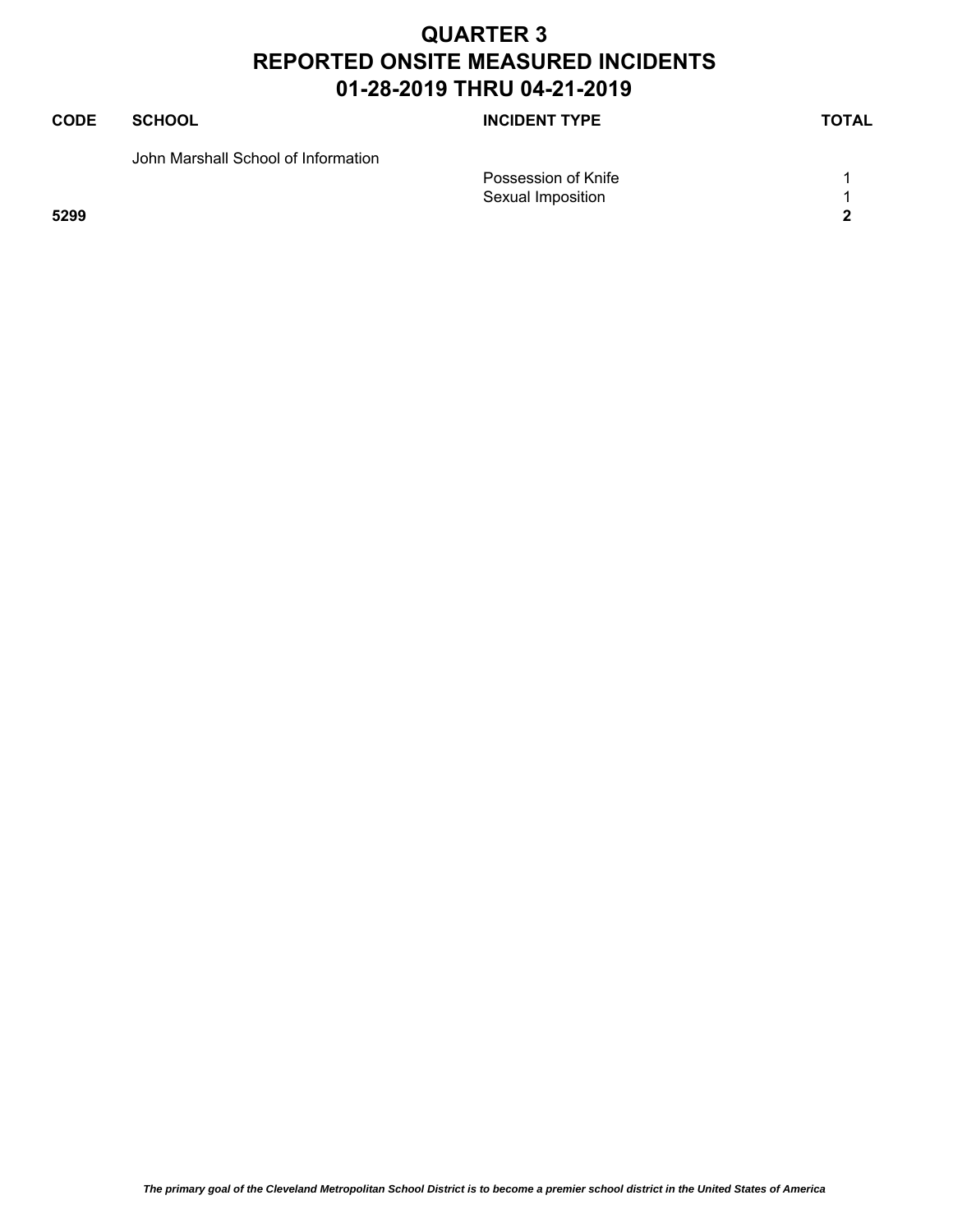| <b>CODE</b> | <b>SCHOOL</b>      | <b>INCIDENT TYPE</b>          | <b>TOTAL</b> |
|-------------|--------------------|-------------------------------|--------------|
|             | Joseph M Gallagher |                               |              |
|             |                    | Assault Staff (Adult)         |              |
|             |                    | <b>Other Serious Incident</b> |              |
|             |                    | Possession of Knife           |              |
|             |                    | Sexual Imposition             | 2            |
| 4279        |                    |                               | 5            |
|             |                    |                               |              |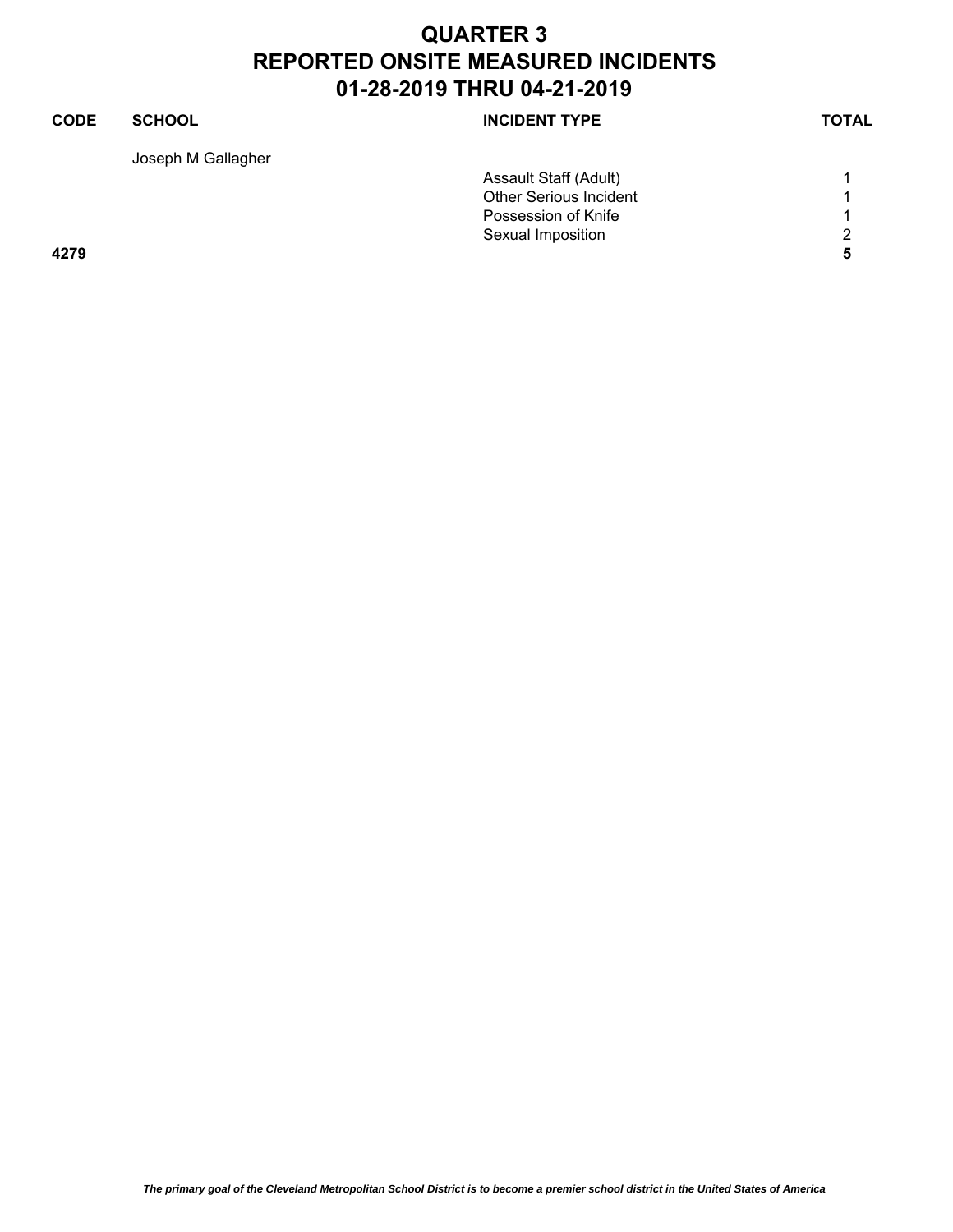#### **CODE SCHOOL SCHOOL INCIDENT TYPE TOTAL**

Lincoln-West Global Studies

| Lincoln-West Global Studies |                                       |   |
|-----------------------------|---------------------------------------|---|
|                             | Assault Staff (Adult)                 |   |
|                             | <b>Assault Student</b>                |   |
|                             | Harassment                            |   |
|                             | Menacing                              |   |
|                             | Possession of Knife                   |   |
|                             | Possession/Use of Scheduled Narcotics |   |
| 6333                        |                                       | 6 |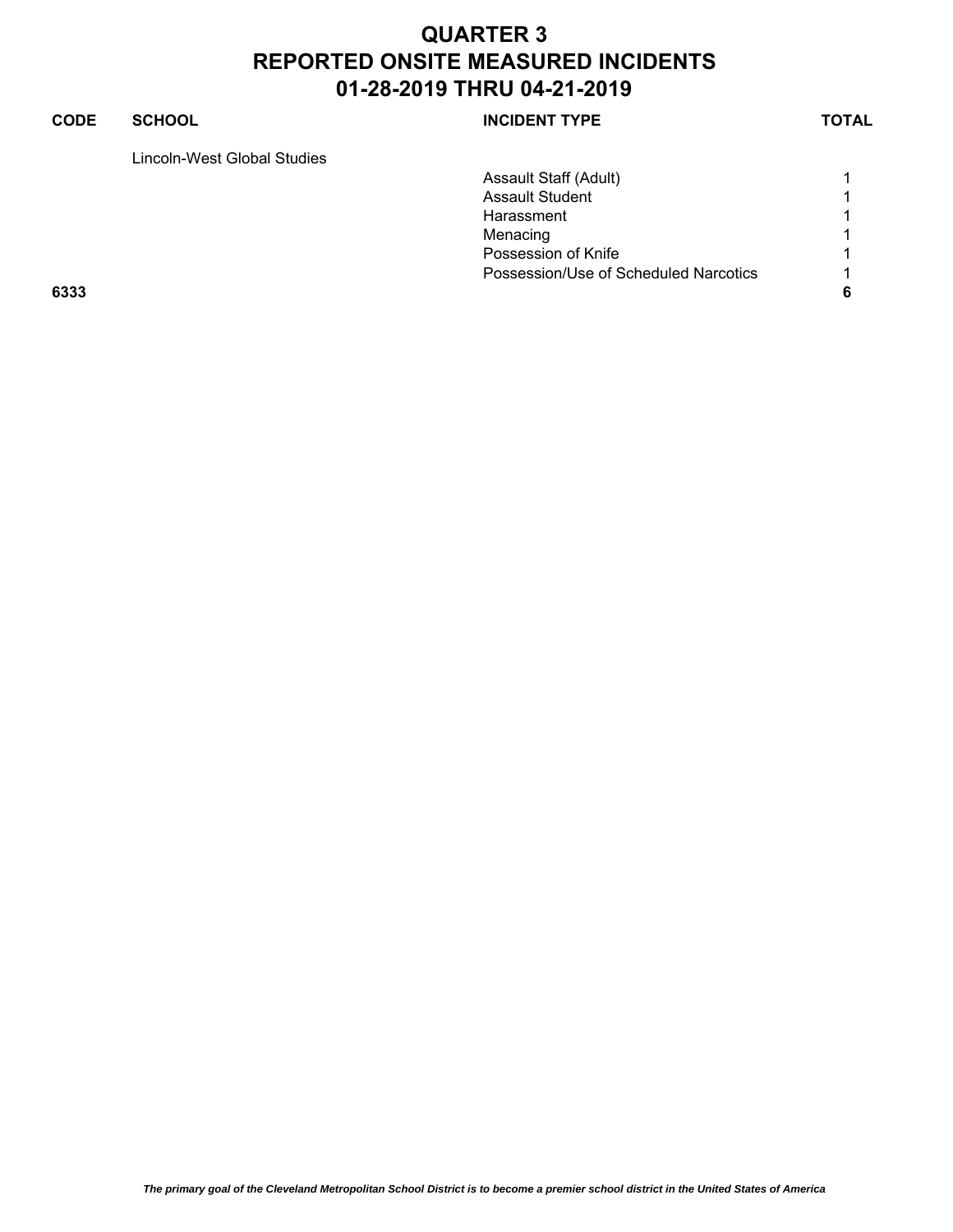# **CODE SCHOOL SCHOOL SCHOOL SCHOOL SCHOOL** Lincoln-West Science & Health

**6334 1**

Other Serious Incident 1

*The primary goal of the Cleveland Metropolitan School District is to become a premier school district in the United States of America*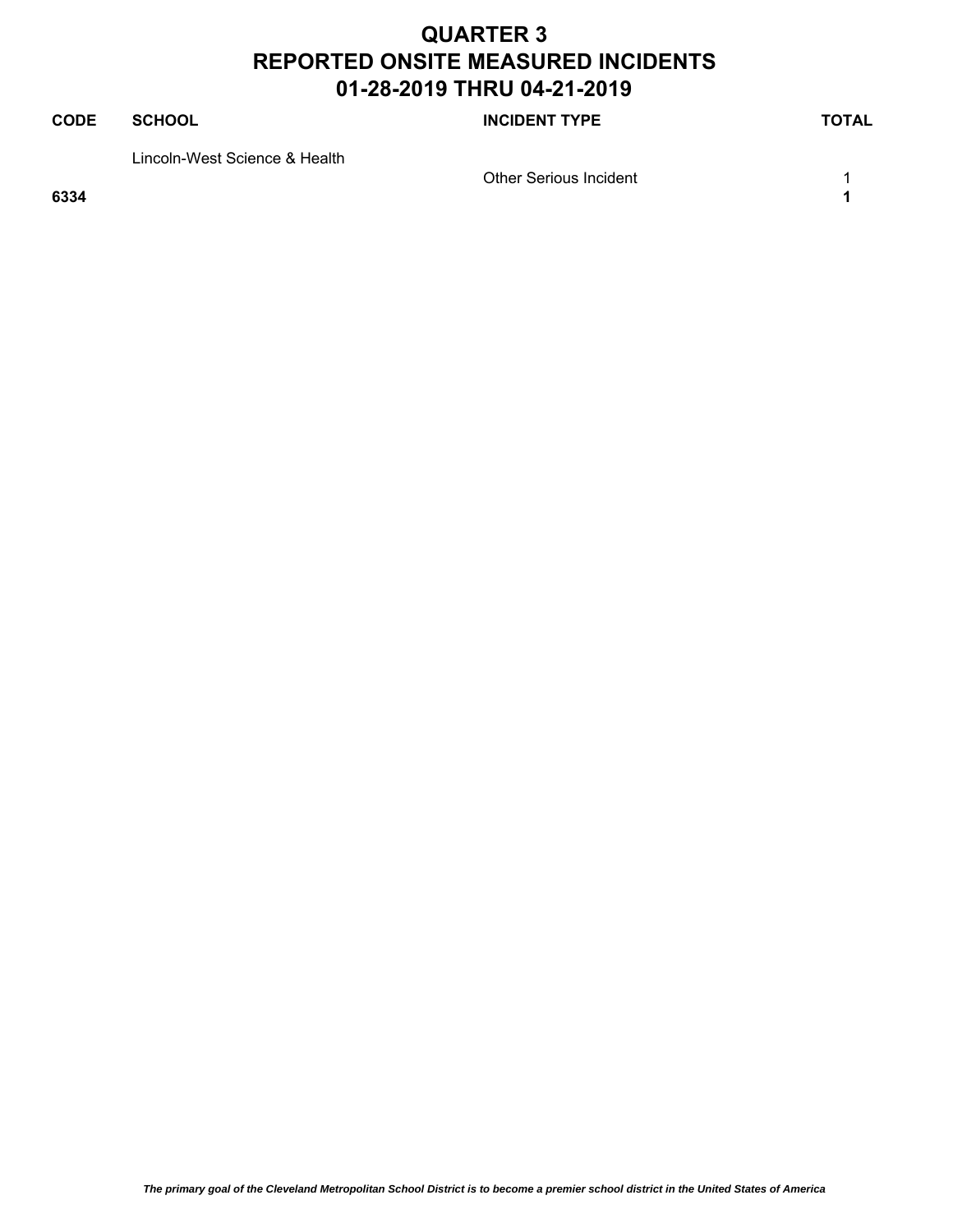| <b>CODE</b> | <b>SCHOOL</b> | <b>INCIDENT TYPE</b>                  | <b>TOTAL</b> |
|-------------|---------------|---------------------------------------|--------------|
|             | Louis Agassiz |                                       |              |
|             |               | Possession of Other Dangerous Weapon  |              |
|             |               | Possession/Use of Scheduled Narcotics |              |
| 3338        |               |                                       |              |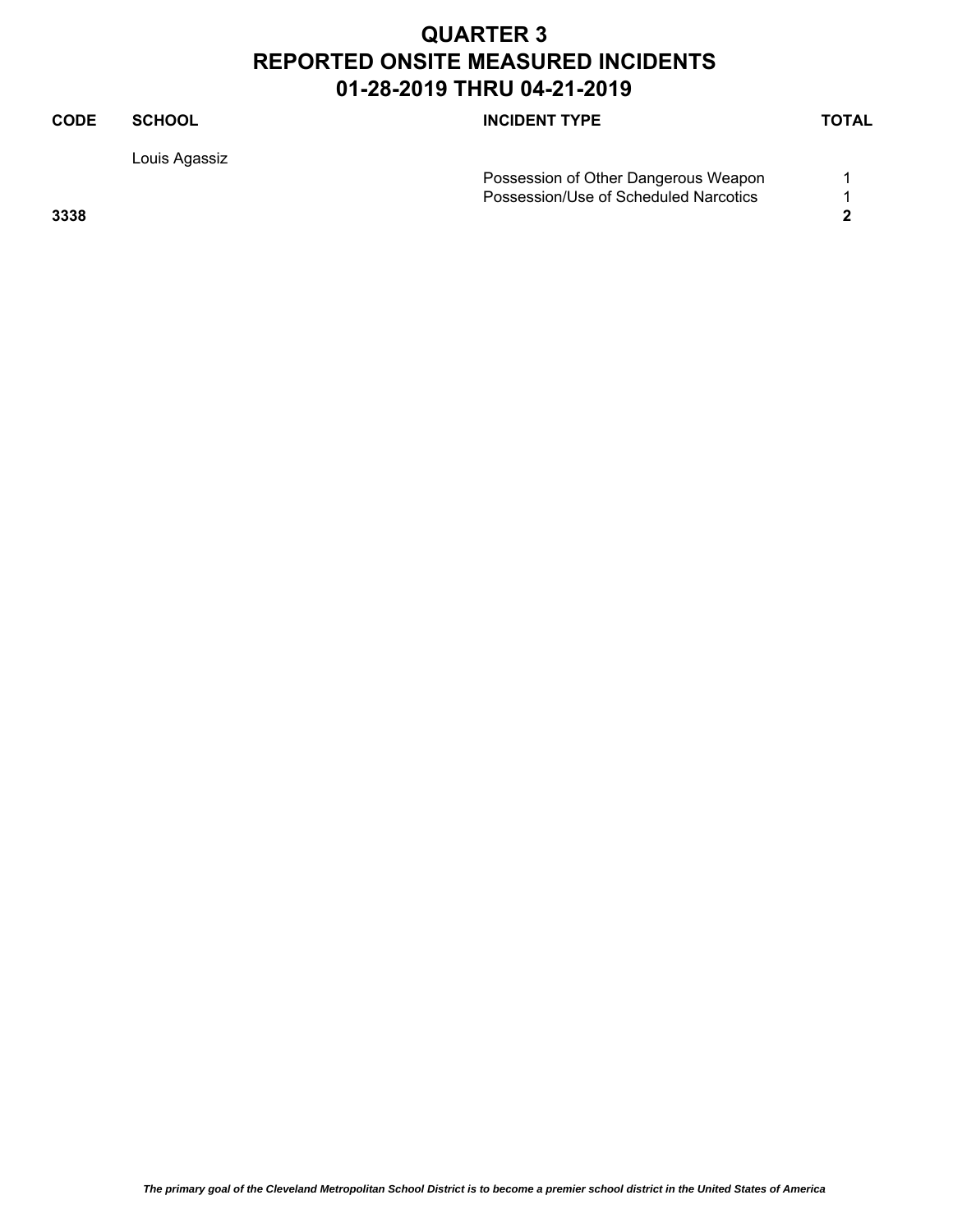| CODE | <b>SCHOOL</b>              | <b>INCIDENT TYPE</b>          | <b>TOTAL</b> |
|------|----------------------------|-------------------------------|--------------|
|      | Luis Munoz Marin / Lincoln |                               |              |
|      |                            | <b>Assault Student</b>        | 2            |
|      |                            | <b>Other Serious Incident</b> |              |
|      |                            | Sexual Imposition             | 2            |
| 4328 |                            |                               | 5            |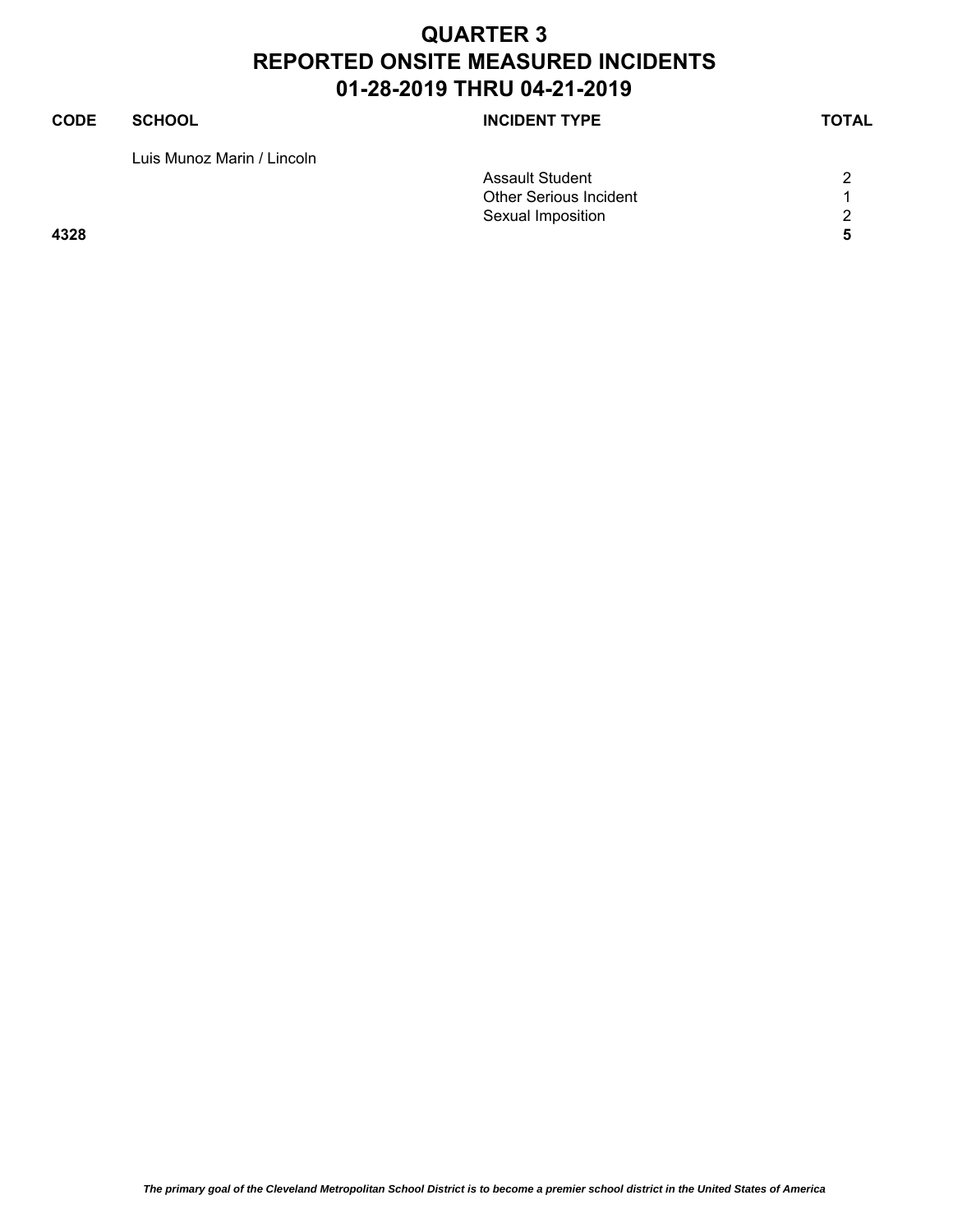| <b>INCIDENT TYPE</b>          | <b>CODE</b>                       |
|-------------------------------|-----------------------------------|
|                               |                                   |
| <b>Assault Student</b>        |                                   |
| <b>Bullying</b>               |                                   |
| <b>Other Serious Incident</b> |                                   |
| Sexual Harassment             |                                   |
| Sexual Imposition             |                                   |
| Vandalism School Property     |                                   |
|                               | 3353                              |
|                               |                                   |
|                               | <b>SCHOOL</b><br>Marion C Seltzer |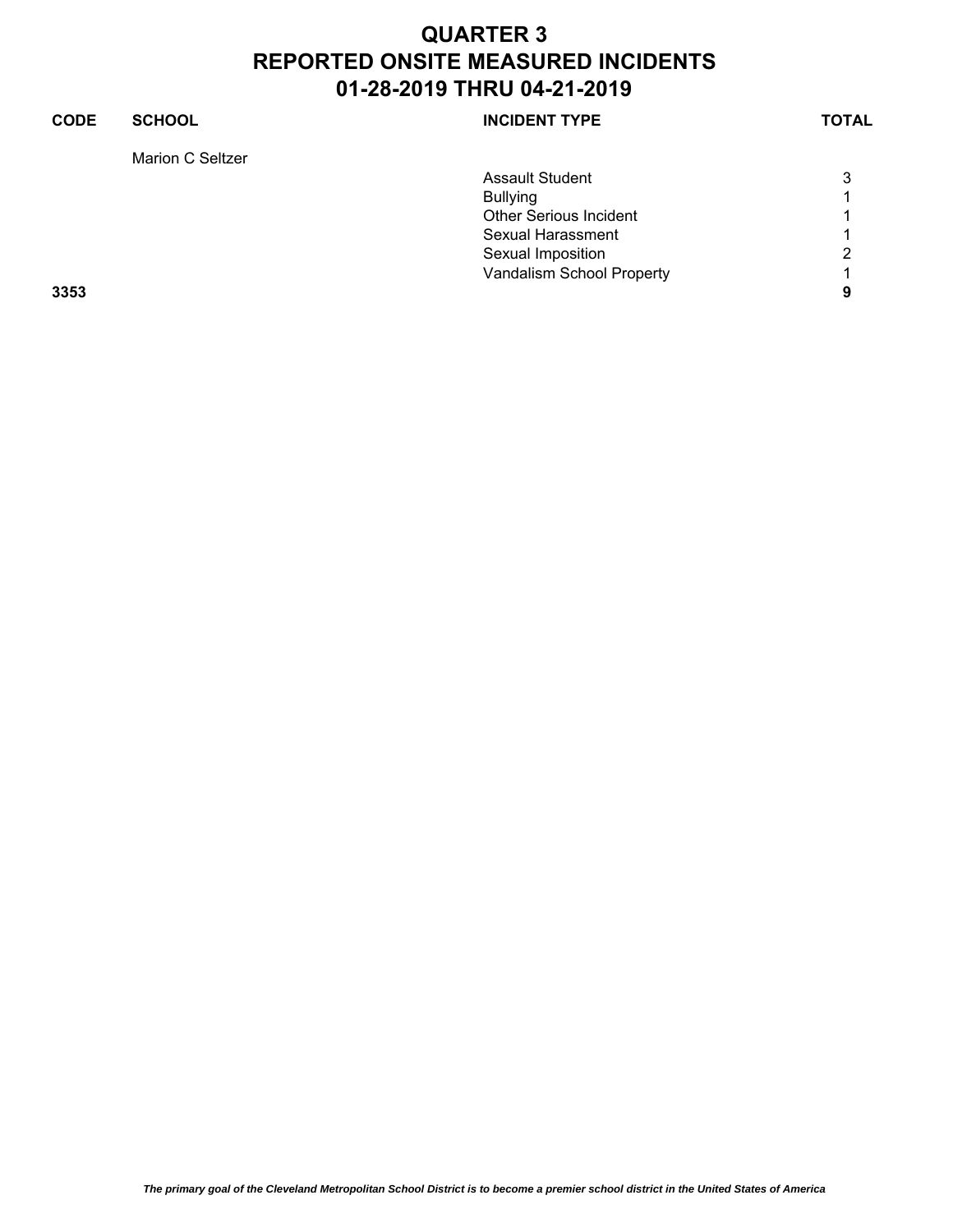#### **CODE SCHOOL SCHOOL SCHOOL SCHOOL SCHOOL** Marion-Sterling Assault Staff (Adult) 1 **3354 1**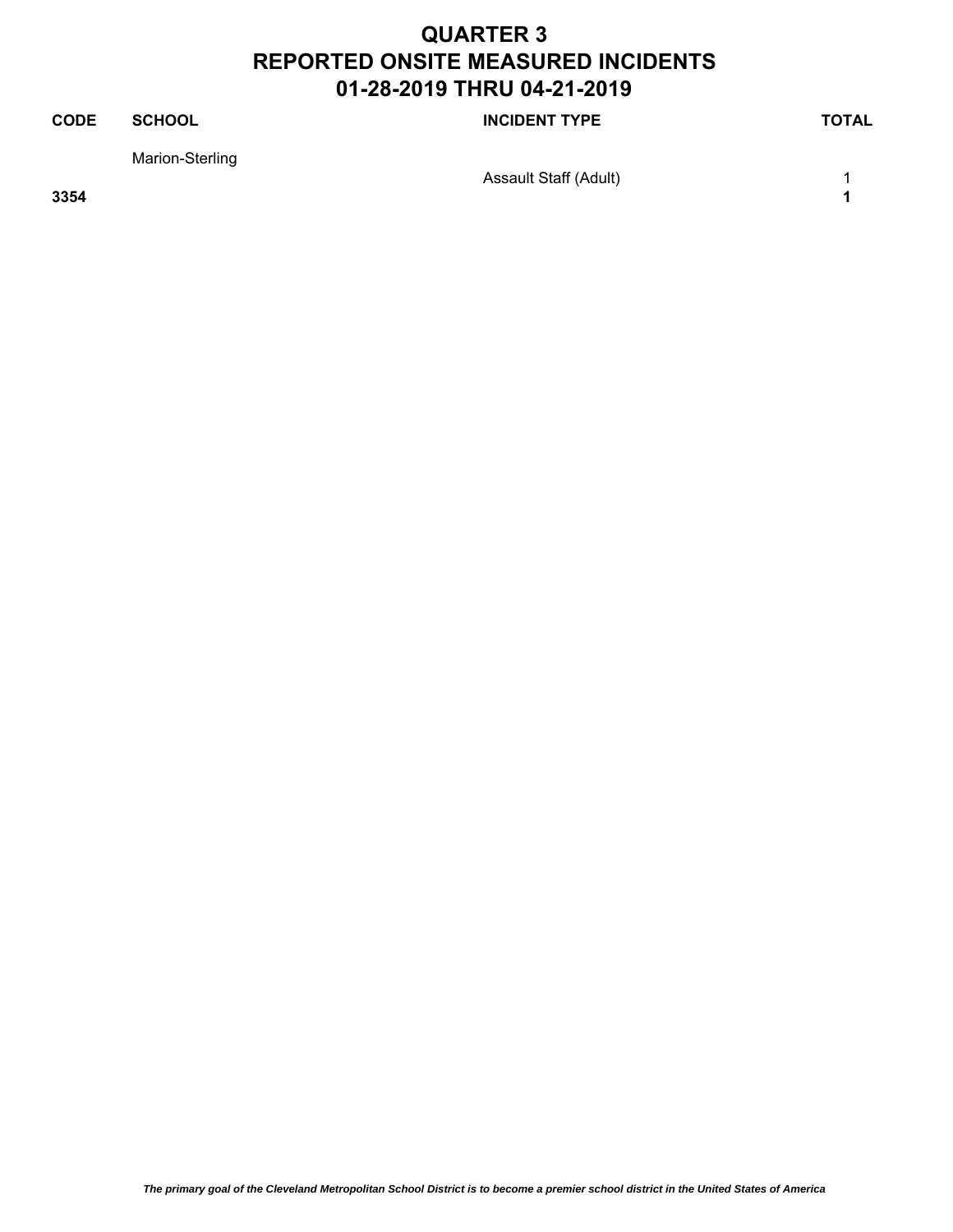#### **CODE SCHOOL SCHOOL INCIDENT TYPE TOTAL**

Martin Luther King Jr-High

| Martin Luther King Jr-High |                                       |   |
|----------------------------|---------------------------------------|---|
|                            | <b>Assault Student</b>                |   |
|                            | <b>Fighting</b>                       |   |
|                            | <b>Other Serious Incident</b>         |   |
|                            | Possession of Other Dangerous Weapon  | 2 |
|                            | Possession/Use of Scheduled Narcotics |   |
|                            | Rape                                  |   |
| 6804                       |                                       |   |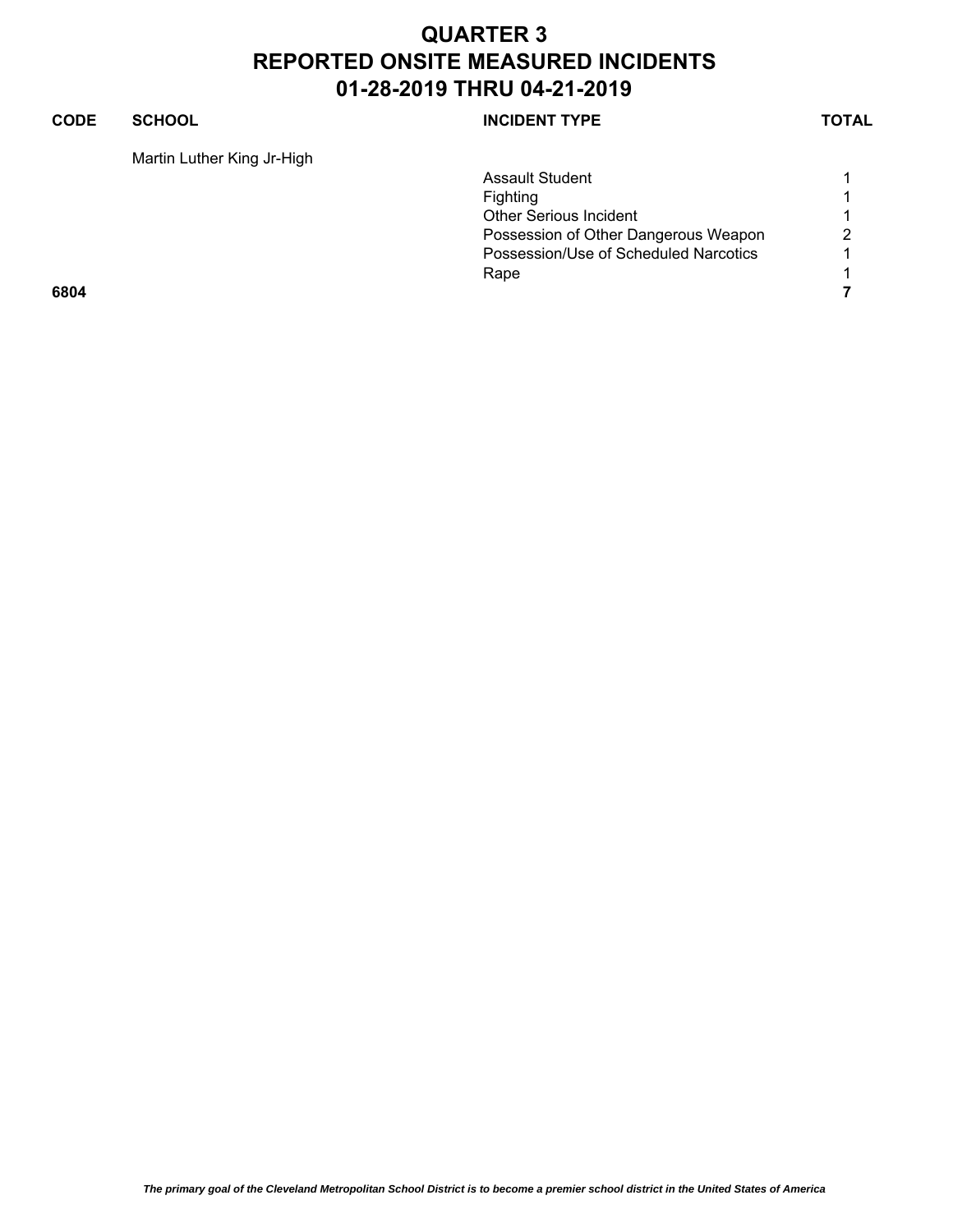| <b>CODE</b> | <b>SCHOOL</b> | <b>INCIDENT TYPE</b>   | <b>TOTAL</b> |
|-------------|---------------|------------------------|--------------|
|             | Mary B Martin |                        |              |
|             |               | Assault Staff (Adult)  | 2            |
|             |               | <b>Assault Student</b> |              |
|             |               | <b>Assault Teacher</b> | 2            |
|             |               | Fighting               |              |
|             |               | Sexual Imposition      |              |
| 4347        |               |                        |              |
|             |               |                        |              |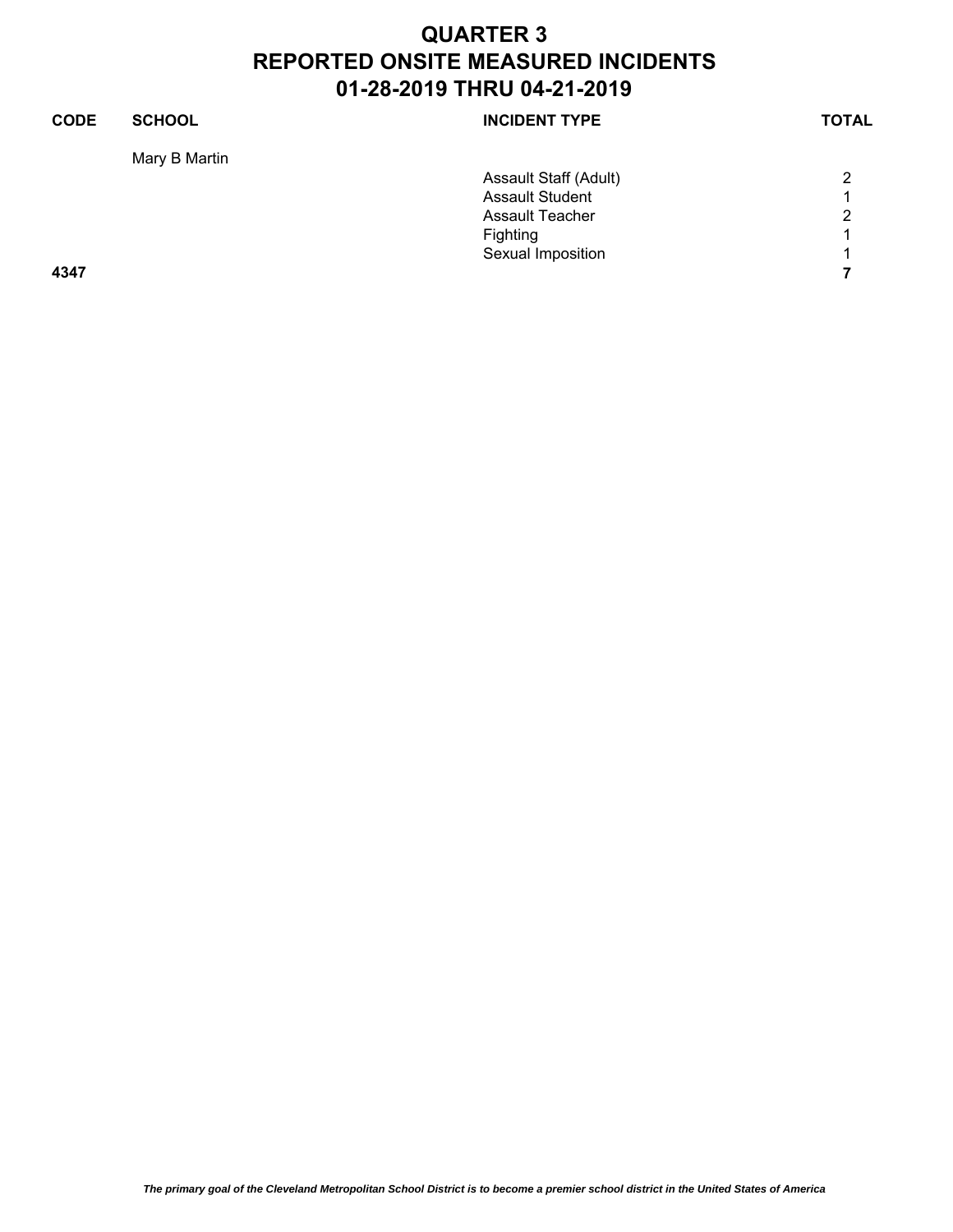| <b>SCHOOL</b> | <b>INCIDENT TYPE</b>   | <b>TOTAL</b> |
|---------------|------------------------|--------------|
|               |                        |              |
|               | <b>Assault Student</b> | 2            |
|               | Harassment             |              |
|               | Sexual Harassment      |              |
|               | Sexual Imposition      |              |
|               |                        | 5            |
|               | Mary M Bethune         |              |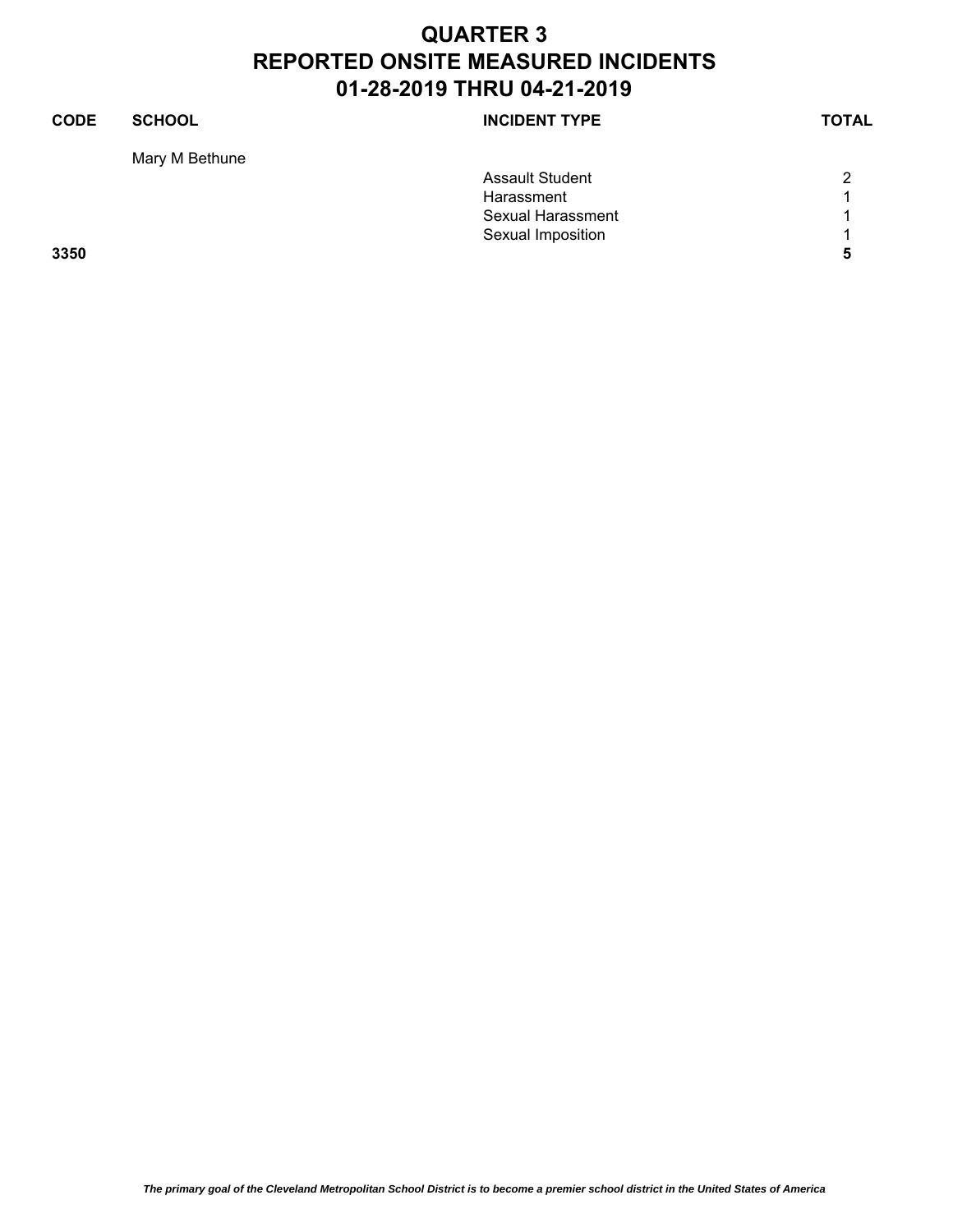#### **CODE SCHOOL INCIDENT TYPE TOTAL**

Max S Hayes Vocational

| <b>NCIDENT TYPE</b> |  |
|---------------------|--|
|---------------------|--|

|      | <b>Assault Student</b>                |  |
|------|---------------------------------------|--|
|      | <b>Other Serious Incident</b>         |  |
|      | Possession/Use of Scheduled Narcotics |  |
|      | Sexual Harassment                     |  |
|      | Theft of Private Property             |  |
| 6349 |                                       |  |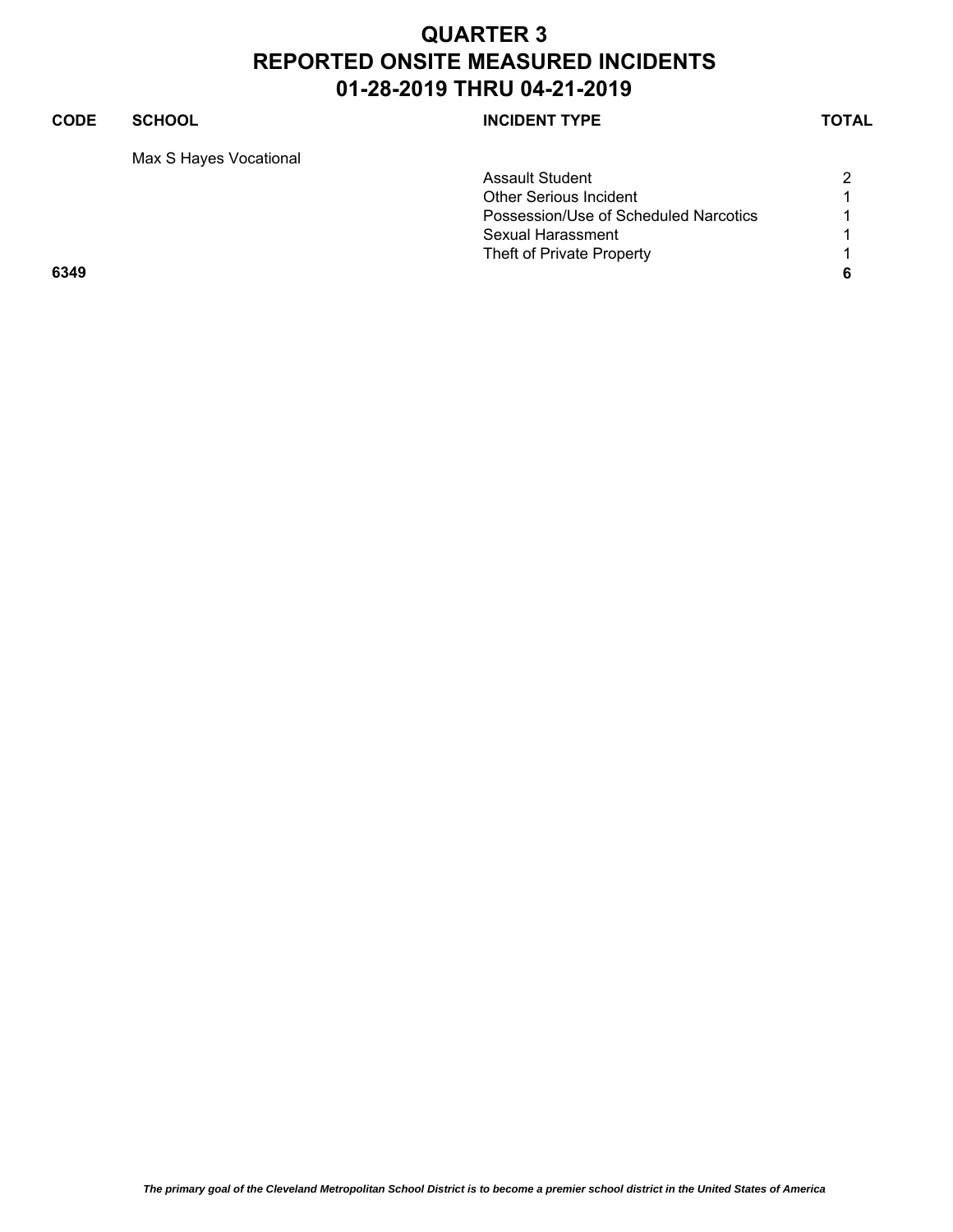| <b>CODE</b> | <b>SCHOOL</b> | <b>INCIDENT TYPE</b>                  | <b>TOTAL</b> |
|-------------|---------------|---------------------------------------|--------------|
|             | Memorial      |                                       |              |
|             |               | Assault Student                       |              |
|             |               | <b>Bullying</b>                       |              |
|             |               | Fighting                              |              |
|             |               | Harassment                            |              |
|             |               | Possession/Use of Alcohol             |              |
|             |               | Possession/Use of Scheduled Narcotics |              |
| 3027        |               |                                       |              |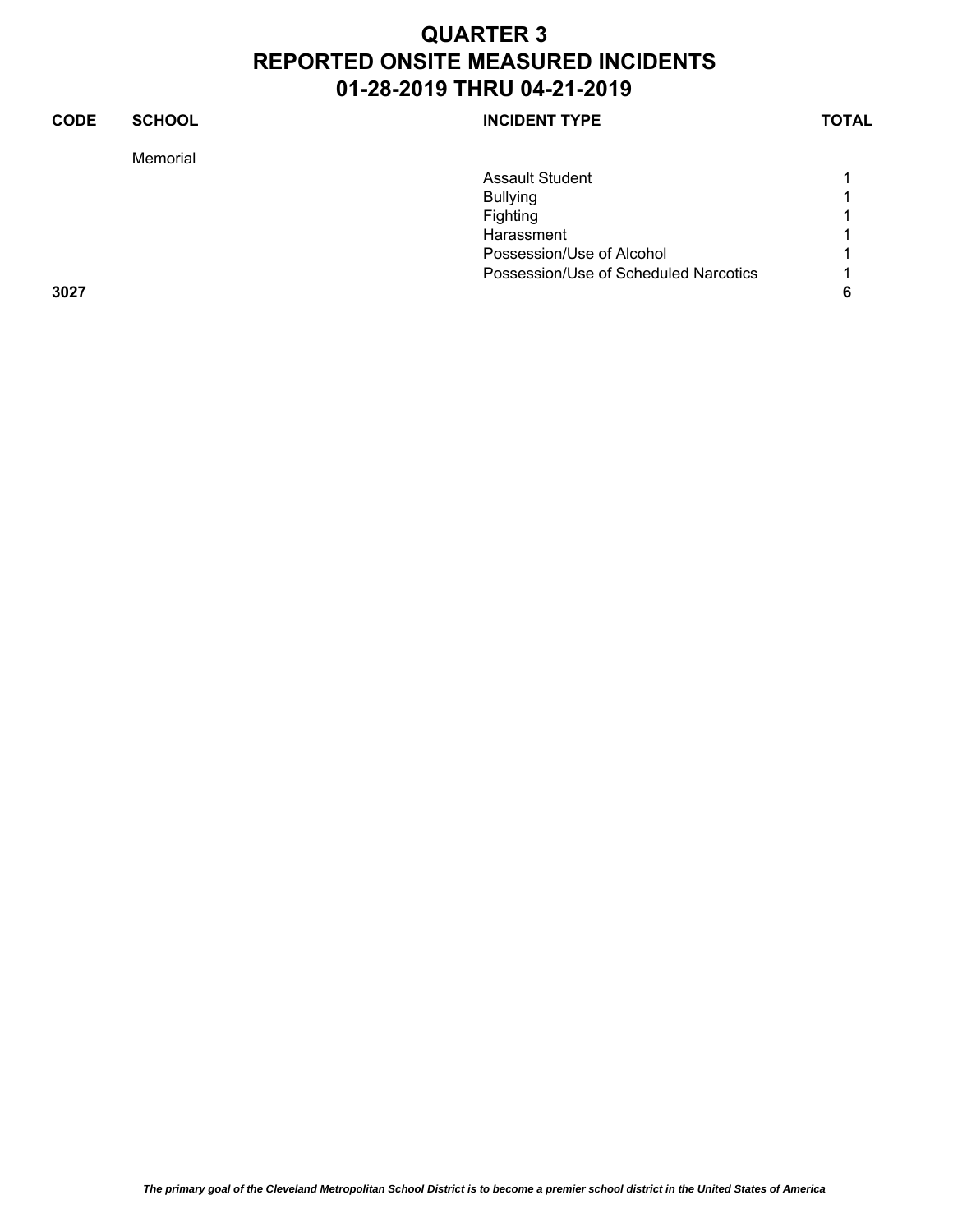| <b>CODE</b> | <b>SCHOOL</b>                         | <b>INCIDENT TYPE</b> | <b>TOTAL</b> |
|-------------|---------------------------------------|----------------------|--------------|
| 5035        | MC2 STEM @ Great Lakes Science Center | Assault Student      |              |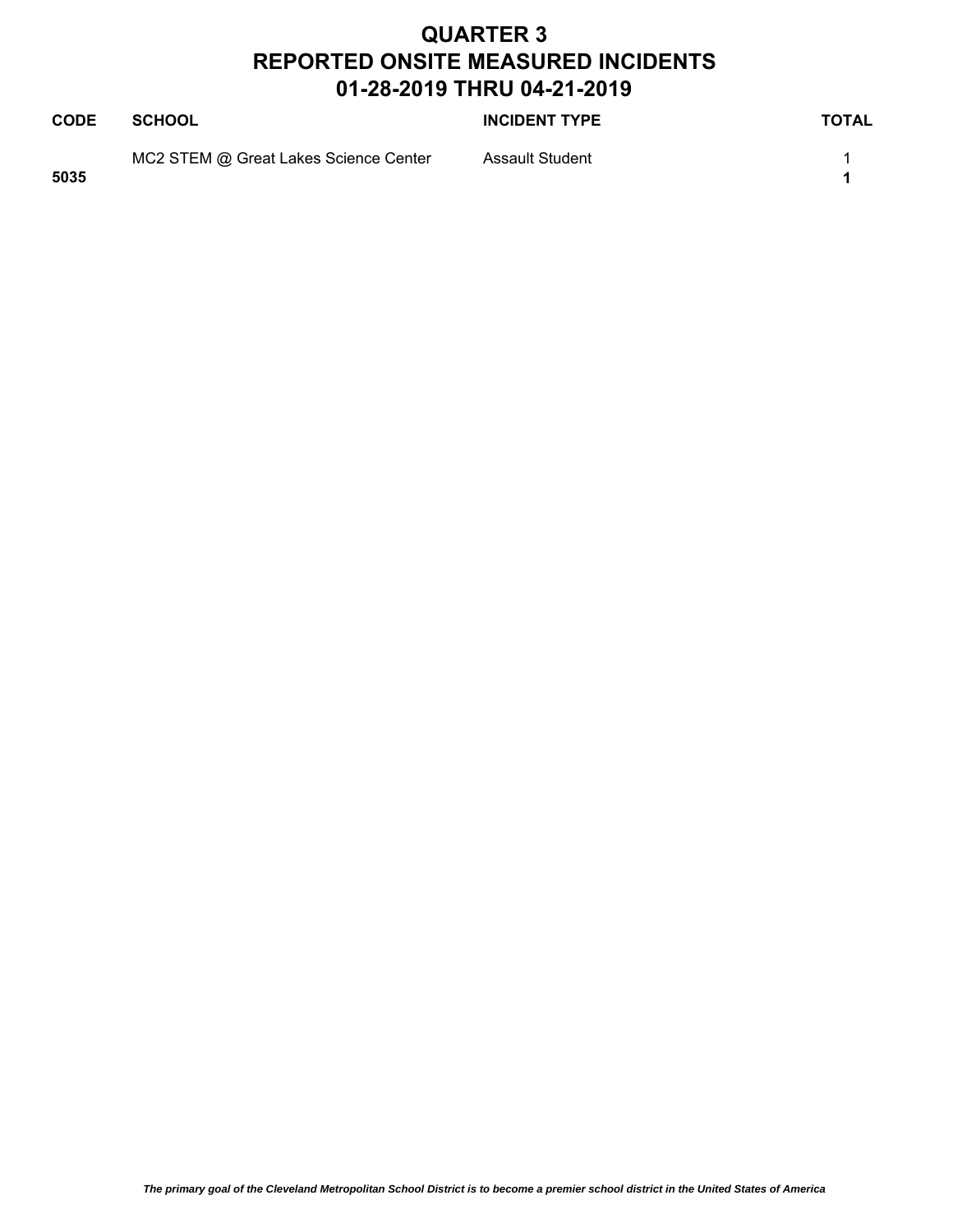#### **CODE SCHOOL SCHOOL SCHOOL SCHOOL SCHOOL** Miles Elementary Fighting 4 Other Serious Incident 1

**3368 5**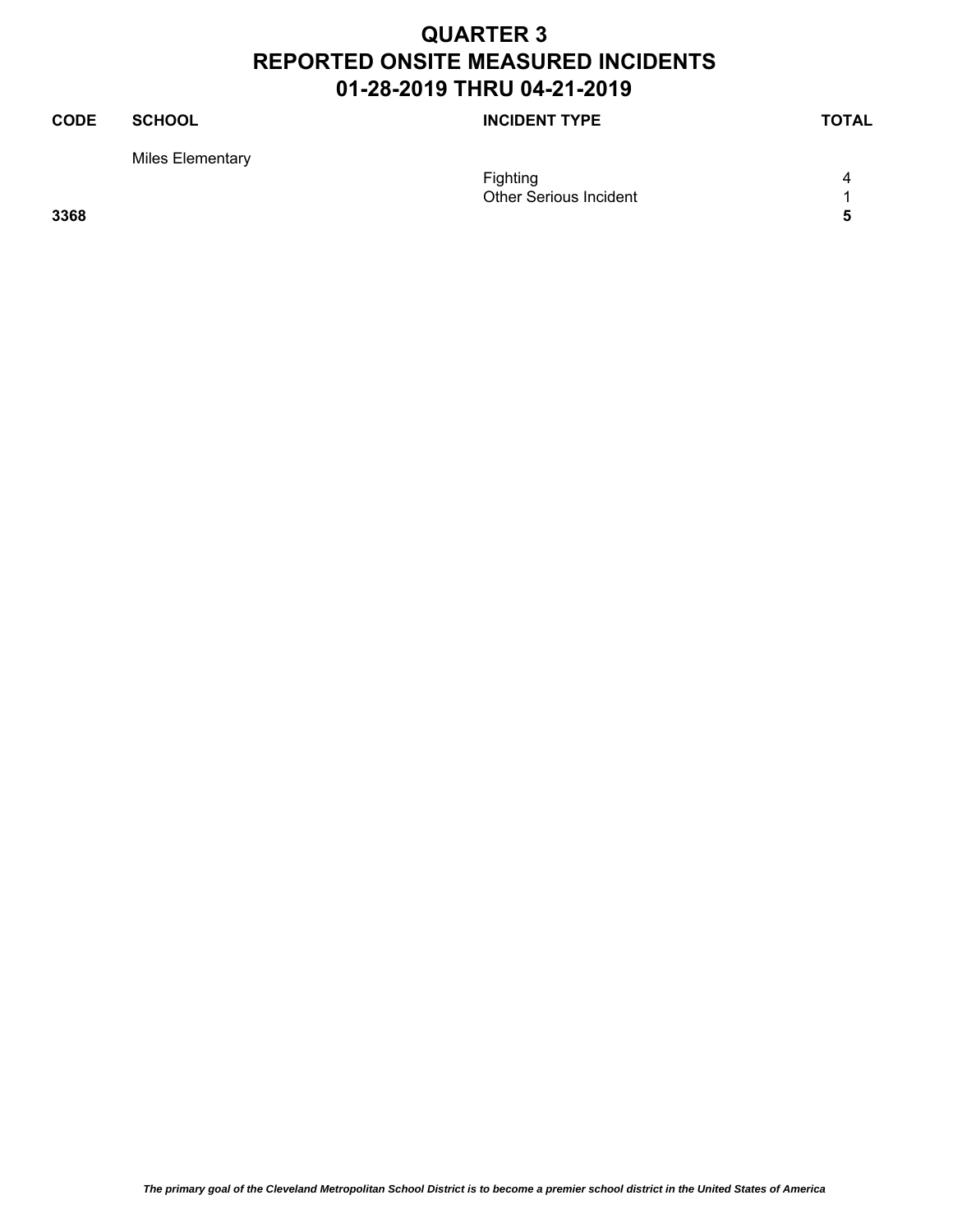| <b>CODE</b> | <b>SCHOOL</b> | <b>INCIDENT TYPE</b>         | <b>TOTAL</b> |
|-------------|---------------|------------------------------|--------------|
|             | Miles Park    |                              |              |
|             |               | <b>Assault Staff (Adult)</b> |              |
|             |               | Theft of Private Property    |              |
| 3372        |               |                              | າ            |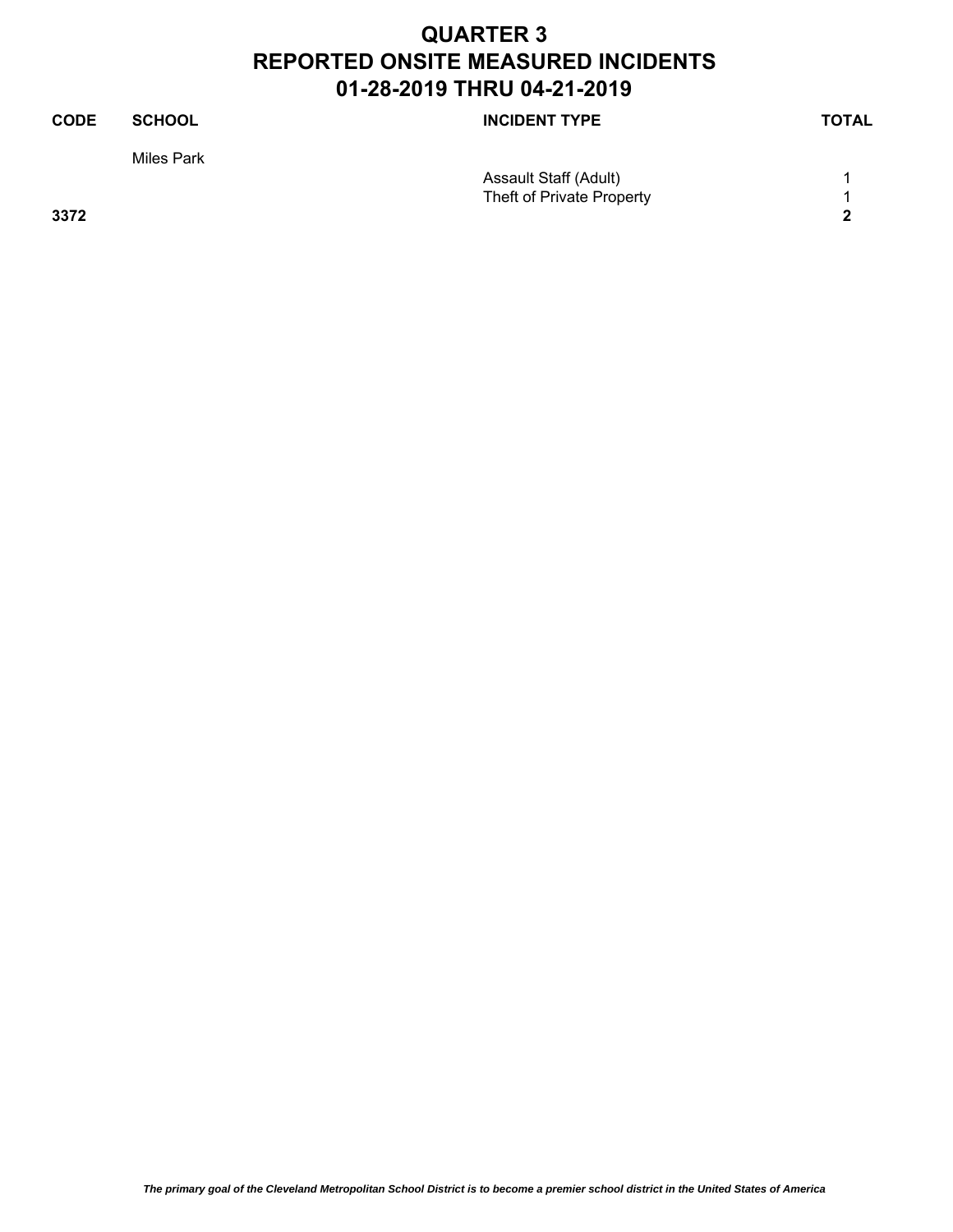| <b>CODE</b> | <b>SCHOOL</b> | <b>INCIDENT TYPE</b>                 | <b>TOTAL</b> |
|-------------|---------------|--------------------------------------|--------------|
|             | Mound         |                                      |              |
|             |               | <b>Assault Student</b>               |              |
|             |               | Possession of Other Dangerous Weapon | 1            |
|             |               | Sexual Harassment                    |              |
| 3396        |               |                                      | 3            |
|             |               |                                      |              |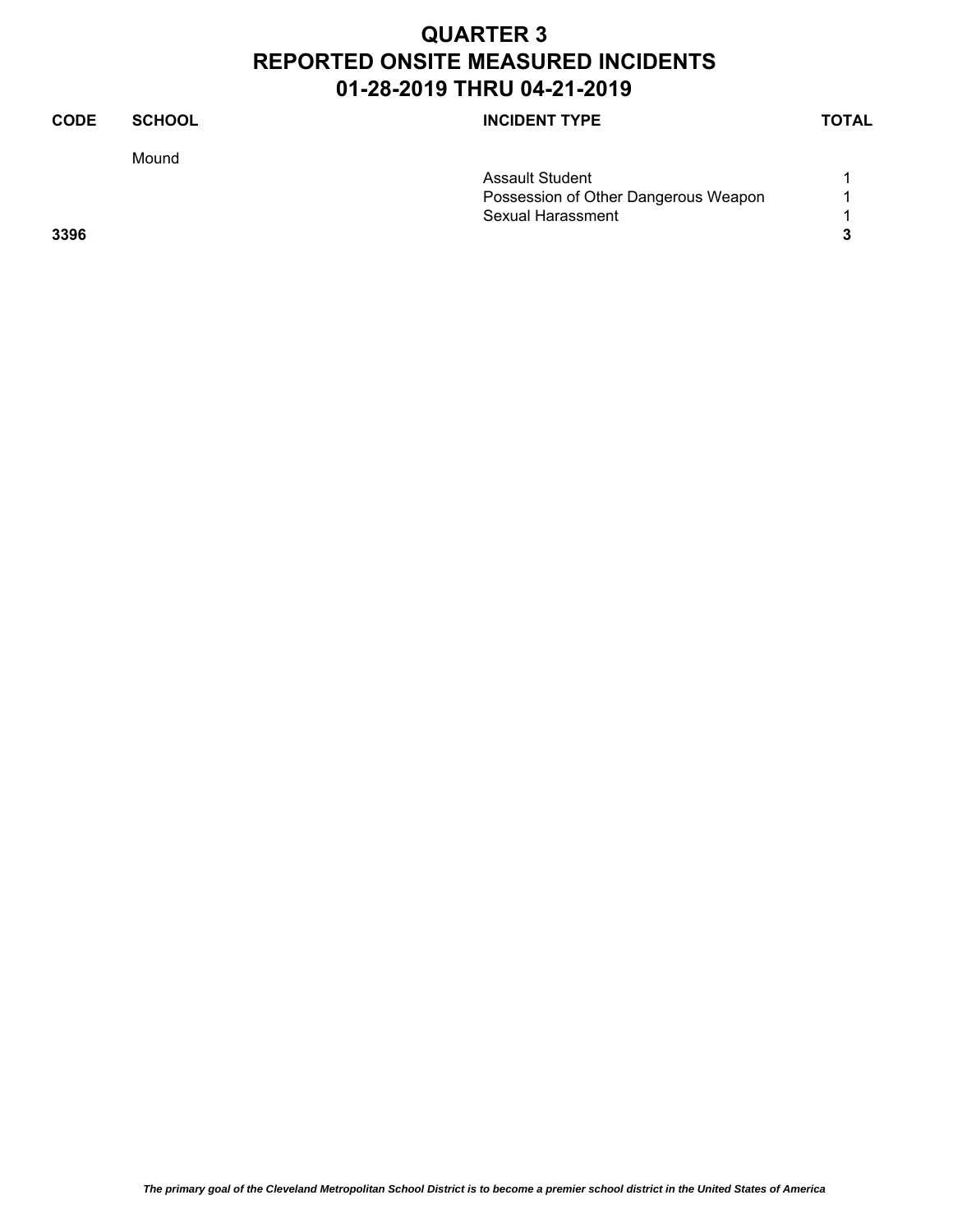| <b>CODE</b> | <b>SCHOOL</b> | <b>INCIDENT TYPE</b>                 | <b>TOTAL</b> |
|-------------|---------------|--------------------------------------|--------------|
|             | Nathan Hale   |                                      |              |
|             |               | <b>Assault Other</b>                 |              |
|             |               | <b>Assault Student</b>               | 1            |
|             |               | Fighting                             | 2            |
|             |               | Possession of Other Dangerous Weapon | 1            |
| 4411        |               |                                      | 5            |
|             |               |                                      |              |
|             |               |                                      |              |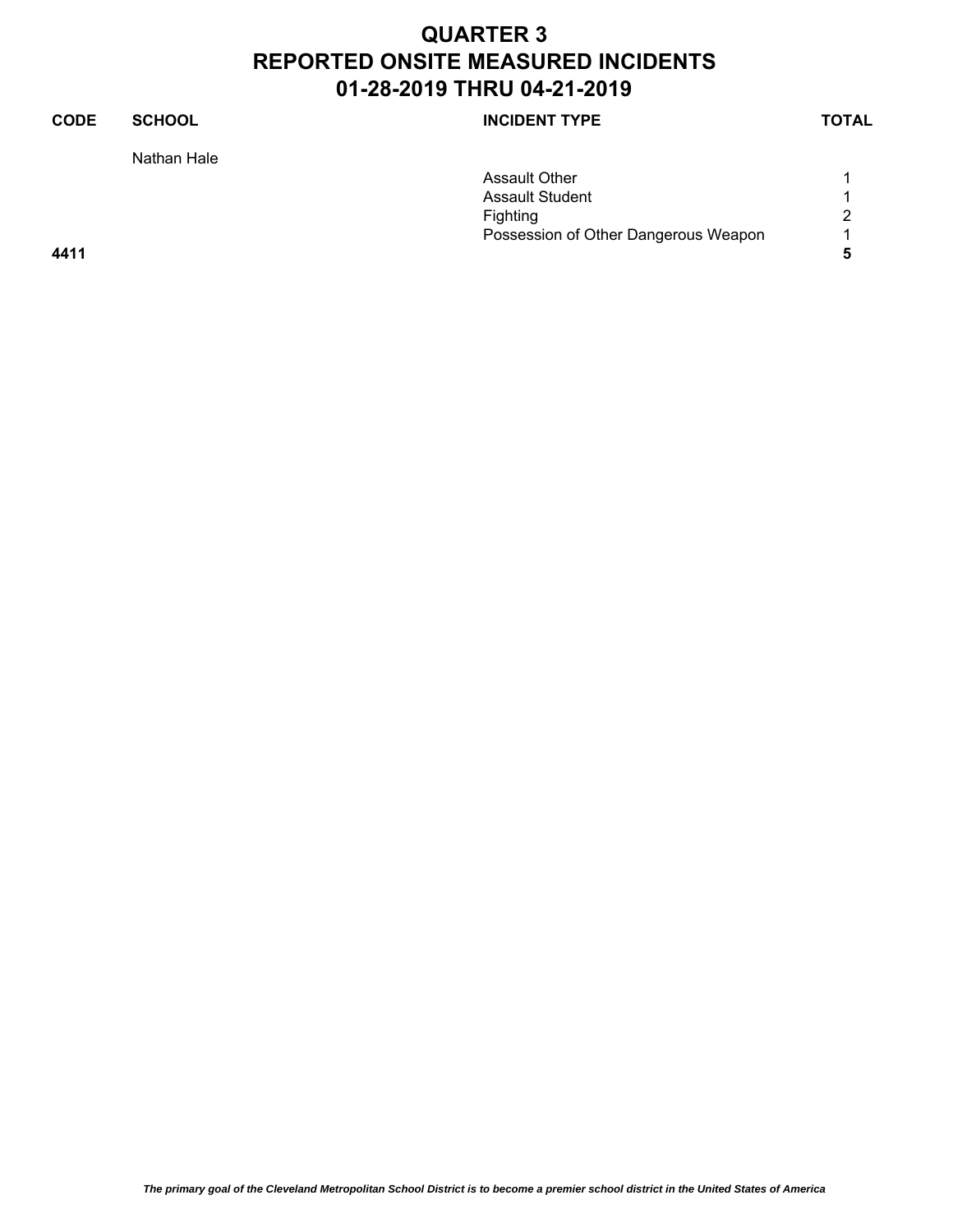#### **CODE SCHOOL SCHOOL INCIDENT TYPE TOTAL** New Tech Collinwood Assault Student 2 Fighting 1 and 1 and 1 and 1 and 1 and 1 and 1 and 1 and 1 and 1 and 1 and 1 and 1 and 1 and 1 and 1 and 1 and 1 and 1 and 1 and 1 and 1 and 1 and 1 and 1 and 1 and 1 and 1 and 1 and 1 and 1 and 1 and 1 and 1 and 1 and 1 a Other Serious Incident 3 Possession of Knife 1 and 1 and 1 and 1 and 1 and 1 and 1 and 1 and 1 and 1 and 1 and 1 and 1 and 1 and 1 and 1 Possession of Other Dangerous Weapon 1 **2117 8**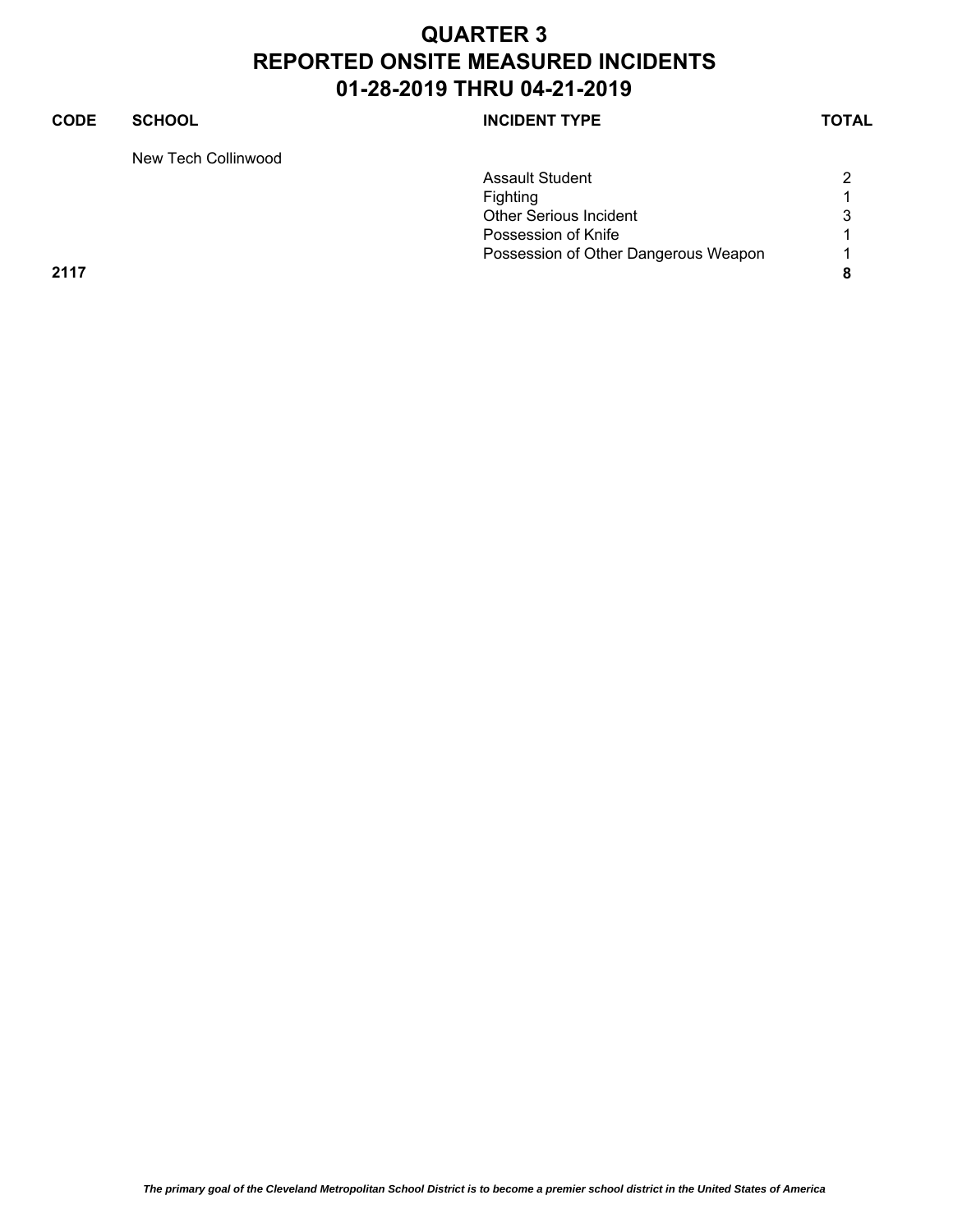| <b>CODE</b> | <b>SCHOOL</b>                     | <b>INCIDENT TYPE</b> | TOTAL |
|-------------|-----------------------------------|----------------------|-------|
| 6415        | Newton D Baker School of the Arts | <b>Bullying</b>      |       |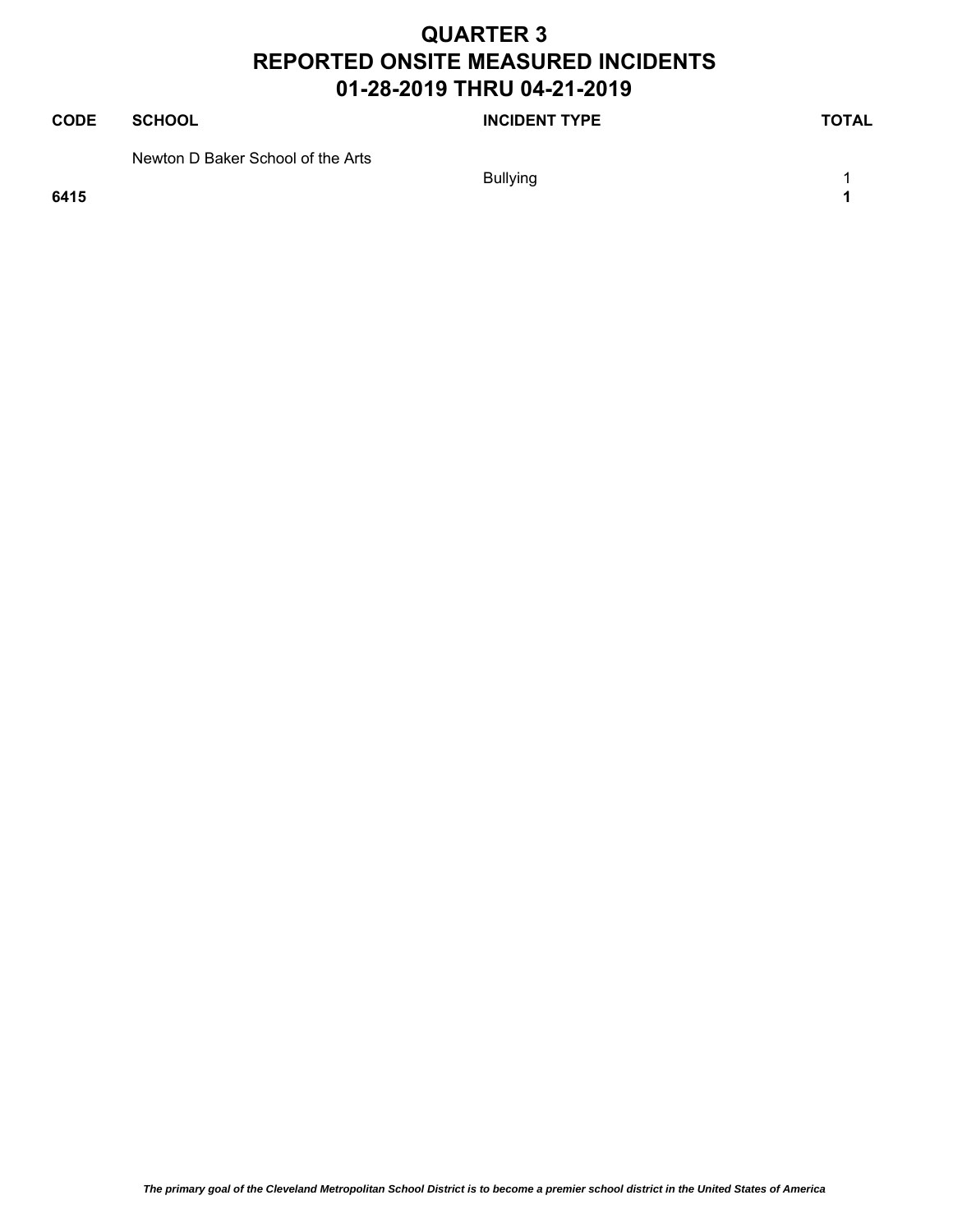| <b>CODE</b> | <b>SCHOOL</b>              | <b>INCIDENT TYPE</b>          | <b>TOTAL</b> |
|-------------|----------------------------|-------------------------------|--------------|
|             | <b>Oliver Hazard Perry</b> |                               |              |
|             |                            | Assault Staff (Adult)         | 2            |
|             |                            | <b>Assault Student</b>        | ົ            |
|             |                            | Fighting                      |              |
|             |                            | <b>Other Serious Incident</b> |              |
|             |                            | Theft of CMSD Property        |              |
|             |                            | Theft of Private Property     |              |
| 3428        |                            |                               | 8            |
|             |                            |                               |              |
|             |                            |                               |              |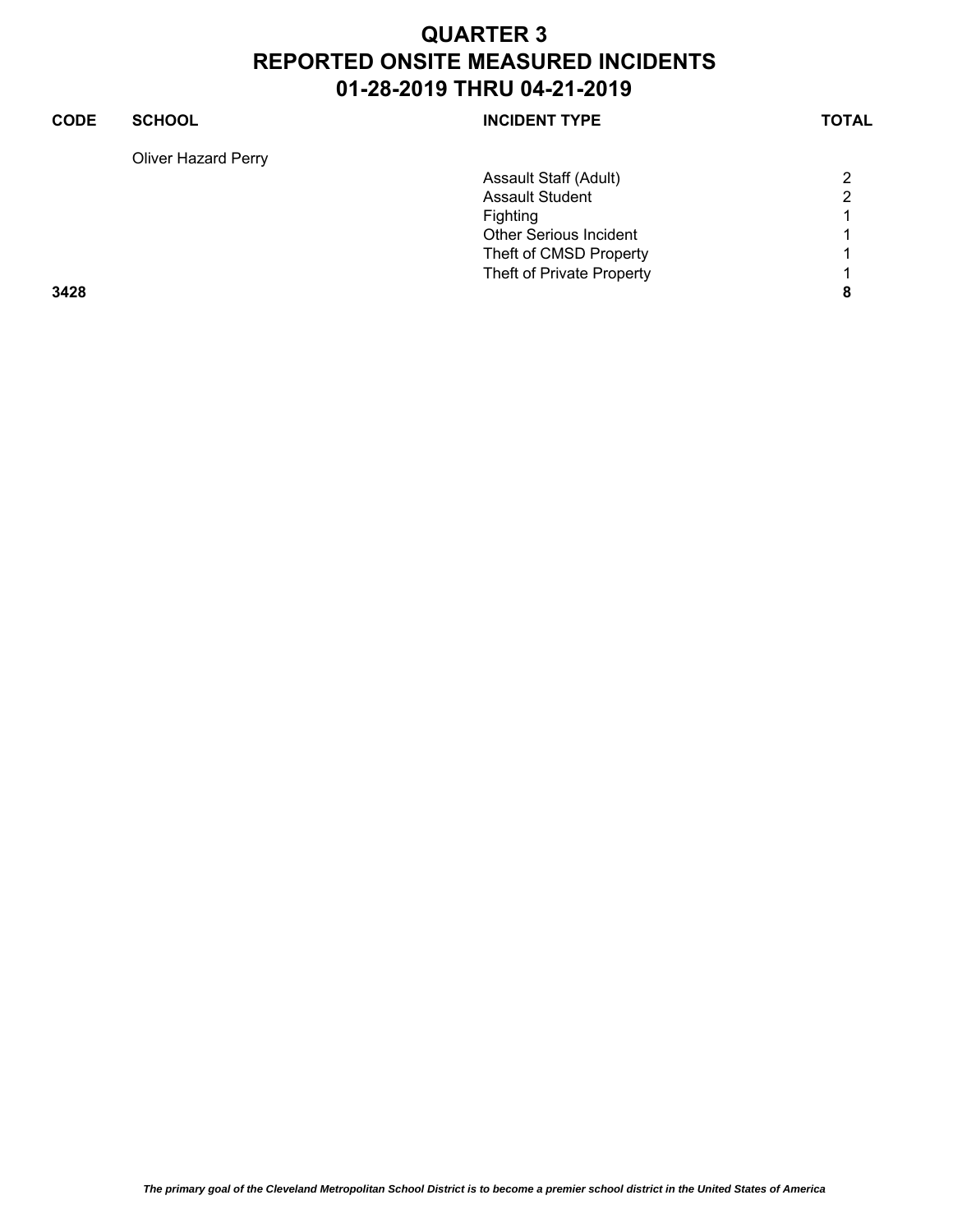#### **CODE SCHOOL SCHOOL INCIDENT TYPE TOTAL** Orchard School of Science Assault Security Officer 1 1 Assault Student 1 Bullying 1 Other Criminal Activity 1 Possession of Knife 1 and 1 and 1 and 1 and 1 and 1 and 1 and 1 and 1 and 1 and 1 and 1 and 1 and 1 and 1 and 1 Possession/Use of Scheduled Narcotics 1 Public Indecency 2008 1 Sexual Harassment 1 **6436 8**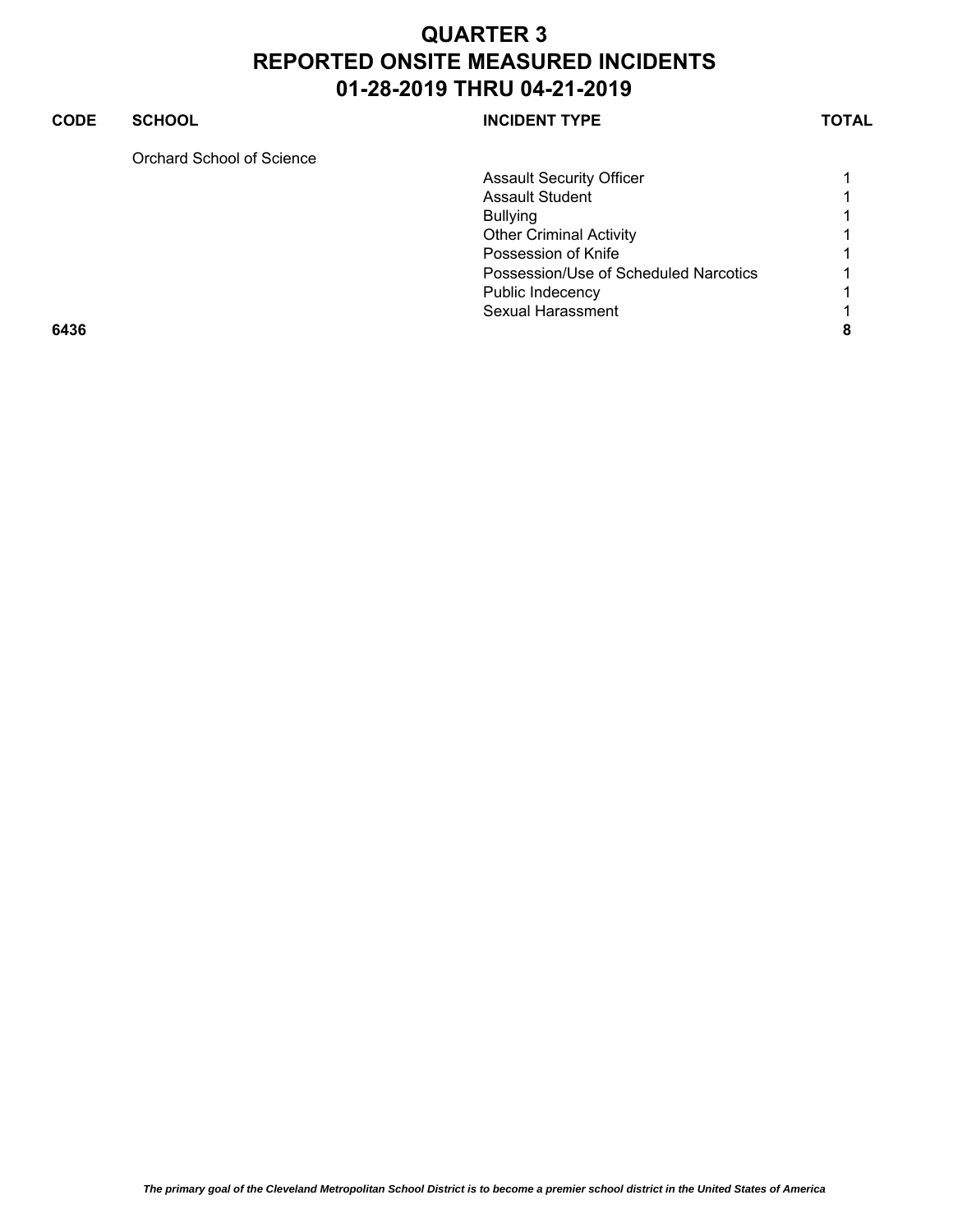| CODE | <b>SCHOOL</b> | <b>INCIDENT TYPE</b>            | <b>TOTAL</b> |
|------|---------------|---------------------------------|--------------|
|      | Patrick Henry |                                 |              |
|      |               | <b>Other Serious Incident</b>   |              |
|      |               | Theft of CMSD Computer Property |              |
|      |               | Vandalism Private Property      |              |
| 4448 |               |                                 | 3            |
|      |               |                                 |              |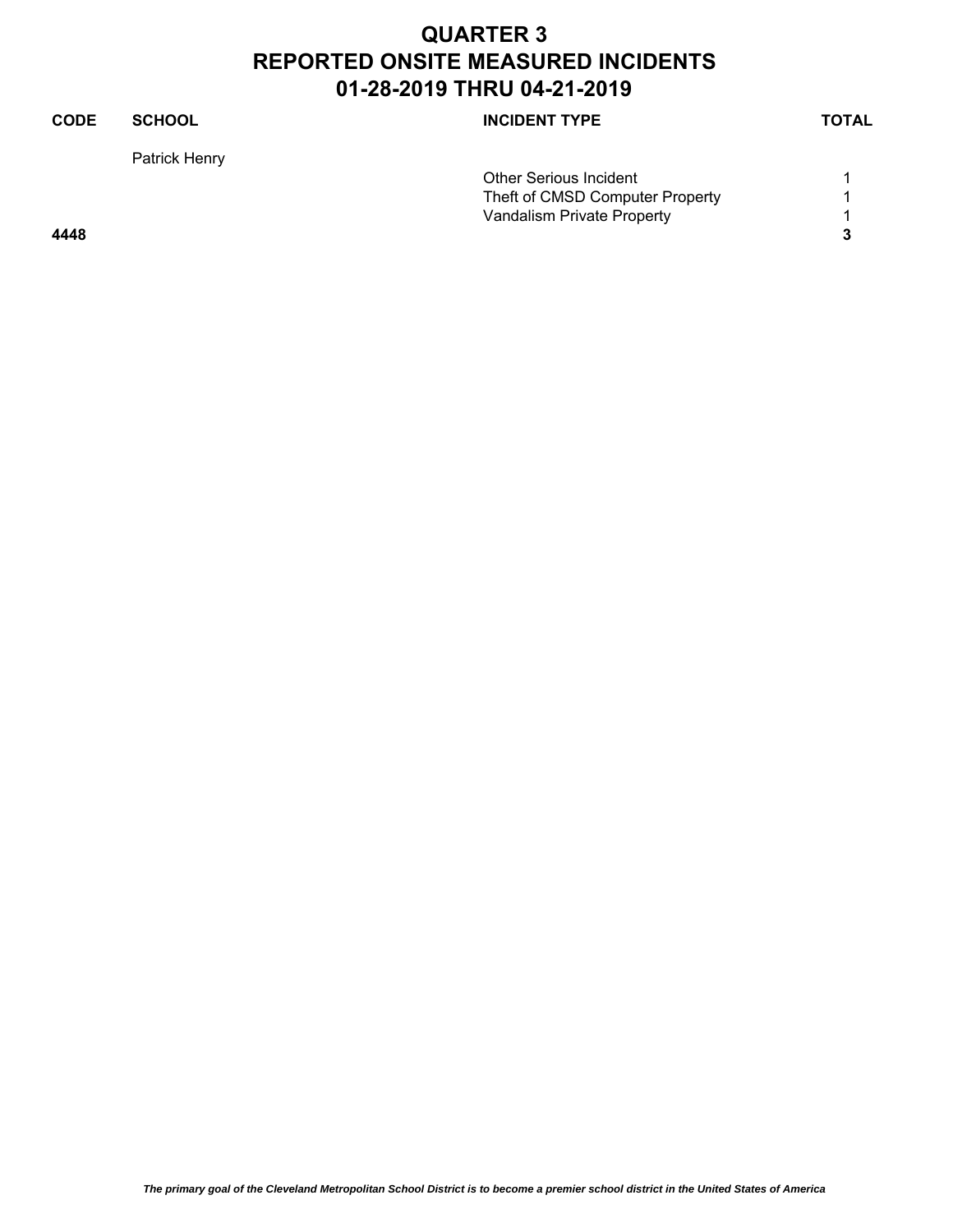| <b>CODE</b> | <b>SCHOOL</b> | <b>INCIDENT TYPE</b>          | <b>TOTAL</b> |
|-------------|---------------|-------------------------------|--------------|
|             | Paul L Dunbar |                               |              |
|             |               | <b>Assault Student</b>        |              |
|             |               | <b>Assault Teacher</b>        |              |
|             |               | <b>Other Serious Incident</b> |              |
|             |               | Public Indecency              | и            |
| 3451        |               |                               |              |
|             |               |                               |              |
|             |               |                               |              |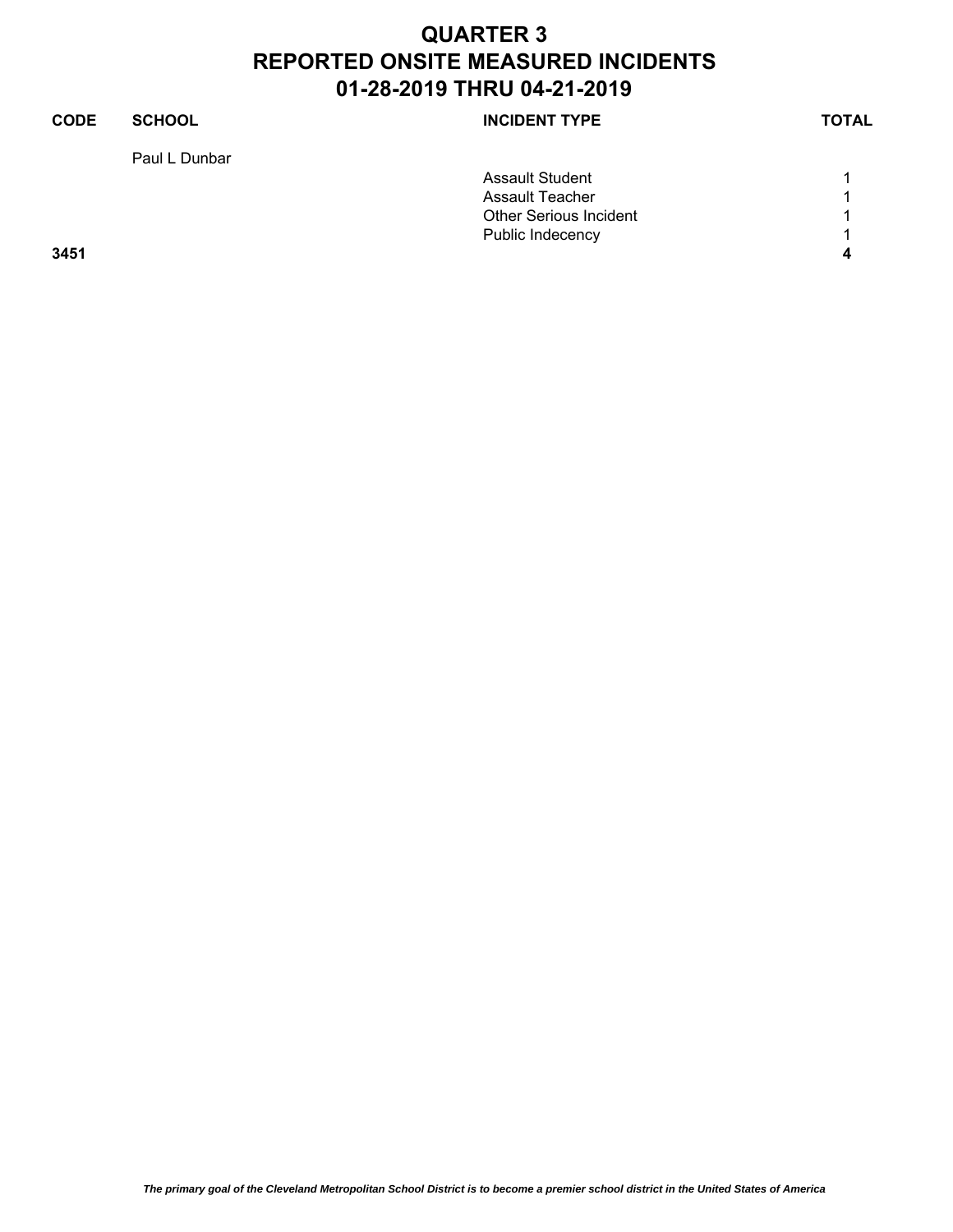| <b>CODE</b> | <b>SCHOOL</b>                     | <b>INCIDENT TYPE</b>          | TOTAL |
|-------------|-----------------------------------|-------------------------------|-------|
| 5245        | Rhodes College and Career Academy | <b>Other Serious Incident</b> |       |
|             |                                   |                               |       |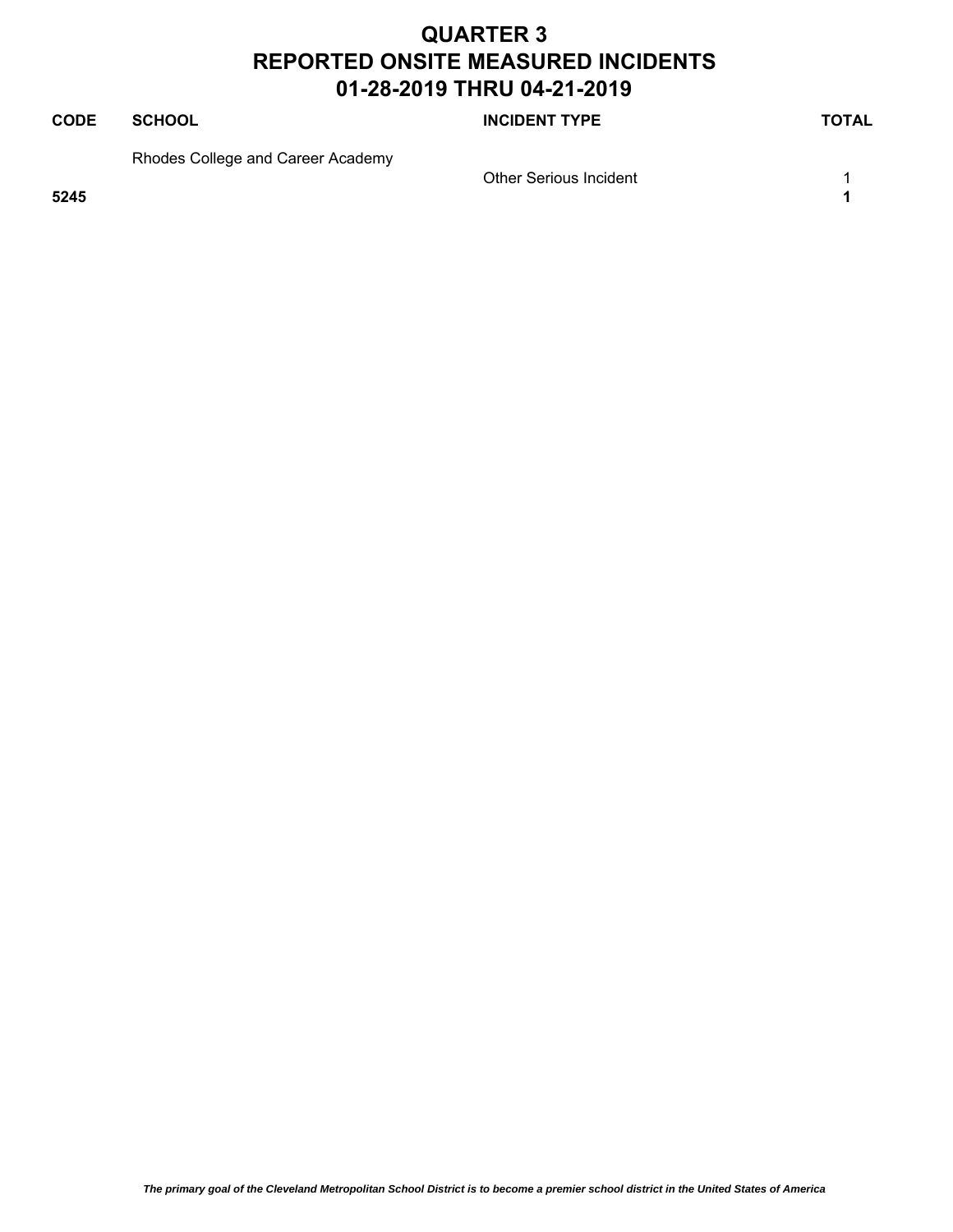| <b>SCHOOL</b>                          | <b>INCIDENT TYPE</b>                  | <b>TOTAL</b> |
|----------------------------------------|---------------------------------------|--------------|
| Rhodes School of Environmental Studies |                                       |              |
|                                        | Assault Staff (Adult)                 |              |
|                                        | <b>Assault Student</b>                | 3            |
|                                        | <b>Fighting</b>                       | 2            |
|                                        | <b>Other Serious Incident</b>         | 3            |
|                                        | Possession/Use of Scheduled Narcotics |              |
|                                        | Theft of CMSD Property                |              |
|                                        |                                       | 11           |
|                                        |                                       |              |
|                                        |                                       |              |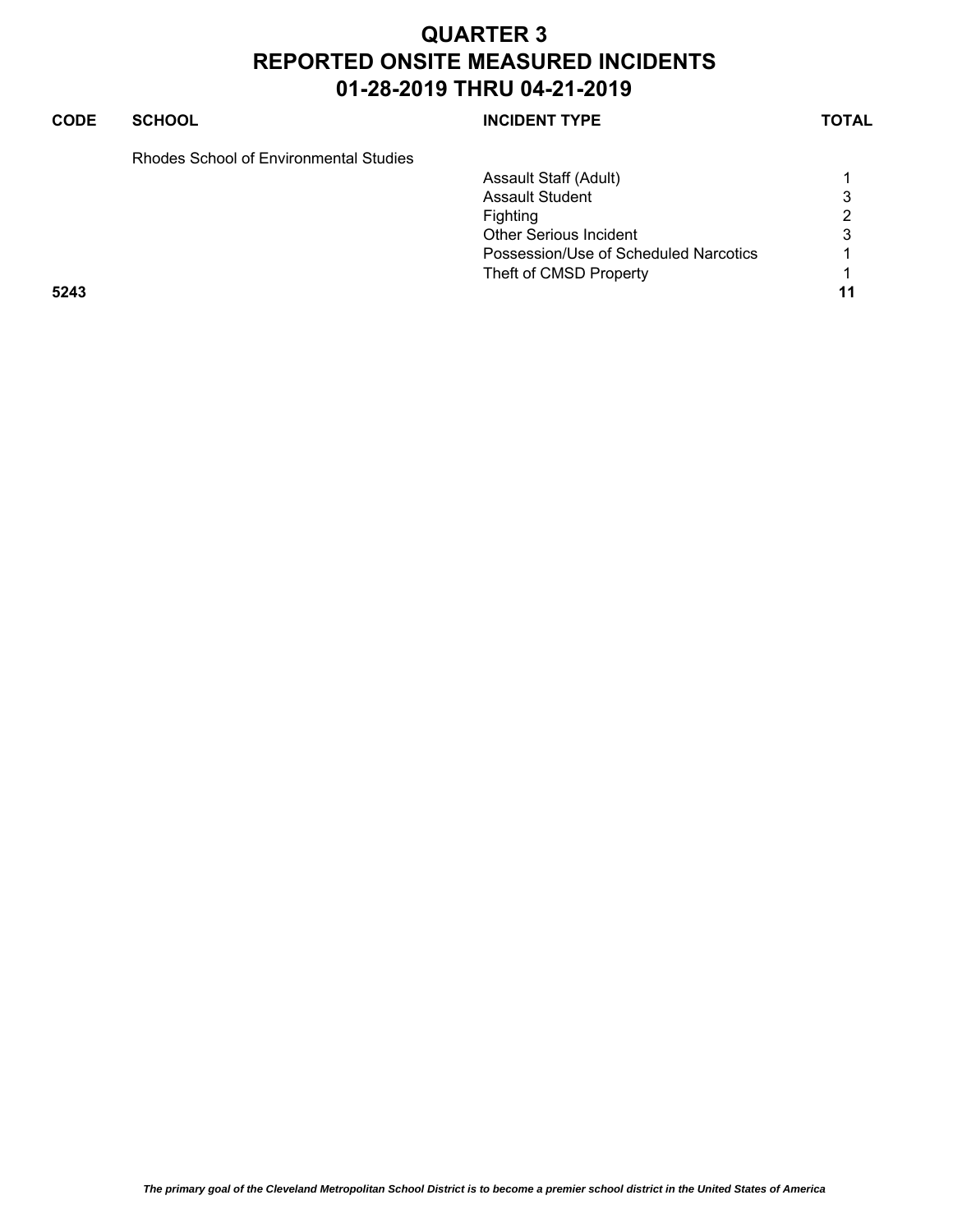| <b>CODE</b> | <b>SCHOOL</b> | <b>INCIDENT TYPE</b>          | <b>TOTAL</b> |
|-------------|---------------|-------------------------------|--------------|
|             | Riverside     |                               |              |
|             |               | <b>Other Serious Incident</b> |              |
|             |               | Sexual Harassment             | 2            |
|             |               | Theft of Private Property     | 1            |
| 3485        |               |                               | 4            |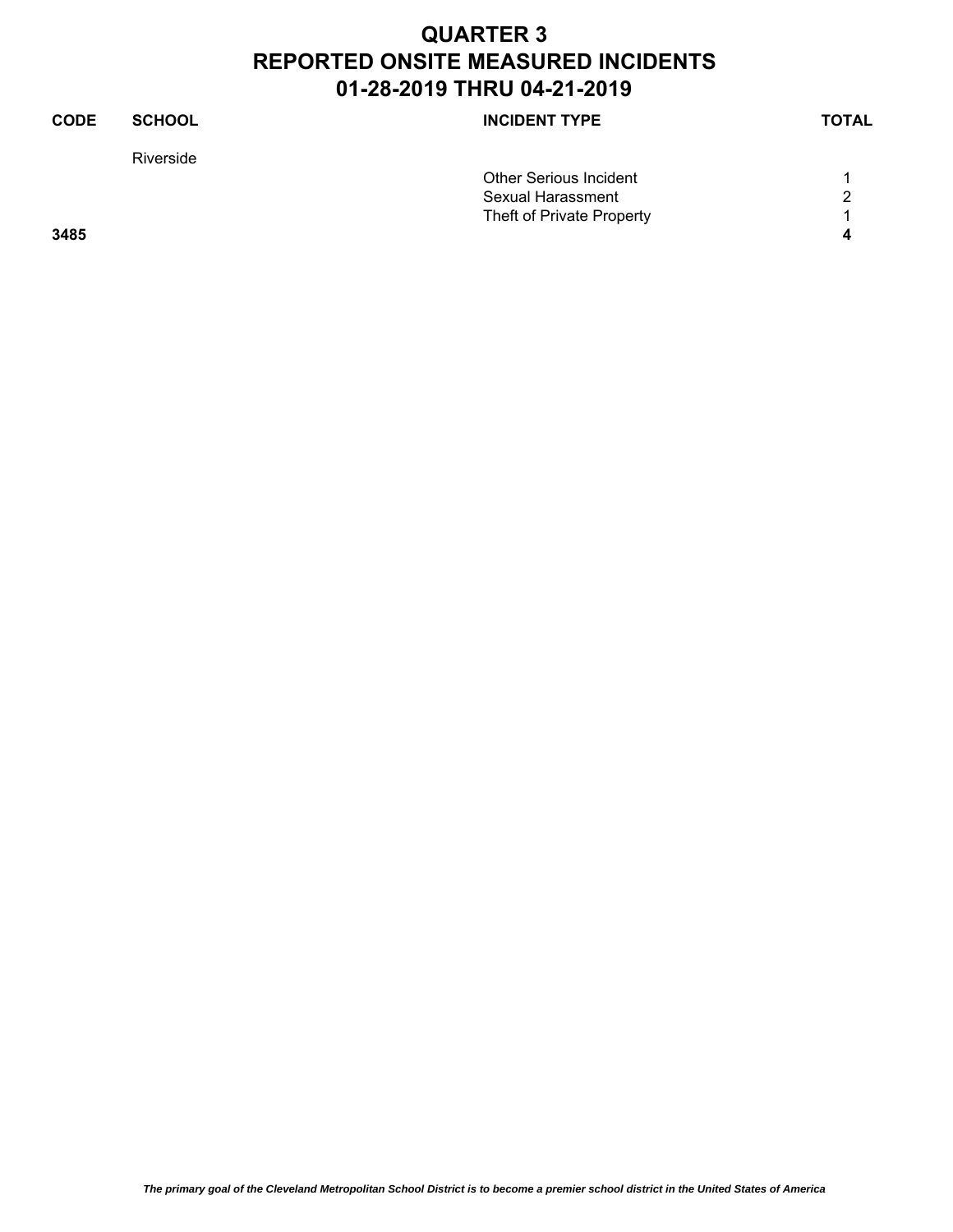| <b>CODE</b><br><b>SCHOOL</b><br><b>INCIDENT TYPE</b> | <b>TOTAL</b> |
|------------------------------------------------------|--------------|
| Robert H Jamison                                     |              |
| Assault Student                                      |              |
| <b>Other Serious Incident</b>                        |              |
| Possession of Drug Paraphernalia                     |              |
| 6482                                                 |              |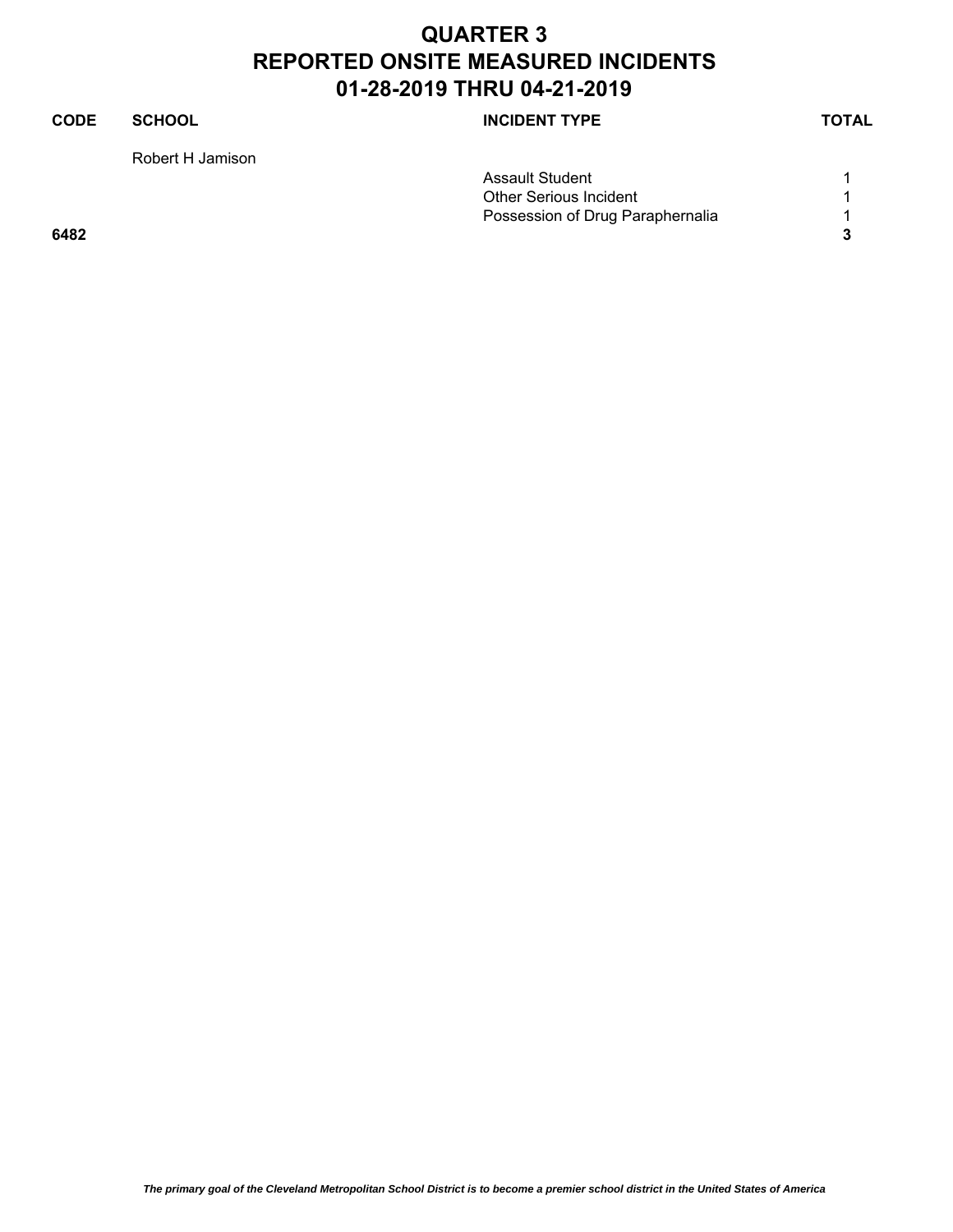| 2 |
|---|
|   |
|   |
|   |
| 6 |
|   |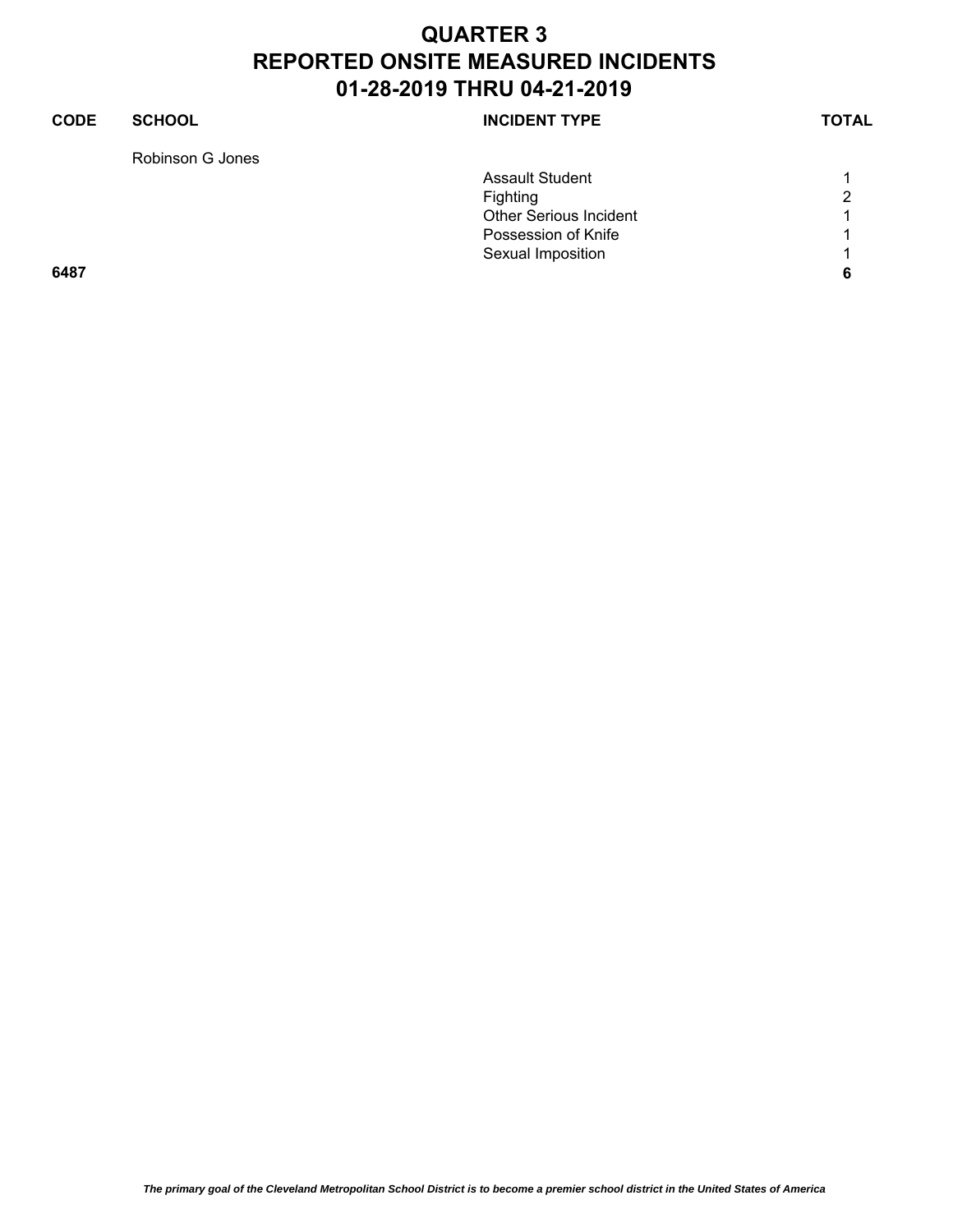| <b>CODE</b> | <b>SCHOOL</b> | <b>INCIDENT TYPE</b>          | <b>TOTAL</b> |
|-------------|---------------|-------------------------------|--------------|
|             | Scranton      |                               |              |
|             |               | Assault Staff (Adult)         |              |
|             |               | <b>Assault Student</b>        |              |
|             |               | <b>Assault Teacher</b>        | ⊣            |
|             |               | <b>Other Serious Incident</b> |              |
| 3500        |               |                               | 4            |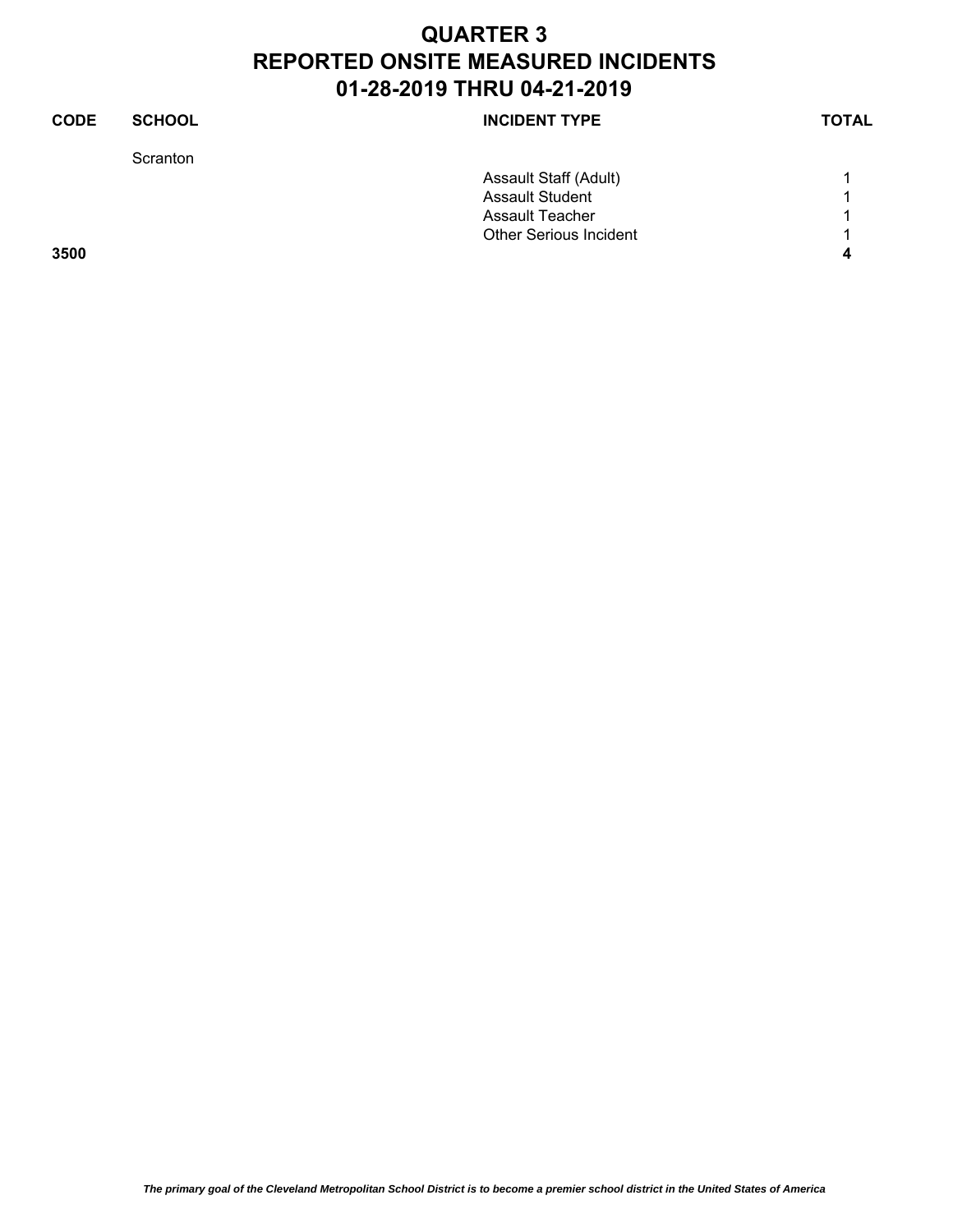| <b>CODE</b> | <b>SCHOOL</b> | <b>INCIDENT TYPE</b>      | <b>TOTAL</b> |
|-------------|---------------|---------------------------|--------------|
|             | Sunbeam       |                           |              |
|             |               | Assault Student           | 2            |
|             |               | Theft of Private Property |              |
| 3532        |               |                           | 3            |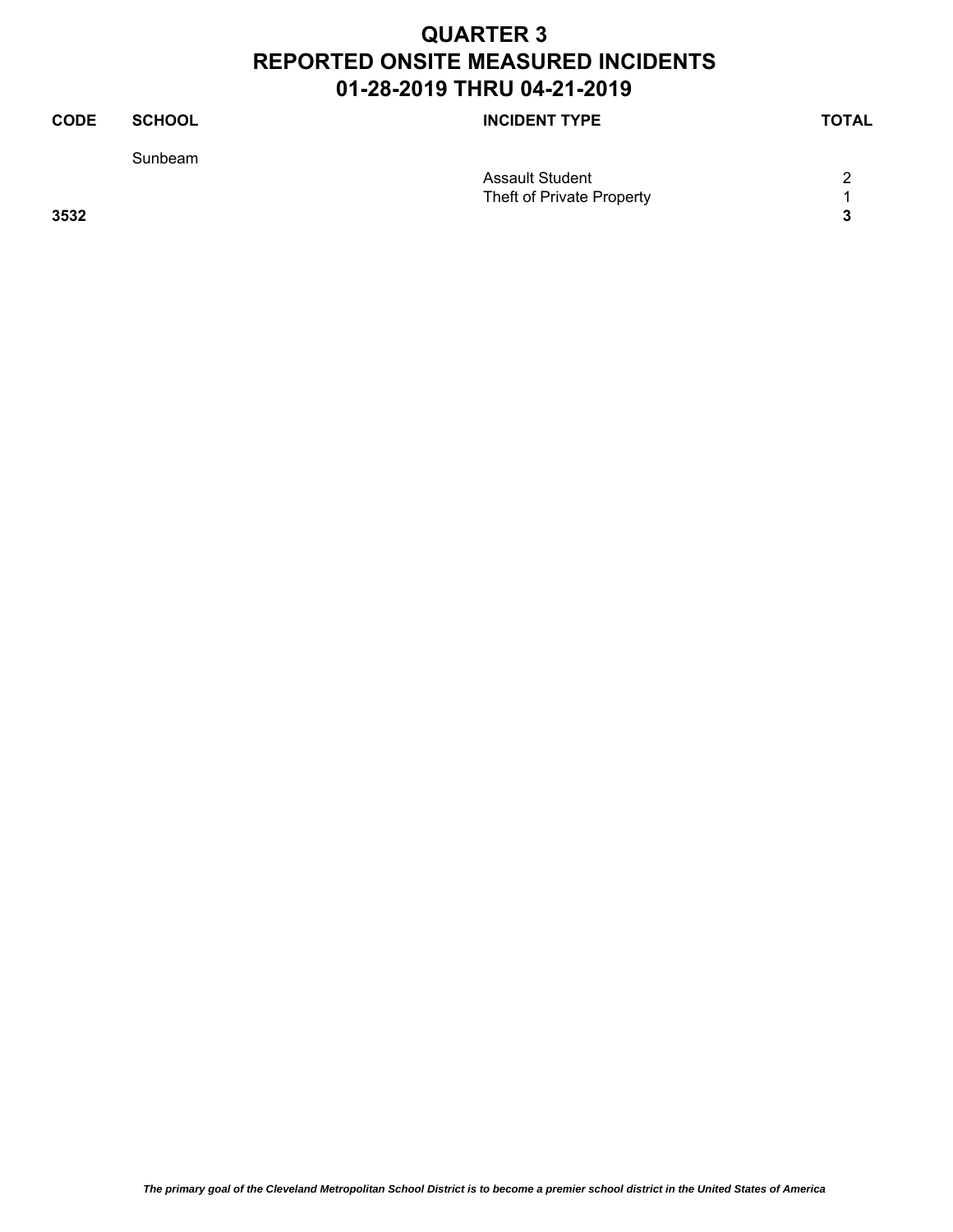| <b>CODE</b> | <b>SCHOOL</b> | <b>INCIDENT TYPE</b> | TOTAL |
|-------------|---------------|----------------------|-------|
|             | Tremont       |                      |       |
|             |               | Menacing             |       |
| 3544        |               |                      |       |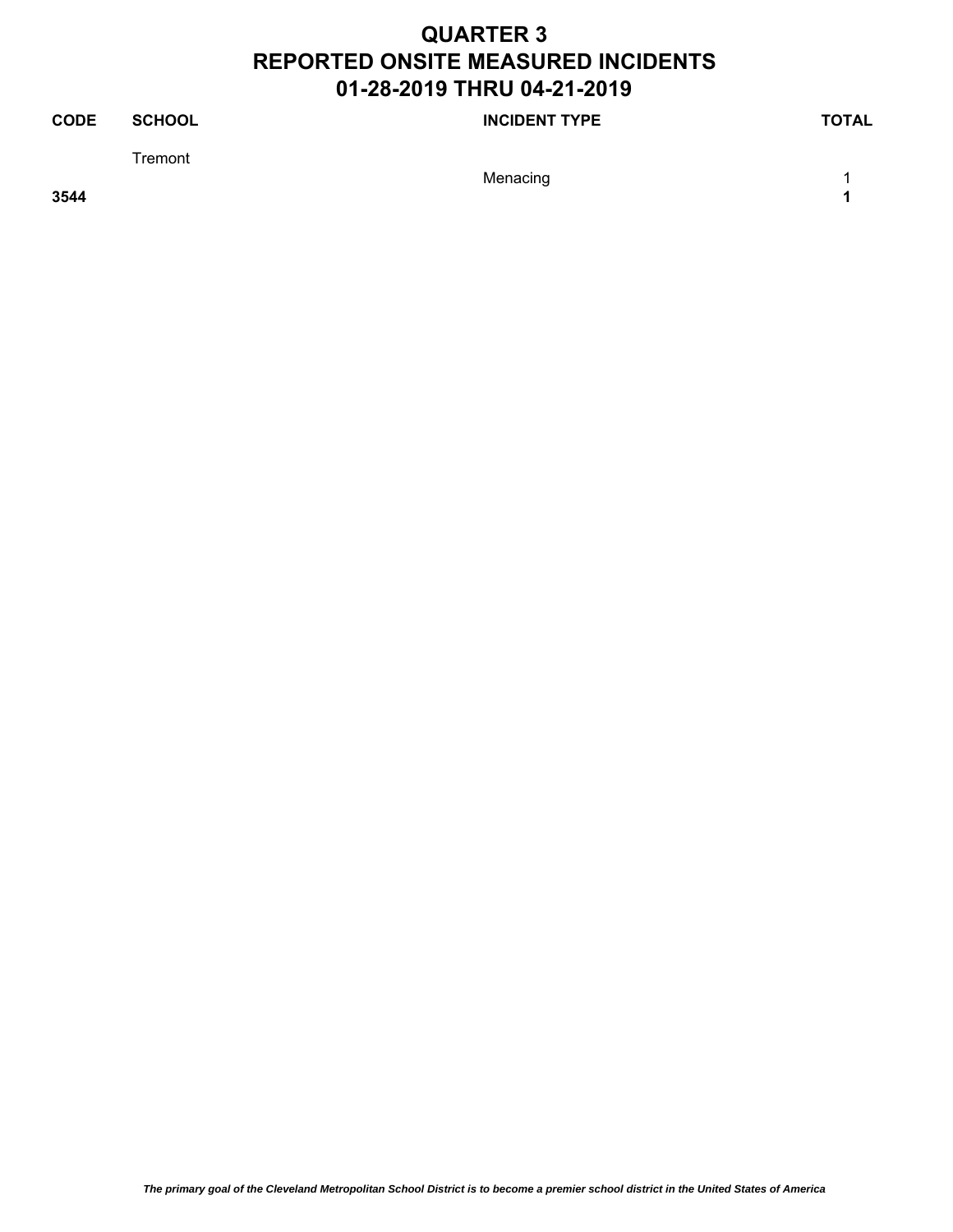#### **CODE SCHOOL SCHOOL INCIDENT TYPE TOTAL** Valley View Assault Teacher 1 1 **3550 1**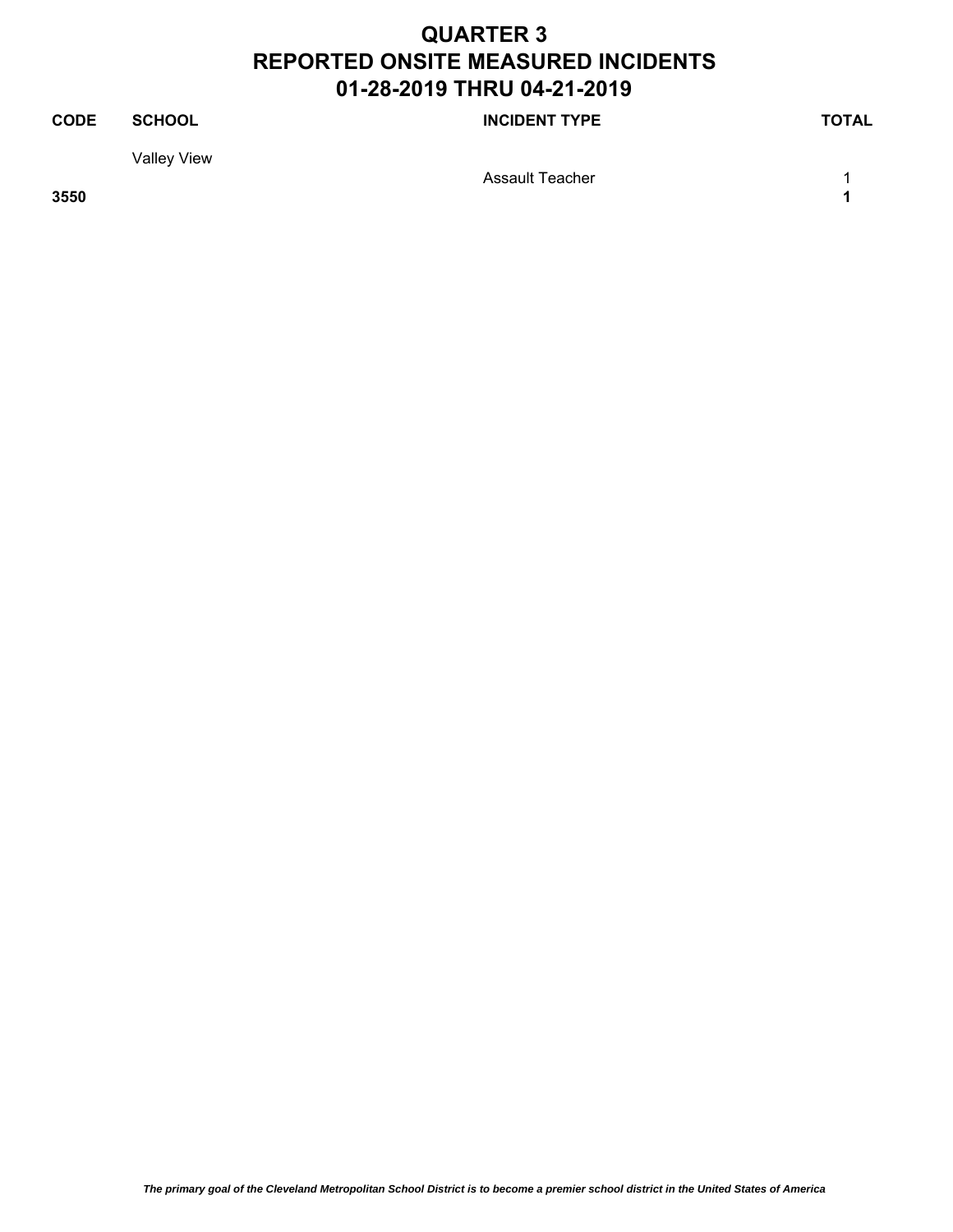| <b>CODE</b> | <b>SCHOOL</b> | <b>INCIDENT TYPE</b>           | <b>TOTAL</b> |
|-------------|---------------|--------------------------------|--------------|
|             | Wade Park     |                                |              |
|             |               | Assault Student                | っ            |
|             |               | <b>Gross Sexual Imposition</b> |              |
| 3556        |               |                                | 3            |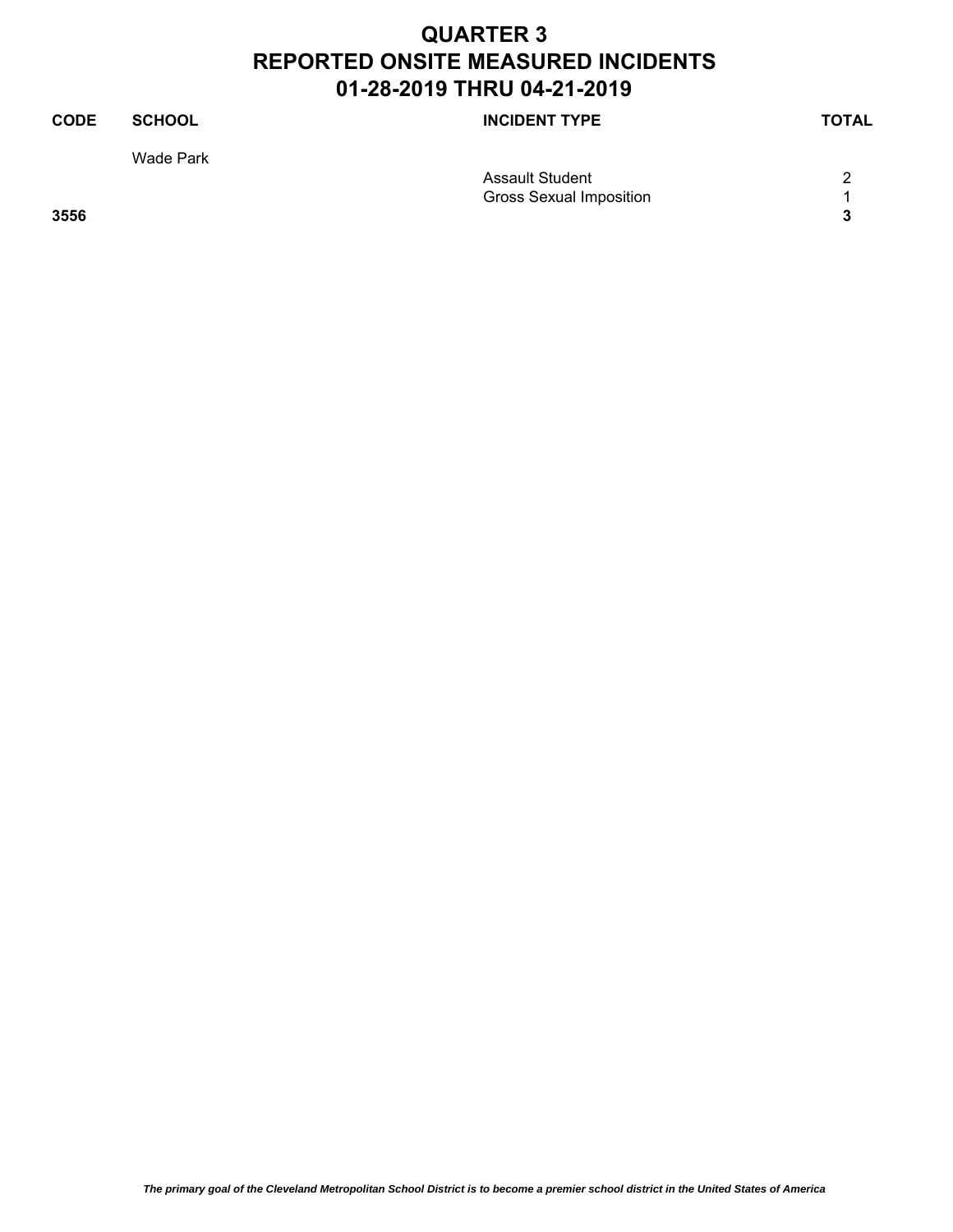| <b>CODE</b> | <b>SCHOOL</b> | <b>INCIDENT TYPE</b>                 | <b>TOTAL</b> |
|-------------|---------------|--------------------------------------|--------------|
|             | Walton        |                                      |              |
|             |               | Assault Student                      | 4            |
|             |               | Assault Teacher                      | 2            |
|             |               | <b>Other Serious Incident</b>        |              |
|             |               | Possession of Other Dangerous Weapon |              |
|             |               | Theft of CMSD Computer Property      |              |
| 3500        |               |                                      | 9            |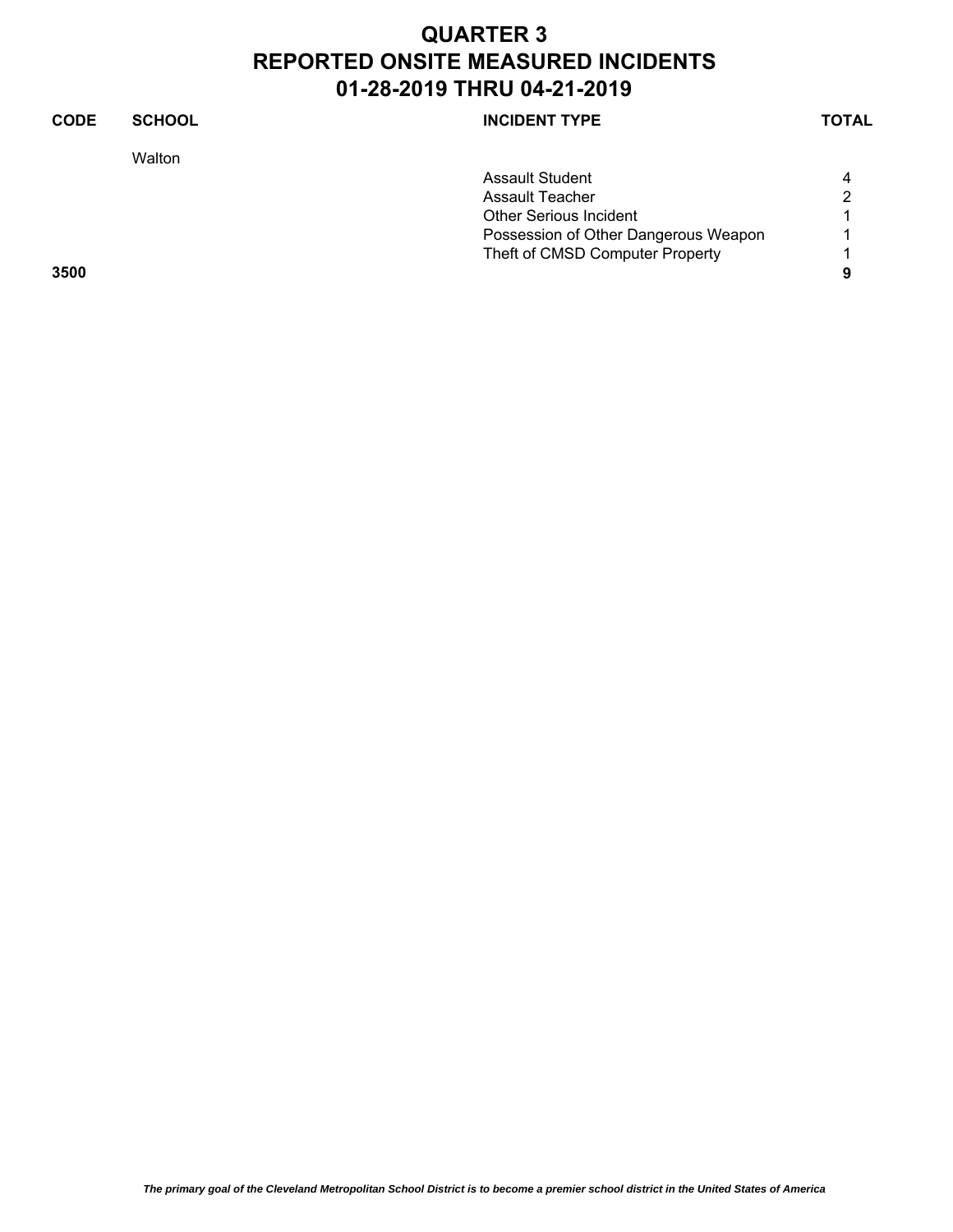| <b>CODE</b> | <b>SCHOOL</b> | <b>INCIDENT TYPE</b> | <b>TOTAL</b> |
|-------------|---------------|----------------------|--------------|
|             | Warner        | Fighting             |              |

**3572**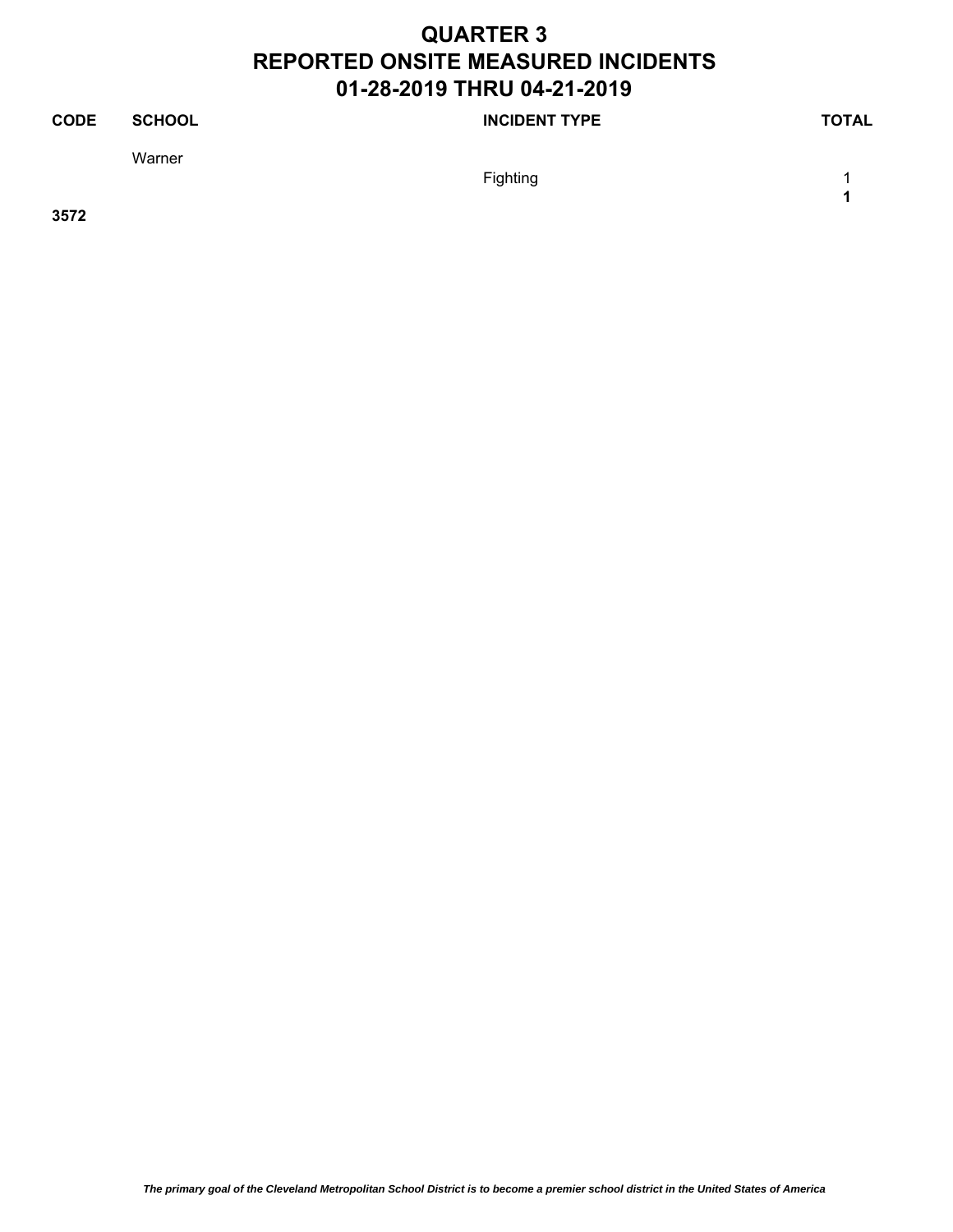| CODE | <b>SCHOOL</b>                   | <b>INCIDENT TYPE</b>      | <b>TOTAL</b> |
|------|---------------------------------|---------------------------|--------------|
|      | Washington Park - Environmental |                           |              |
|      |                                 | <b>Assault Student</b>    |              |
|      |                                 | Possession of Knife       |              |
|      |                                 | Theft of Private Property |              |
| 2110 |                                 |                           | 3            |
|      |                                 |                           |              |
|      |                                 |                           |              |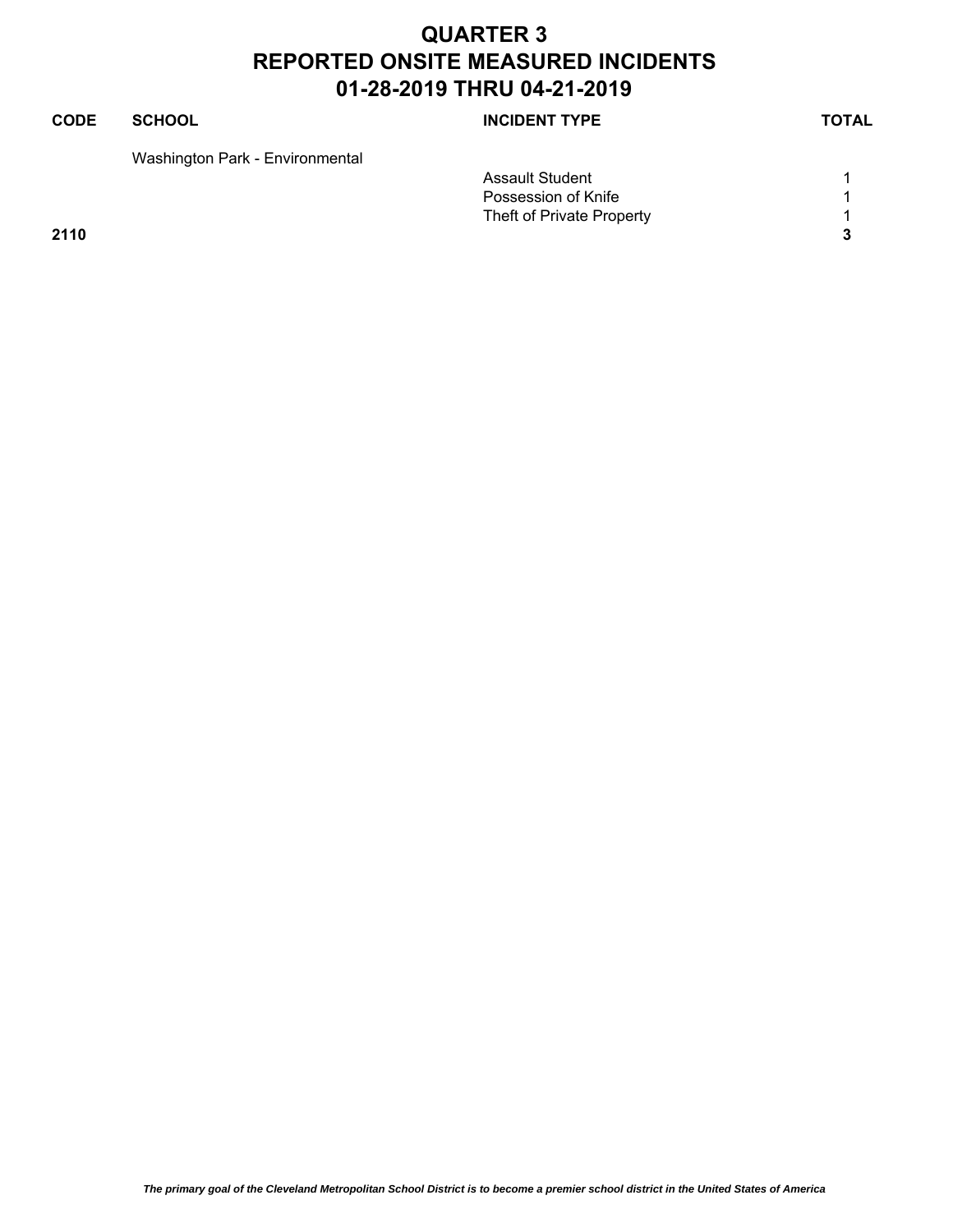| <b>CODE</b> | <b>SCHOOL</b> | <b>INCIDENT TYPE</b>   | <b>TOTAL</b> |
|-------------|---------------|------------------------|--------------|
|             | Waverly       |                        |              |
|             |               | <b>Assault Other</b>   |              |
|             |               | Assault Staff (Adult)  | 1            |
|             |               | <b>Assault Student</b> | 4            |
| 3596        |               |                        | 3            |
|             |               |                        |              |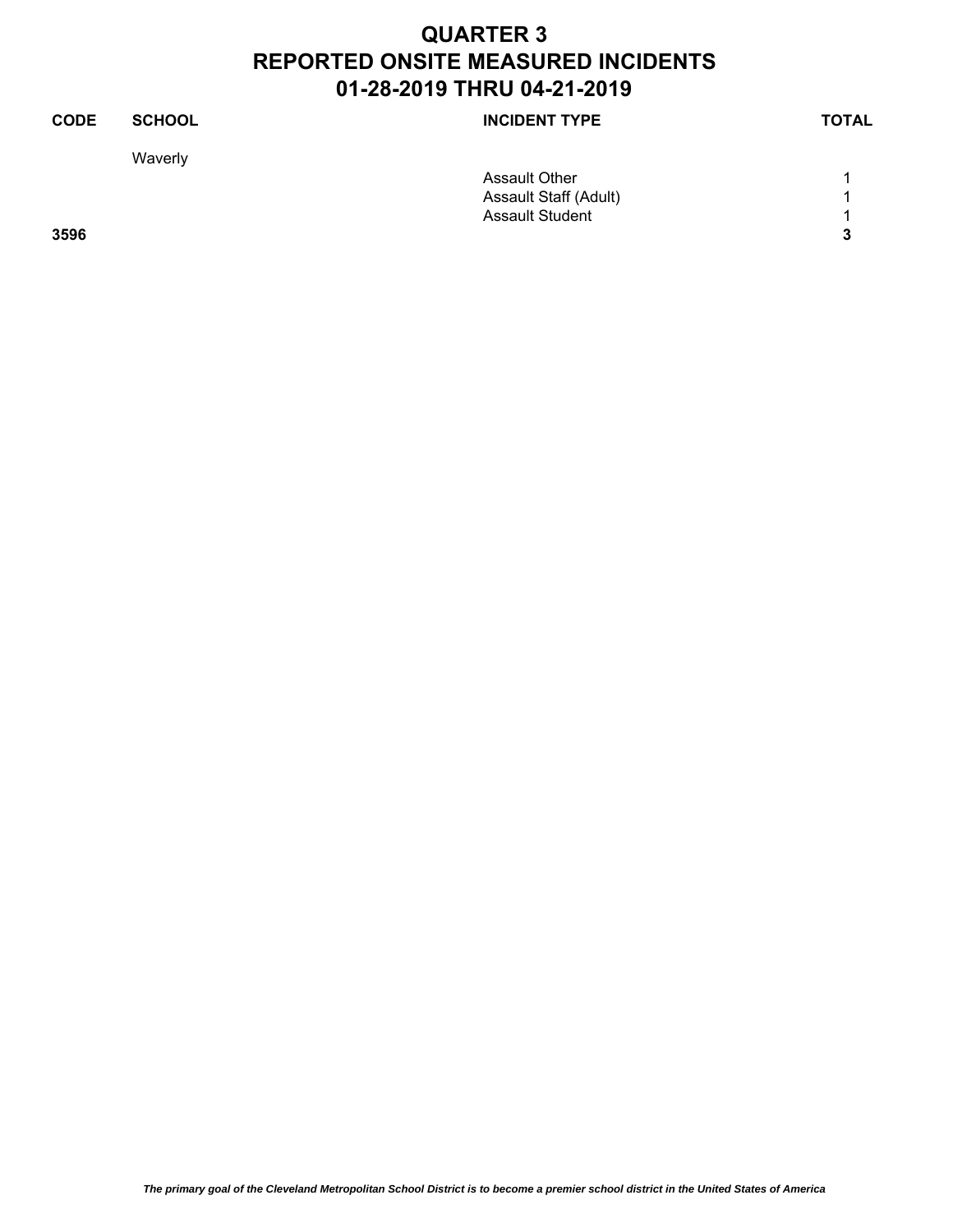#### **CODE SCHOOL SCHOOL INCIDENT TYPE TOTAL** Wilbur Wright Possession/Use of Scheduled Narcotics 2 **4616 2**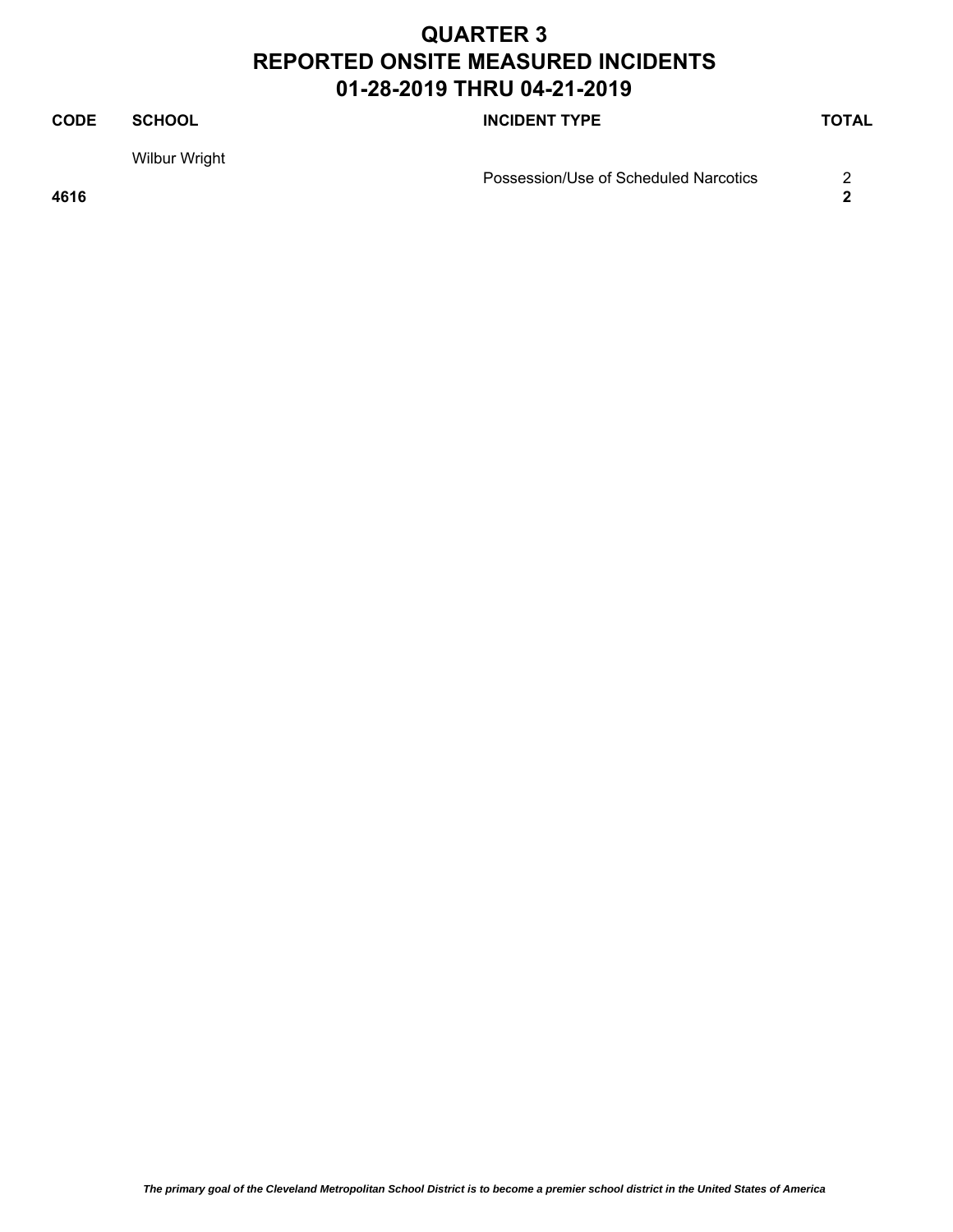| <b>CODE</b> | <b>SCHOOL</b>         | <b>INCIDENT TYPE</b>           | <b>TOTAL</b> |
|-------------|-----------------------|--------------------------------|--------------|
|             | William Cullen Bryant |                                |              |
|             |                       | <b>Assault Student</b>         | 4            |
|             |                       | Fighting                       | 2            |
|             |                       | <b>Other Criminal Activity</b> | ◀            |
| 3622        |                       |                                |              |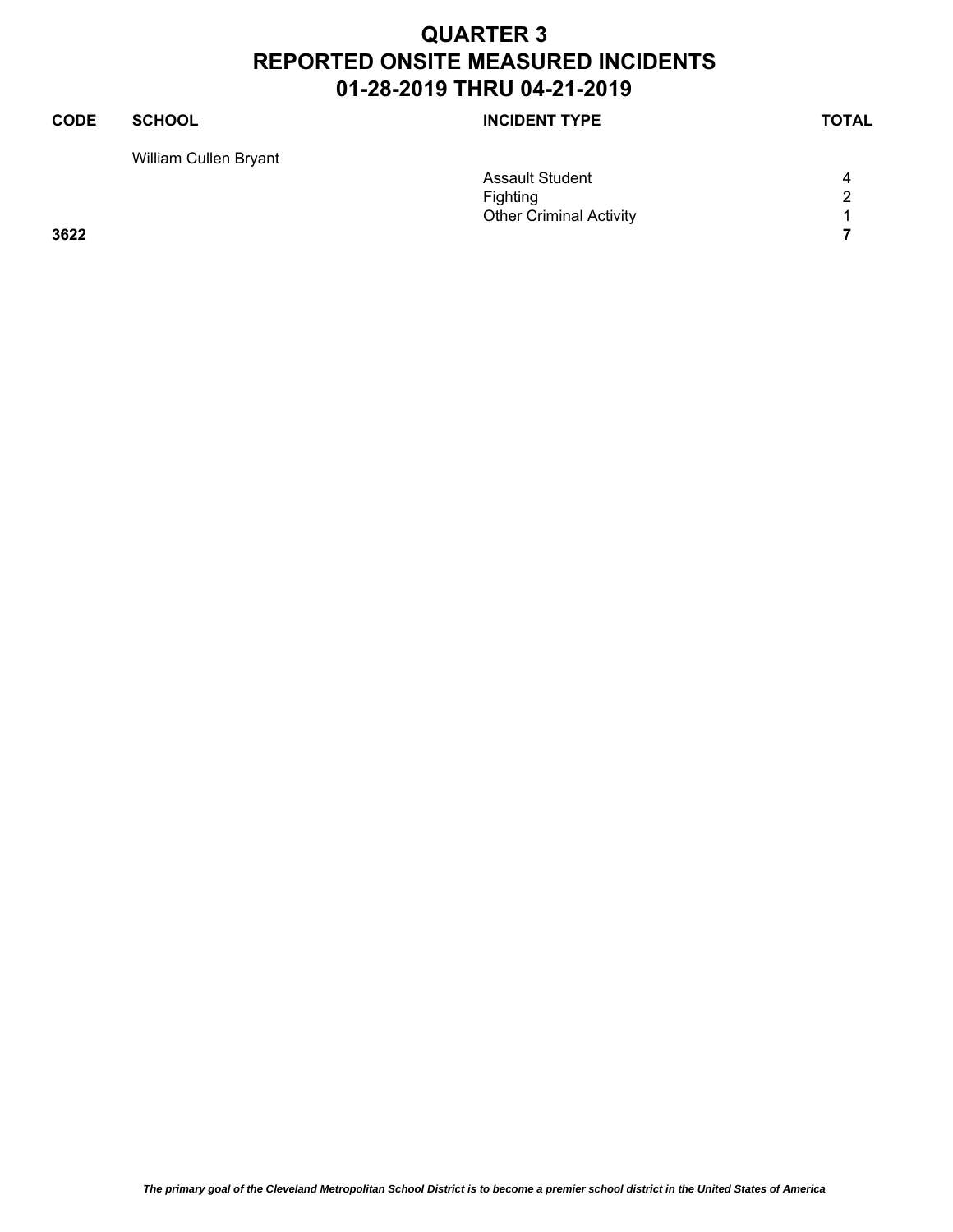#### **CODE SCHOOL SCHOOL INCIDENT TYPE TOTAL** William Rainey Harper Assault Student 1 1 **3621 1**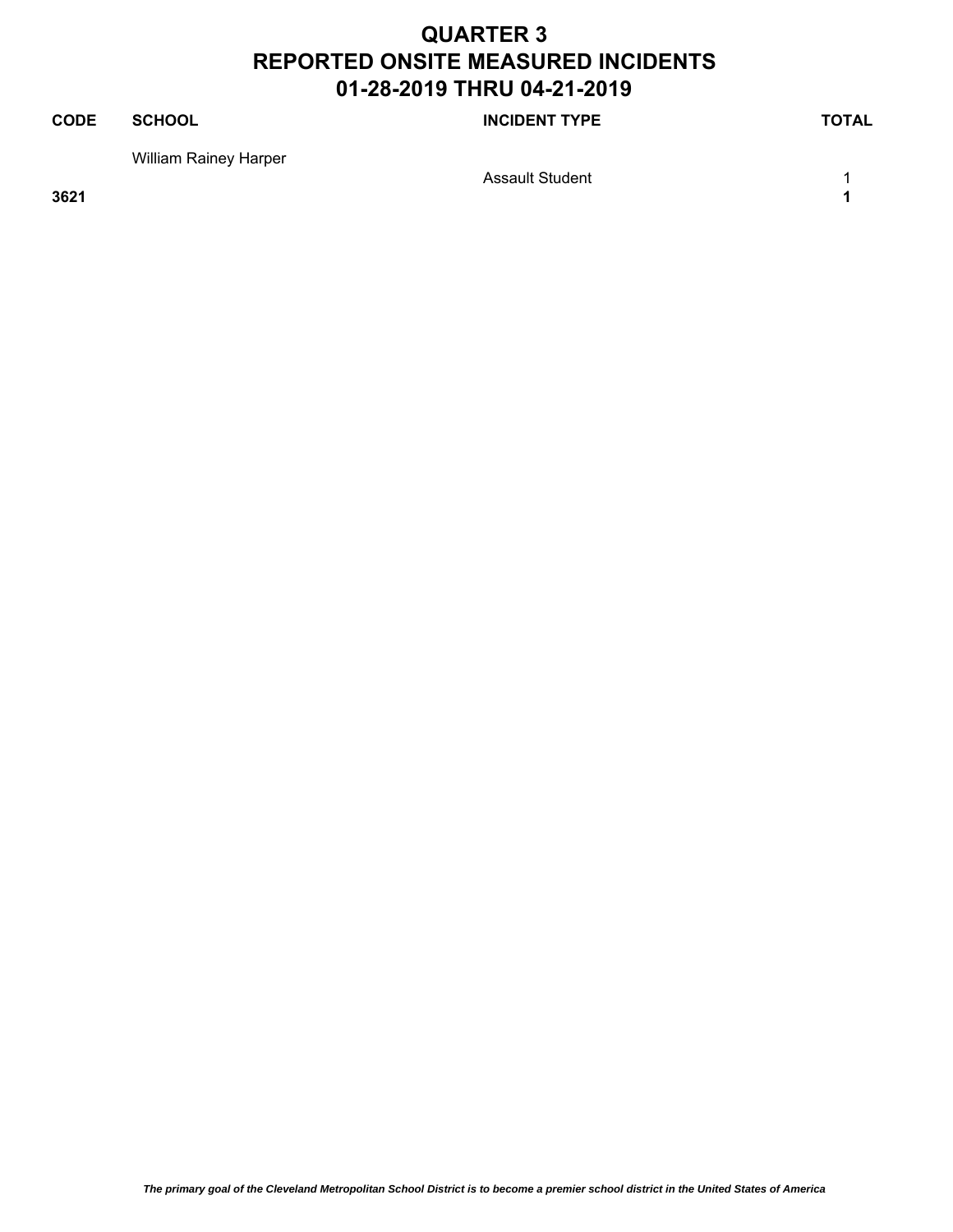| <b>CODE</b> | <b>SCHOOL</b> | <b>INCIDENT TYPE</b>                 | <b>TOTAL</b> |
|-------------|---------------|--------------------------------------|--------------|
|             | Willow        |                                      |              |
|             |               | <b>Other Serious Incident</b>        | 2            |
|             |               | Possession of Knife                  |              |
|             |               | Possession of Other Dangerous Weapon | 1            |
| 3605        |               |                                      | 4            |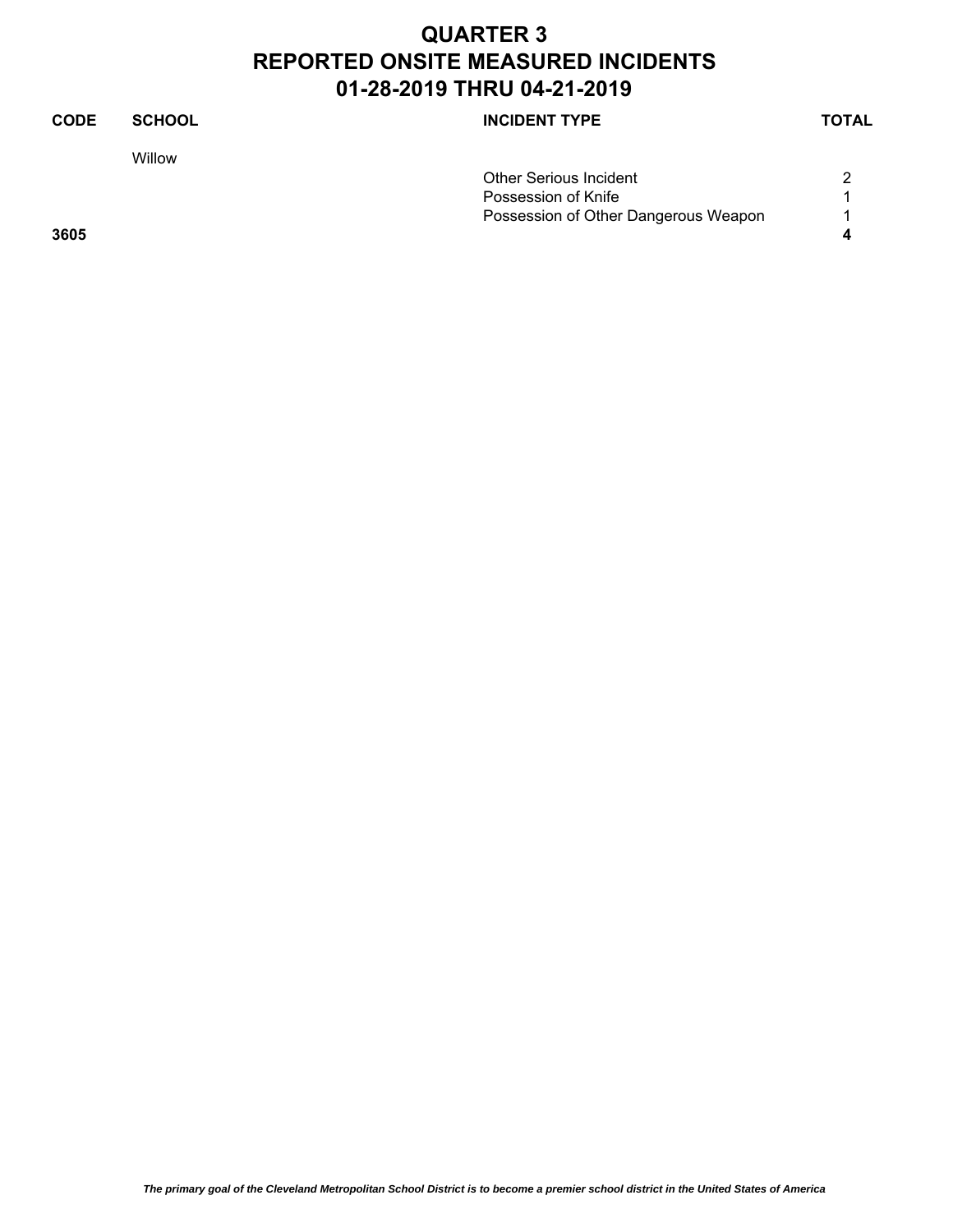| <b>CODE</b> | <b>SCHOOL</b> | <b>INCIDENT TYPE</b>          | <b>TOTAL</b> |
|-------------|---------------|-------------------------------|--------------|
|             | Willson       |                               |              |
|             |               | <b>Other Serious Incident</b> |              |
|             |               | Theft of CMSD Property        |              |
| 4624        |               |                               | 2            |